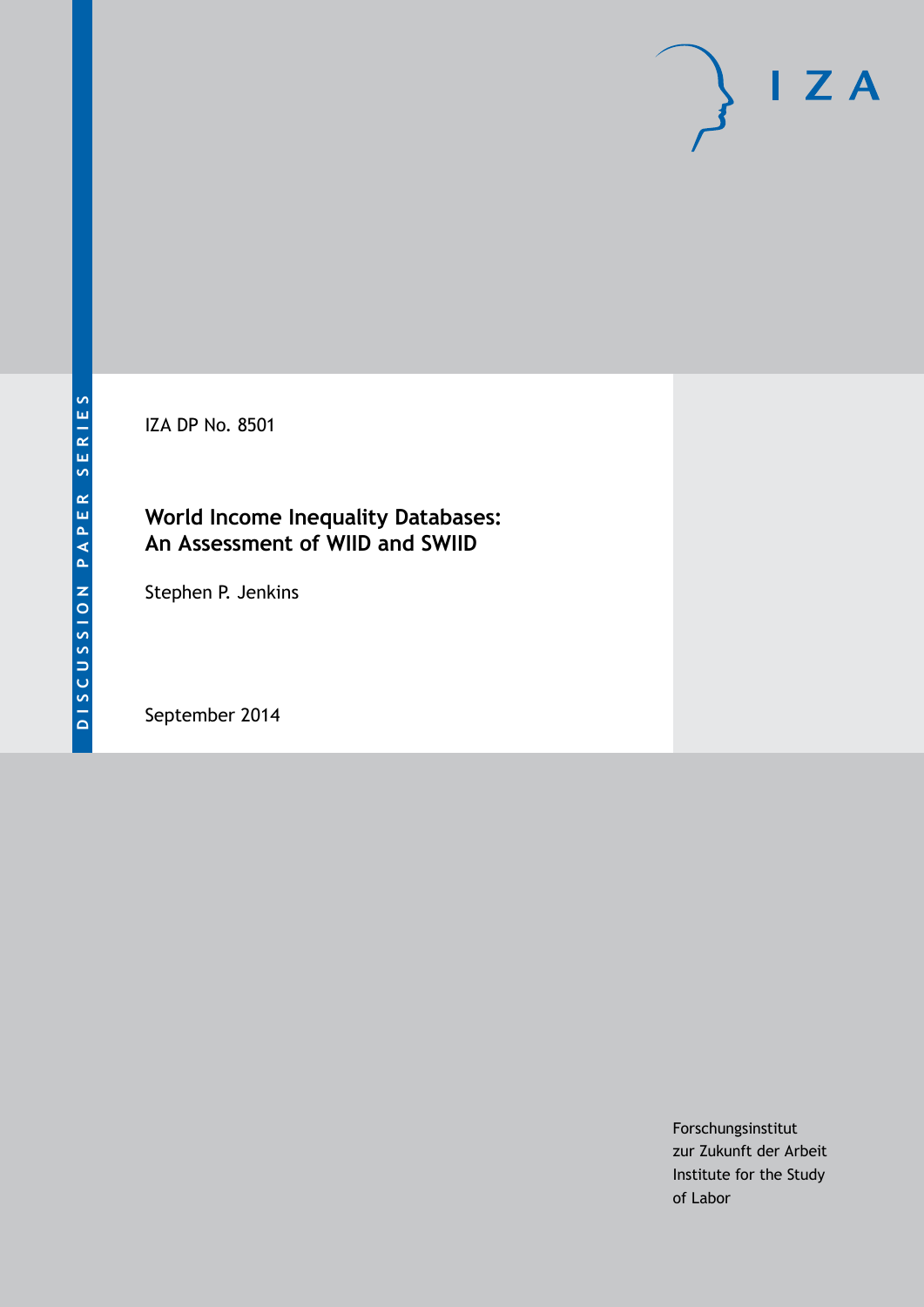# **World Income Inequality Databases: An Assessment of WIID and SWIID**

# **Stephen P. Jenkins**

*London School of Economics, University of Essex and IZA*

### Discussion Paper No. 8501 September 2014

IZA

P.O. Box 7240 53072 Bonn **Germany** 

Phone: +49-228-3894-0 Fax: +49-228-3894-180 E-mail: [iza@iza.org](mailto:iza@iza.org)

Any opinions expressed here are those of the author(s) and not those of IZA. Research published in this series may include views on policy, but the institute itself takes no institutional policy positions. The IZA research network is committed to the IZA Guiding Principles of Research Integrity.

The Institute for the Study of Labor (IZA) in Bonn is a local and virtual international research center and a place of communication between science, politics and business. IZA is an independent nonprofit organization supported by Deutsche Post Foundation. The center is associated with the University of Bonn and offers a stimulating research environment through its international network, workshops and conferences, data service, project support, research visits and doctoral program. IZA engages in (i) original and internationally competitive research in all fields of labor economics, (ii) development of policy concepts, and (iii) dissemination of research results and concepts to the interested public.

<span id="page-1-0"></span>IZA Discussion Papers often represent preliminary work and are circulated to encourage discussion. Citation of such a paper should account for its provisional character. A revised version may be available directly from the author.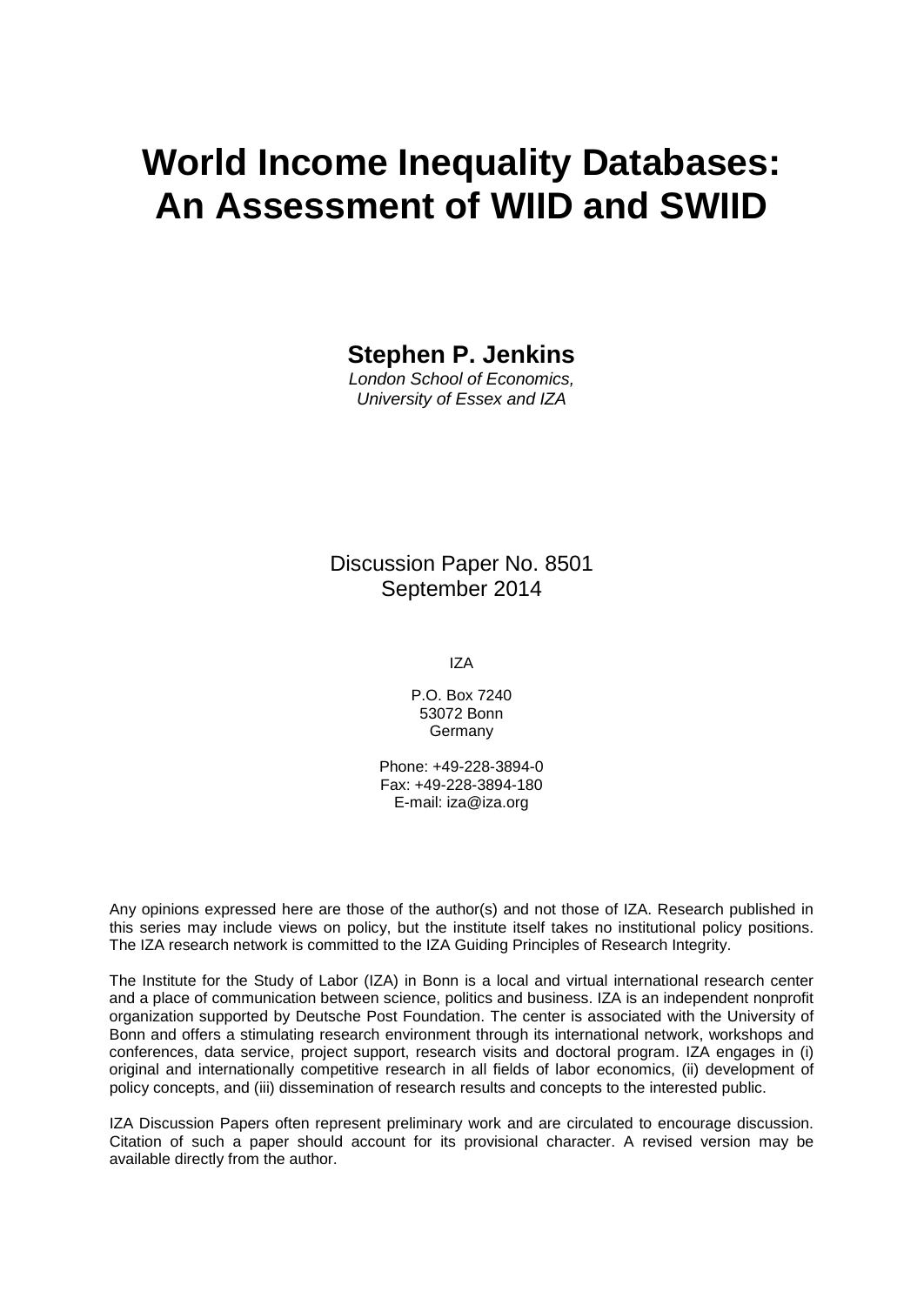IZA Discussion Paper No. 8501 September 2014

# **ABSTRACT**

# **World Income Inequality Databases: An Assessment of WIID and SWIID[\\*](#page-1-0)**

This article assesses two secondary data compilations about income inequality – the World Income Inequality Database (WIIDv2c), and the Standardized World Income Inequality Database (SWIIDv4.0) which is based on WIID but with all observations multiply-imputed. WIID and SWIID are convenient and accessible sources for researchers seeking crossnational data with global coverage for relatively long time periods. Against these benefits must be set costs arising from lack of data comparability and quality and also, in the case of SWIID, questions about its imputation model. WIID and SWIID users need to recognize this benefit-cost trade-off and ensure their substantive conclusions are robust to potential data problems. I provide detailed description of the nature and contents of both sources plus illustrative regression analysis. From a data issues perspective, I recommend WIID over SWIID, though my support for use of WIID is conditional.

JEL Classification: C81, C82, D31

Keywords: global inequality, inequality, Gini, imputation, WIID, SWIID

Corresponding author:

Stephen P. Jenkins Department of Social Policy London School of Economics Houghton Street London, WC2A 2AE United Kingdom E-mail: [s.jenkins@lse.ac.uk](mailto:s.jenkins@lse.ac.uk)

The research for this paper was partially supported by core funding of the Research Centre on Micro-Social Change at the Institute for Social and Economic Research by the University of Essex and the UK Economic and Social Research Council (award RES-518-28-001). My thanks go to Facundo Alvaredo, Tony Atkinson, Andrea Brandolini, Markus Jäntti, Stephan Klasen, Christoph Lakner, Nora Lustig, Branko Milanovic, Tim Smeeding, and Philippe Van Kerm for helpful comments and conversations. For feedback on a first draft, I am grateful to Nina Badgaiyan, Jukka Pirttilä, and Finn Tarp (WIID) and Frederick Solt (SWIID). I have also drawn on documents summarising the WIID and SWIID and research based on them that were prepared by Nicole Florack and Dan Teles. All data analysis was undertaken using Stata version 13.1. Do-file code and data are available from the author on request.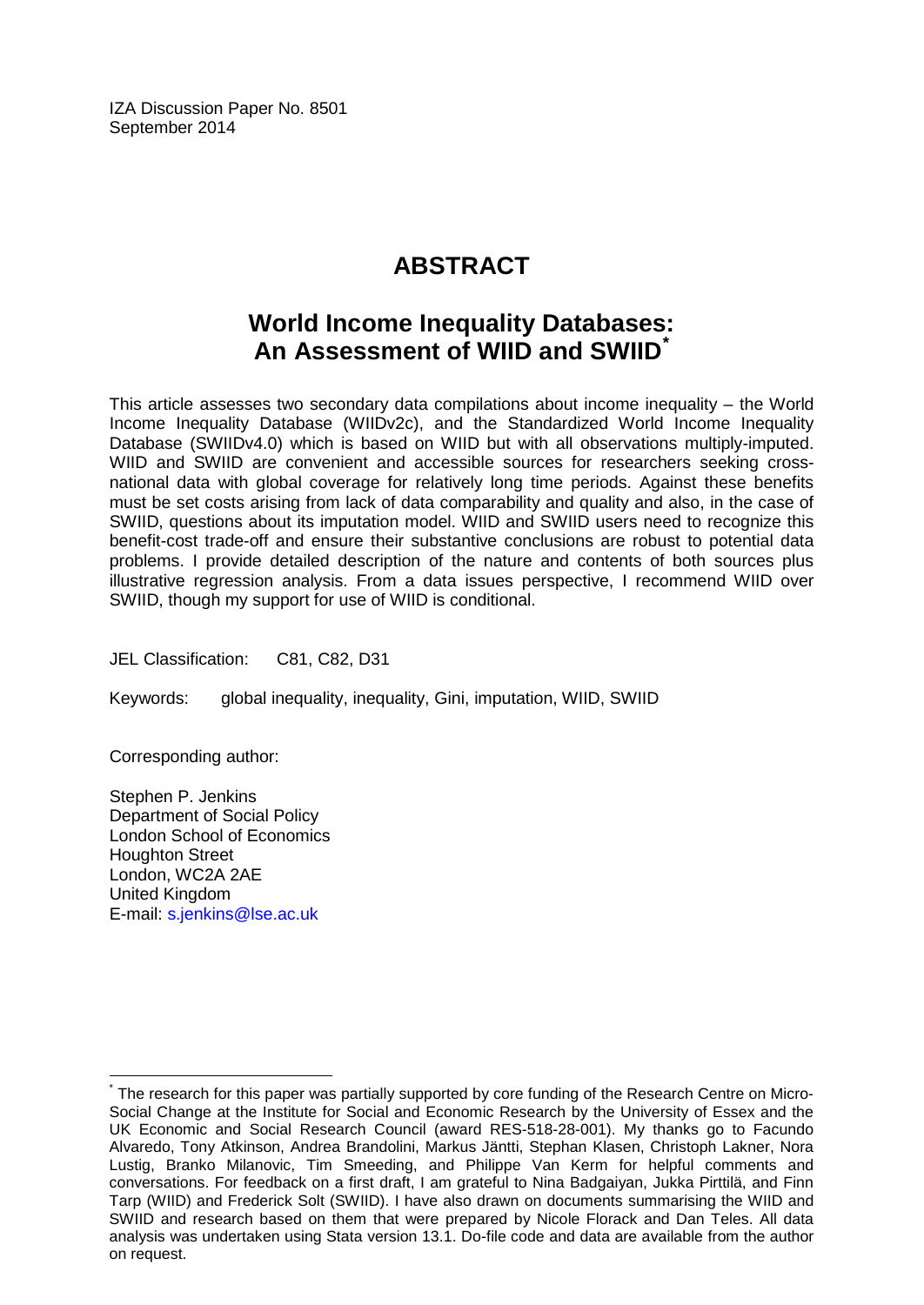#### **1. Introduction**

This article assesses two 'World Income Inequality' databases: WIID (version 2c, May 2008) produced by UNU-WIDER (2008), and the 'Standardized WIID' (SWIID, version 4.0, September 2013) produced by Frederick Solt (2013*a*) which is based on WIID supplemented by other sources but is distinctive for having all of its observations multiply-imputed. Both WIID and SWIID are secondary data sets that compile country-year estimates of summary measures of income distributions (inequality summarized by the Gini coefficient in particular). WIID and SWIID are notable in terms of their coverage in terms of numbers of countries (161 in WIID, 173 in SWIID) and years (from 1867 to 2006 in WIID; 1980 to 2012 in SWIID). For researchers seeking cross-national data with global coverage for relatively long time periods, WIID and SWIID are convenient and accessible sources. Against these benefits must be set costs arising from lack of data comparability and data quality more generally.

This article illustrates these data issues in order to bring them to the attention of current and potential users, taking the potential benefits for granted. I argue that researchers employing WIID and SWIID data need to recognize the benefit-cost trade-off and to ensure that any substantive analytical conclusions that they draw are robust to data issues. I provide detailed description of the nature and contents of both sources plus illustrative analysis, benchmarking them against other sources where possible. This leads me to recommend WIID over SWIID from a data issues perspective, but my support for use of WIID is conditional in ways that I spell out later.

A comprehensive review of a predecessor of WIID – the Deininger and Squire (1996) dataset – and a more general discussion of the 'promise and pitfalls' of secondary data sets on inequality has already been provided by Atkinson and Brandolini (2001, 2009). My assessment of the current version of WIID inevitably follows in Atkinson and Brandolini's footsteps. I revisit the issues that they raise and argue that their cautionary conclusions still apply. Since SWIID is derived from WIID, many of the same conclusions also apply to that source.

There are also new issues to be addressed. SWIID has the feature of 'filling in the gaps' using a multiple imputation procedure. Any costs arising its implementation need to be taken into account alongside the potential benefits arising from the greater coverage. The value of SWIID is contingent on the plausibility of the assumptions underlying the imputation model (issues of potential bias, broadly speaking) and proper use of the multiply-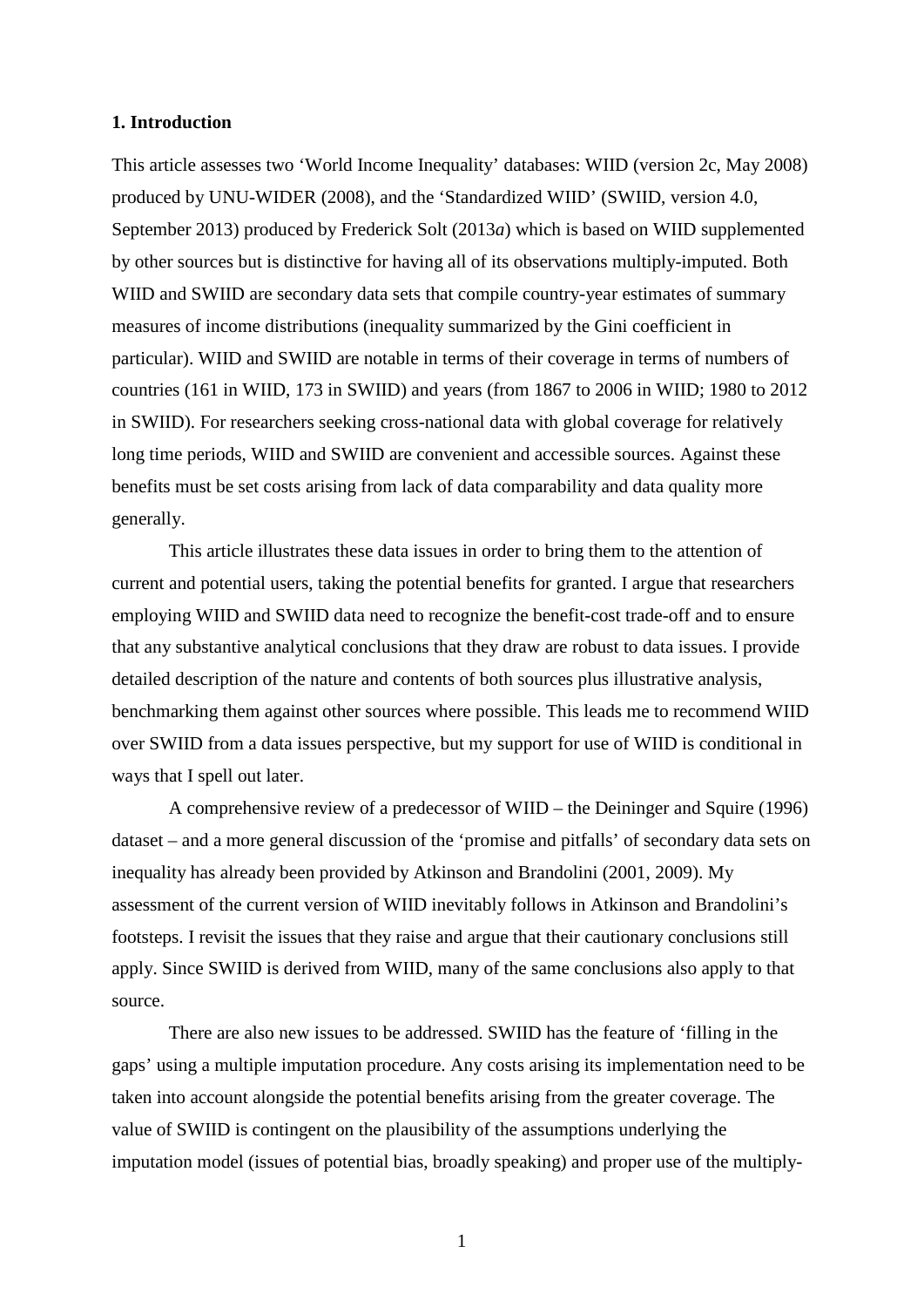imputed data (issues of precision). I shall argue that questions can be raised about the imputation model in particular.

WIID and SWIID are used by social scientists from a range of disciplines, and are widely known about and accessible. My initial web search on 'summary inequality databases' led to around 22,300,000 results with the 'UNU-WIDER download' page for WIID listed first and the 'Standardized World Income Inequality Database' home page listed third (Google search, 31 January 2014). My search on 'WIID' led to about 1,380,000 results and straight to the 'UNU-WIDER : Database (WIID)' page; searching on 'SWIID' led to about 14,200 results and straight to the 'The SWIID - MyWeb' page.

There are three main types of study using these secondary data on income distribution, with the first two being the most common. The first includes analysis of the global distribution of income, that is inequality (or some other feature) of the income distribution at the global level, including trends over time, and differences within or between regions. Examples include Sala-i-Martin (2006) who examined convergence in the distribution of world income using non-parametric density estimation methods applied to WIID data about quintile group income shares. A more recent study in the same spirit but using parametric models is by Chotikapanich et al. (2011). Convergence of the global income distribution is also analysed by Clark (2013) but using SWIID. Gruen and Klasen (2008, 2012) study trends in inequality-adjusted measures of social welfare using WIID. For references to earlier studies using cross-national inequality databases, see Atkinson and Brandolini (2001, 2009).

The second main type of study involves econometric analysis of country panels in which a measure of inequality is used as the outcome variable to be modelled or, more commonly, as a variable explaining some other outcome. An example of the first type of study is by Teuling and van Rens (2008) who relate inequality to schooling returns using WIID. Another example is by Acemoglou et al. (2013) who examine the impact of democracy on inequality using SWIID.

Many of the second type of studies consider whether higher inequality is associated with more or less economic growth. Much-cited papers by Barro (2000) and Forbes (2000) examined this question using the Deininger-Squire (1996) data. Barro (2008) revisited the topic using an early version of the WIID and later versions have been employed more recently by Berg et al. (2012), Castelló-Climent (2010), and Chambers and Krause (2010). A February 2014 study by IMF researchers (Ostry et al. 2014), finding that that lower inequality was correlated with faster growth, and which received much media publicity, drew on SWIID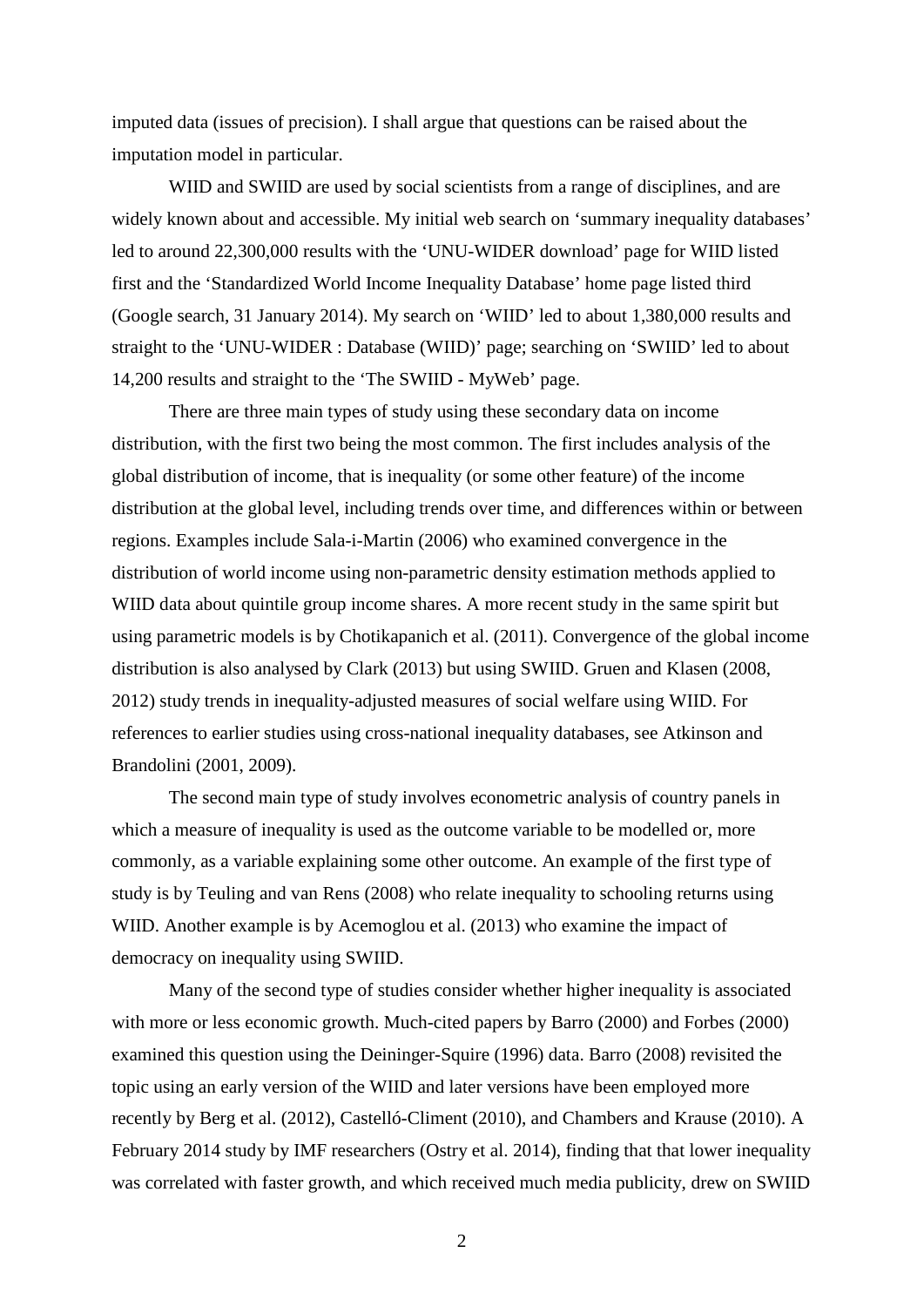for its inequality data. In this paper, I consider the relationship between inequality and inflation and unemployment in my regression case study.

The third and less common type of study is based on individual-level data from crossnationally harmonised cross-sectional surveys (such as the World Values Survey) in which the data from the various countries (and possibly multiple survey rounds) are pooled, and some individual-level outcome is modelled using both individual-level and country-level explanatory variables. Economic inequality is an example of the latter. I am aware of no WIID-based study taking this approach, but see Layte's (2012) study of the relationship between individuals' mental health and inequality using European data. SWIID is used as the source of inequality data in Solt's (2011) analysis of the relationship between individuals' nationalist sentiments and their country's economic inequality.

In Section 2 I reprise the principal issues raised by Atkinson and Brandolini (2001) and in the rest of the paper I show that they are still relevant. Section 3 is devoted to WIID and Section 4 to SWIID. In each case, I describe the database and documentation, coverage and content, and provide evaluative commentary. In Section 5, I discuss illustrative regression analyses using both WIID and SWIID in order to highlight issues raised in the earlier sections. My conclusions appear in Section 6. Like Atkinson and Brandolini (2001, 2009), much of my discussion is illustrated using data for rich countries, especially OECD and EU ones, because alternative inequality series are readily available with which to benchmark WIID and SWIID, and because I am most familiar with these countries' income distributions. However, I discuss data for developing countries at several points throughout the paper.

The way in which I explore and discuss WIID and SWIID is influenced by the fact that I had never used either of them before embarking on this paper. What I describe is the experience of a new user discovering what is in the data rather than a critique of substantive analyses that have been done with them. The commentary is forensic and specific on occasion but an important part of my message is that The Devil is in the Detail.

#### **2. Data comparability issues raised by Atkinson and Brandolini**

Atkinson and Brandolini (2001) highlight issues of data comparability. These are closely related to issues of data quality (which they also discuss in detail) since differences in quality across country-year observations lead to non-comparability. More generally, non-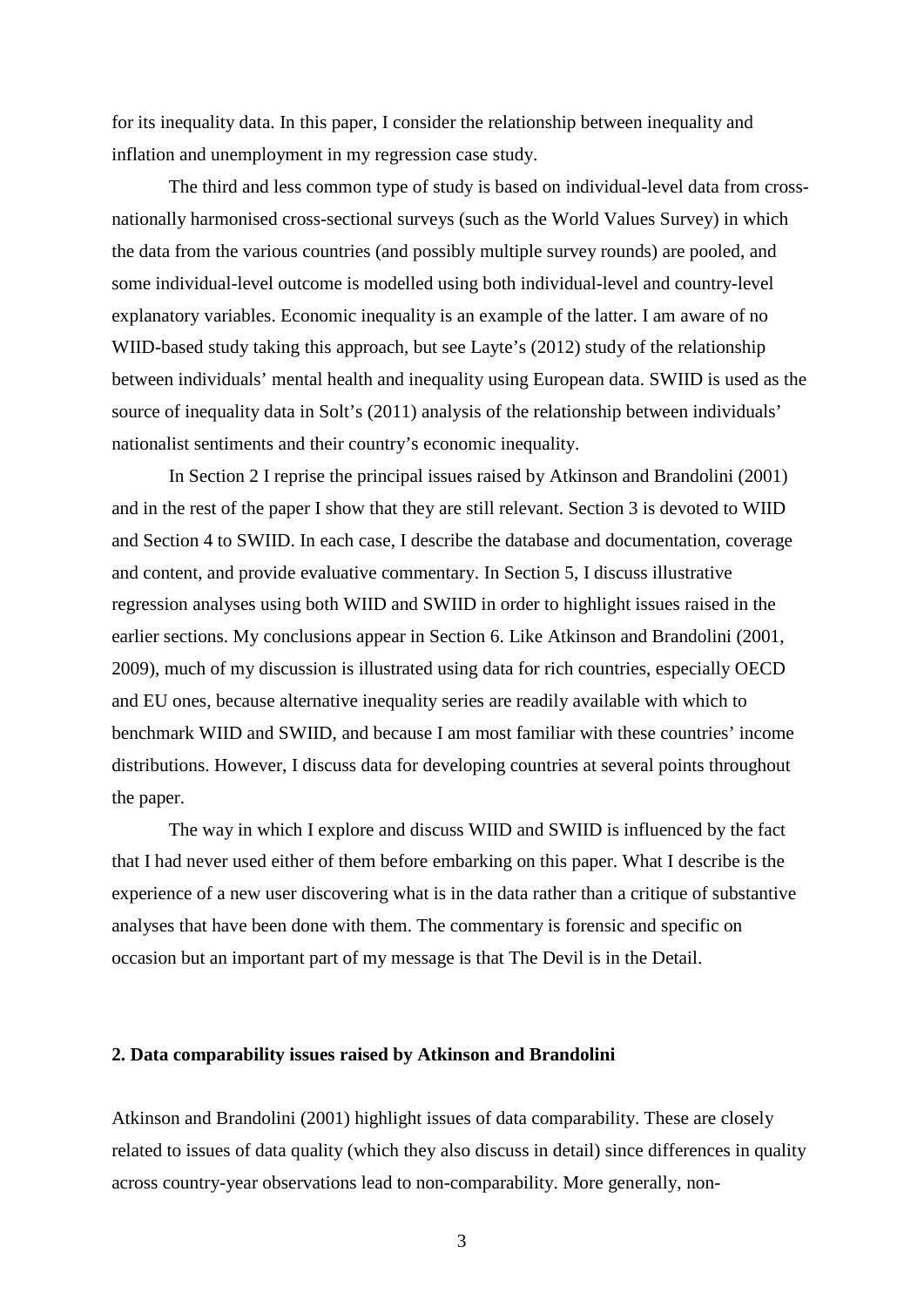comparabilities may arise because of differences in the *definitions* of the 'income distribution', and also because of differences in the *data sources* and in the *processing* of the income data in the source. There may be differences in the series not only between countries in any year, but also changes over time for a given country. The combination of different definitions, the nature of the data sources, and their processing leads to what Atkinson and Brandolini describe as a 'bewildering variety of estimates' (2001: 784), which makes the selection of database observations a complex task for any user. I elaborate and summarize their points in the rest of this section in order to provide a reference point for my assessments of WIID and SWIID.

The definition of the 'income distribution' involves variations along five main dimensions. First, there is the *resource definition*. The principal alternatives here are 'income' and 'consumption' (consumption expenditure). There is no decisive case in favour of one measure or the other: there are arguments to be made for both in terms of principle and of data collection. In practice, income measures are more commonly available for highincome countries, and expenditure measures for low-income countries. Regardless of which resource measure is chosen, there are potential differences in what might be included in the measure and questions about the comprehensiveness of coverage. For example, for income, major differences concern the treatment of personal income taxes (national or local) and related deductions such as employee social insurance contributions and of cash benefits ('transfers') received from the government. Market (or 'original') income includes none of these sources; pre-tax post-transfer ('gross') income includes cash benefits but does not deduct tax payments; post-tax post-transfer ('disposable' or 'net') income includes both. To give a concrete example, official distribution statistics in European countries are typically based on a disposable income definition, whereas the US Bureau of the Census uses a gross income definition. There are similar issues regarding the comprehensiveness of any consumption expenditure measure, including for example the treatment of spending on durables.

Second, there is the *reference period*, the time period to which the measure of income or consumption refers. For example, spending data derived from diary data often refer to spending over a period of less than one month. Income data may refer to the most recent pay period (as in UK surveys about earnings, and may be as short as a week or fortnight), or to the month or the year ('annual income'). Third, there is the *reference unit*. Income and consumption can potentially refer to aggregates at the level of the household, the nuclear family, the tax unit, or indeed the individual. Fourth, there is the issue of adjustment for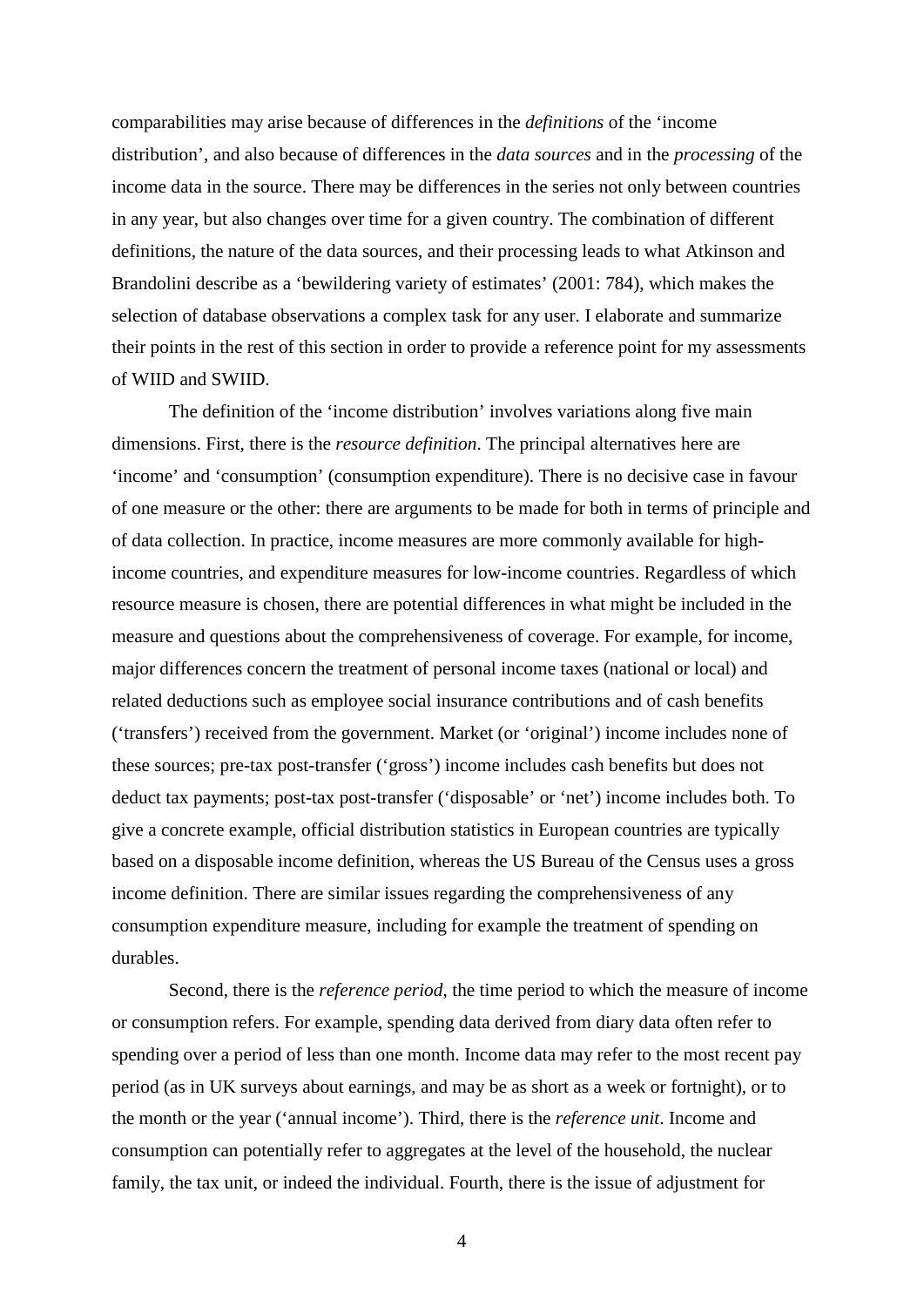differences in reference unit size and composition ('*equivalization*'). Income measures are often deflated by an equivalence scale to account for the fact that \$5000 per month (say) provides higher living standards to a single person than to a family of four. Adjustments in practice range from no adjustment at all through to a per capita adjustment with many variations in between. An equivalence scale commonly used in Europe nowadays is the modified-OECD one, equal to one for the first adult in the reference unit, 0.5 for each additional adult, and 0.3 for each dependent child.

Fifth, there is the *unit of analysis*. The issue is whether each reference unit receives a weight of one or a weight equal to the number of individuals within the unit when the distributional summary statistics are derived. Compare, for instance, the distinction between the inequality of the distribution of household income among households and the inequality of the distribution of household income among individuals (each individual is assumed to receive the income of the household to which he or she belongs).

With regard to differences in data sources, Atkinson and Brandolini (2001) point to aspects of intrinsic data quality and reliability. These include issues of population coverage (all individuals within a country versus only urban households, or individuals with incomes above the income tax threshold, for instance) and representativeness, non-response, and measurement error. There may be different types of data sources (e.g. surveys or tax administration records), and there may be multiple sources available for a given country-year observation as well.

Under the data processing heading, Atkinson and Brandolini (2001) draw attention to the fact that a given data source may be used in a variety of ways to derive income distribution statistics. Calculations may be made from unit record data or from published tabulations (banded data). In the former case, there may be different versions of the same source utilized, as for example in the USA where the Bureau of the Census calculates distributional statistics using an 'internal' (more detailed) version of the Current Population Survey, whereas only less-detailed 'public use' data are readily available to most researchers. Income data may be top coded in the source (values greater than a particular threshold set equal to the threshold value) and different assumptions may be made about how to handle extreme values, for example the treatment of units with zero or negative recorded incomes, or high-income outliers. These are issues of censoring (right and left) and truncation ('trimming'). In the case of banded data, potential differences may arise if there are changes over time in the numbers of income groups and the group boundaries, and from differences in the methods used to estimate summary income distribution statistics from the published data.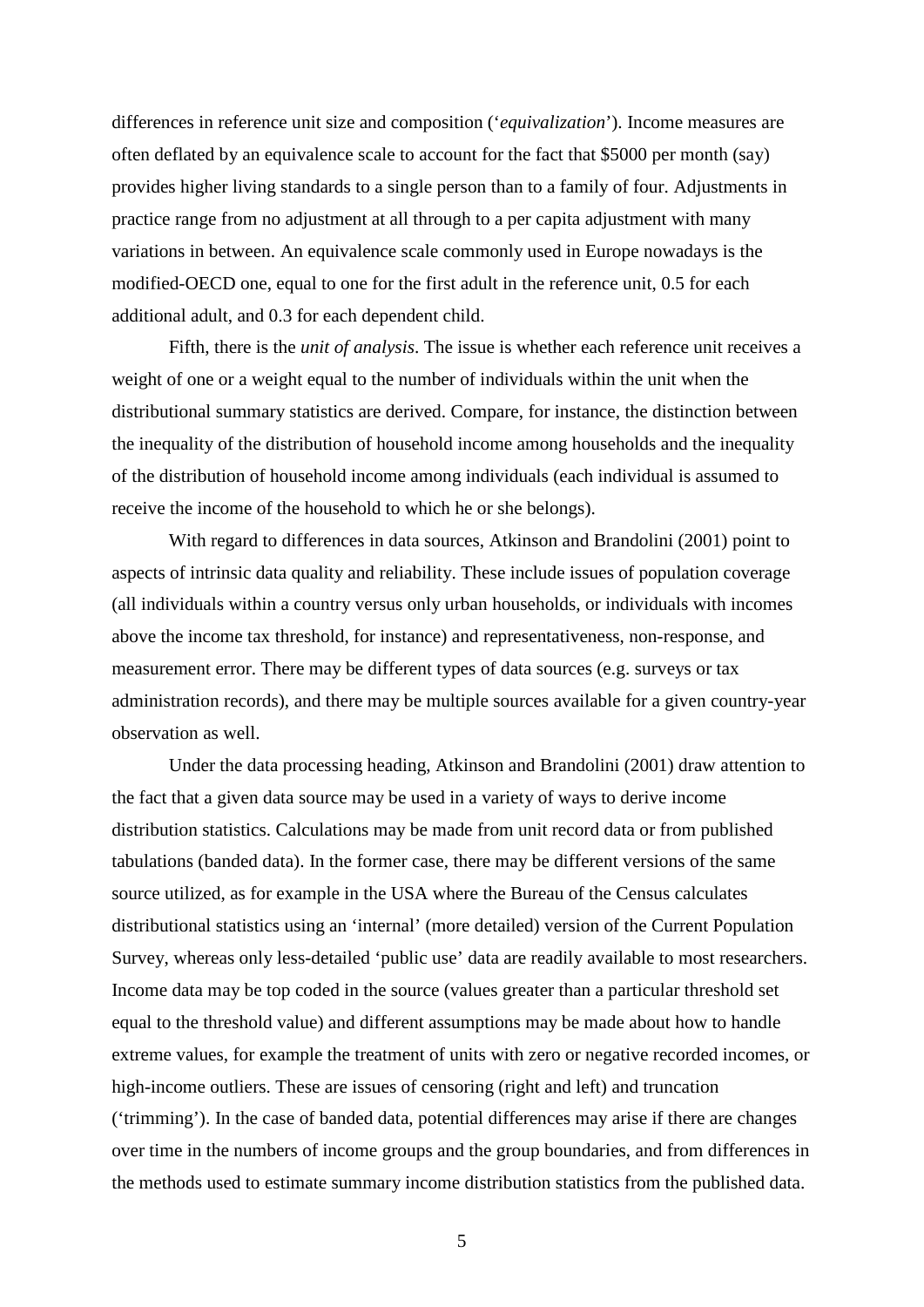Many of these data differences have predictable effects on inequality. Other things being equal, one would expect the inequality of consumption to be less than the inequality of income, the inequality of disposable income to be less than the inequality of market or gross income (reflecting the redistributive nature of taxes and transfers), and inequality among households to be lower than inequality among nuclear families, and inequality to be lower the longer that the reference period is. (Varying the equivalence scale has ambiguous effects on inequality, however: see Coulter et al. 1992.) Trimming data for outliers is likely to reduce inequality; making imputations for right-censored (top coded) observations will increase inequality.

The problem is that other things are not equal in secondary data set compilations: there is substantial heterogeneity across countries and across years and the researcher has only the secondary data to hand rather than the original sources. Nevertheless, the various data issues are of little consequence if they have little impact in practice – but arguably they do. In this paper, I use a difference of two percentage points between a pair of Gini coefficient estimates as a signal of a difference that needs to be investigated. This benchmark is chosen because year-on-year changes in a country's Gini coefficient are only rarely this large.

Atkinson and Brandolini (2001) show that the preferred ('accept') series in the Deininger-Squire (1996) data set leads to different conclusions about cross-national inequality rankings among OECD countries at a point in time, and different conclusions about within-country trends in inequality over time, than are produced by other series of at least as good a quality. The relationship between inequality (measured by the Gini coefficient) and price inflation is also shown to be sensitive to choice of inequality data series that is used. The non-robustness theme is illustrated at greater length by Atkinson and Brandolini (2009) with, *inter alia*, extended analysis of the relationship between income inequality and globalization estimated using regression analysis of time series data for a panel of 16 OECD countries (an example of the second type of study identified in the Introduction).

In the light of these issues of data quality and comparability, Atkinson and Brandolini (2001) make recommendations about both the *construction and development* of secondary data sets on income distribution, and their *use*. Under the first heading, the emphasis is on provision of full documentation of sources for each series and construction of any derived variables, together with additional variables enabling users classify estimates according to the headings identified above. Multiple observations for each country-year need to be justified in terms of value-added, and redundancies eliminated. The emphasis on data consistency and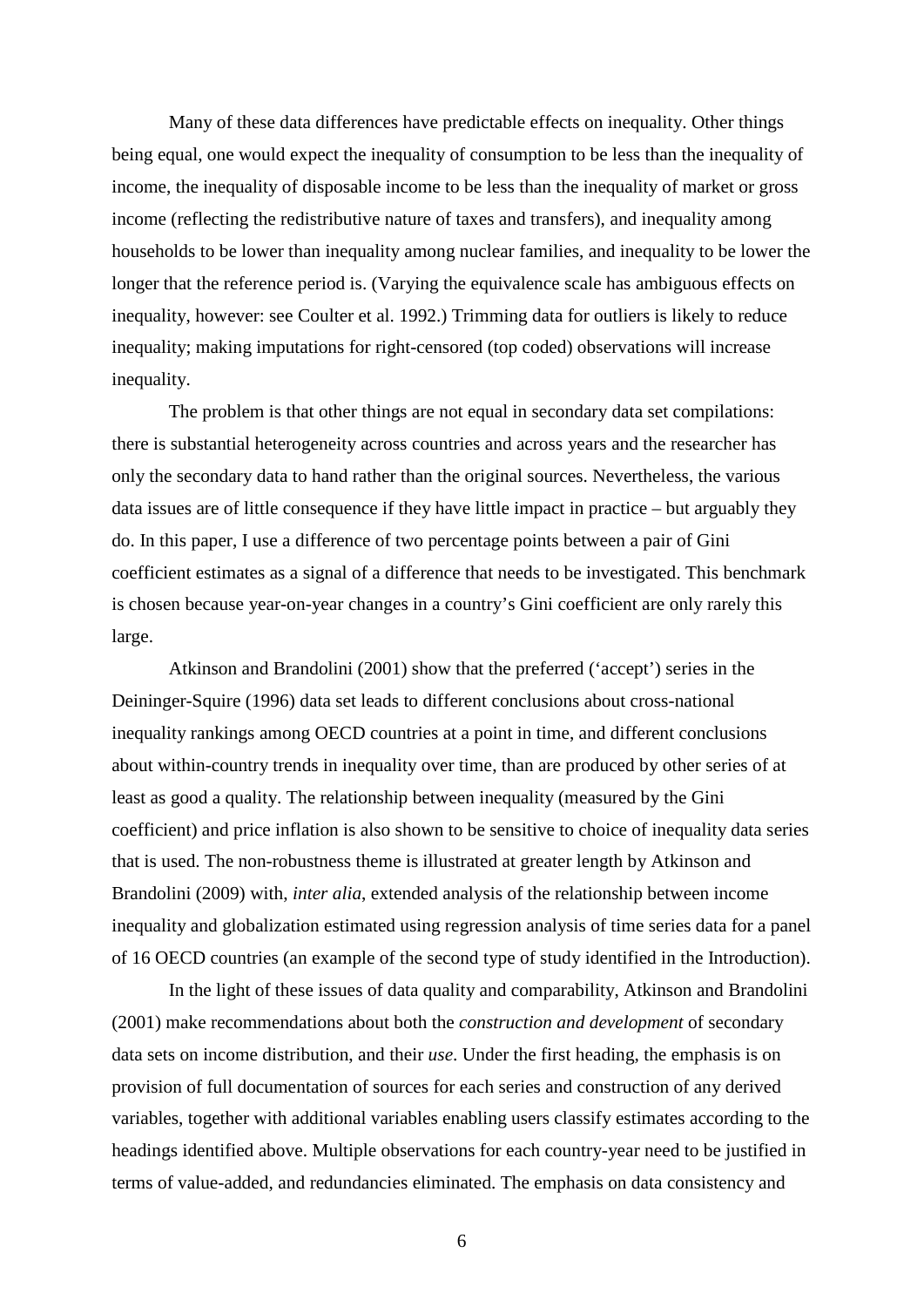understanding of national data sources is re-emphasized by Atkinson and Brandolini (2009), who suggest that 'this may lead us to analyse a carefully matched subset of countries, rather than to seek to maximize their number' (2009: 400).

Under the second heading, Atkinson and Brandolini (2001) discuss the commonlyused 'dummy variable adjustment' method for handling data differences in regression analysis. This is where country-year data employing multiple income definitions are pooled but dummy variables are used to identify observations based on definitions other than the reference one. (Alternatively, researchers run first-stage regressions to standardize for definitional differences in the inequality measure, and use the standardized predictions of it in the main analysis.) For data observations based on gross and net income, for example, the procedure effectively assumes that the absolute difference between inequality measured using one income concept and inequality measured using another concept is constant across time and across countries: there are simple intercept shifts. This is implausible because the extent of redistribution – commonly measured by such a difference – varies across countries and time (OECD 2011: Chapter 7).

Atkinson and Brandolini (2009) discuss the adjustment method more generally using detailed illustrations, and caution against its mechanical application, recommending instead 'using a data-set where the observations are as fully consistent as possible' (2001: 790). This approach to sensitivity analysis is illustrated by them (see their Appendix) and is also taken recently by, for example, Castelló-Climent (2010). The approach may be contrasted with the dummy variable adjustments by Gruen and Klasen (2008, 2012) and Teulings and van Rens (2008), or the manual adjustments to the same effect by Chambers and Krause (2010). I discuss such adjustments further below.

Against this background, I now turn to assess the extent to which the issues raised by Atkinson and Brandolini with reference to the Deininger-Squire (1996) data set and earlier versions of WIID remain relevant.

#### **3. The World Income Inequality Database (WIID2c)**

The best short introduction to WIID is the description on its home page (UNU-WIDER 2008):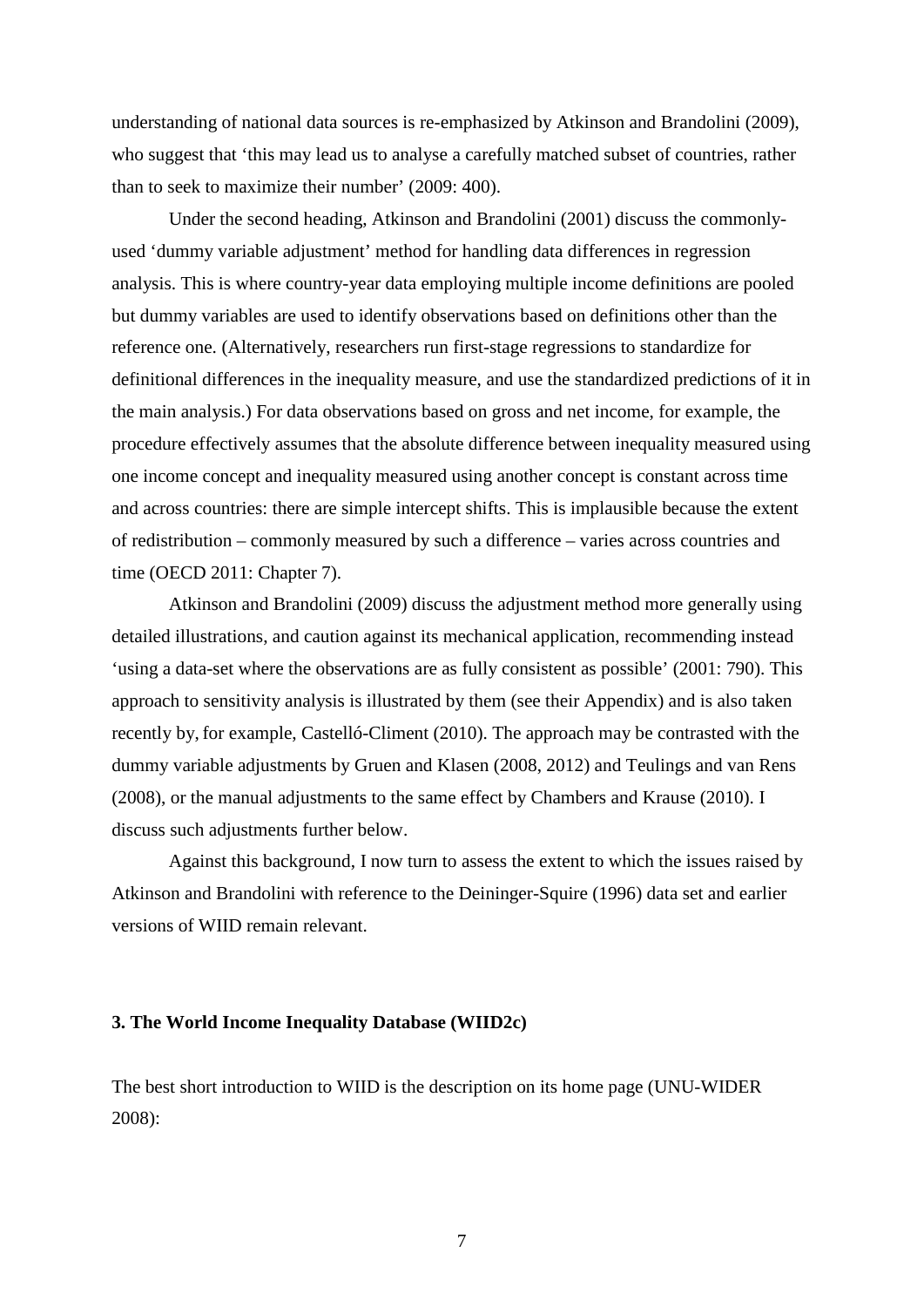#### **World Income Inequality Database V2.0c May 2008**

#### **The UNU-WIDER World Income Inequality Database (WIID) collects and stores information on income inequality for developed, developing, and transition countries. The database and its documentation are available on this website.**

WIID2 consists of a checked and corrected WIID1, a new update of the Deininger  $\&$ Squire database from the World Bank, new estimates from the Luxembourg Income Study and Transmonee, and other new sources as they have became available. WIID2a contains fewer points of data than WIID1 as some overlaps between the old Deininger & Squire data and estimates included by WIDER have been eliminated along with some low quality estimates adding no information. In addition to the Gini coefficient and quintile and decile shares, survey means and medians along with the income shares of the richest 5% and the poorest 5% have been included in the update. In addition to the Gini coefficient reported by the source, a Gini coefficient calculated using a new method developed by Tony Shorrocks and Guang Hua Wan is reported. The method estimates the Gini coefficient from decile data almost as accurately as if unit record data were used.

Source: [http://www.wider.unu.edu/research/Database/en\\_GB/database/](http://www.wider.unu.edu/research/Database/en_GB/database/) with emphasis in original. (Accessed 30 March 2014.)

A menu on the side of the webpage provides access to pages for Download (of the data), Income distribution links (to the Luxembourg Income Study, Transmonee, and SEDLAC), Frequently Asked Questions, WIID documentation, and Country documentation. WIID documentation consists of a 44-page downloadable pdf file 'giving a general description of the database and its contents' (20 pages of which contain References), plus two files with brief 'Revision notes of latest updates' (they summarize the changes from versions 2a through to the current 2c). The Country documentation is a series of documents that 'provide information about the sources and the surveys used as far as documentation was available', downloadable in pdf format. A drop down menu accesses the sheet for each country. Each has to be read or downloaded separately and some sheets appear to be unavailable. (I did no systematic checks but two sheets that I found unavailable on 30 March 2014 were those for the United Kingdom and Vietnam).

#### *3.1 WIID: data and documentation*

The WIID data are in a 1.76MB Excel spreadsheet. Eager to check whether I could simply 'plug and play' with the data, I imported them into Stata version 13.1 with the command import excel, firstrow, and then checked the variables available and their characteristics.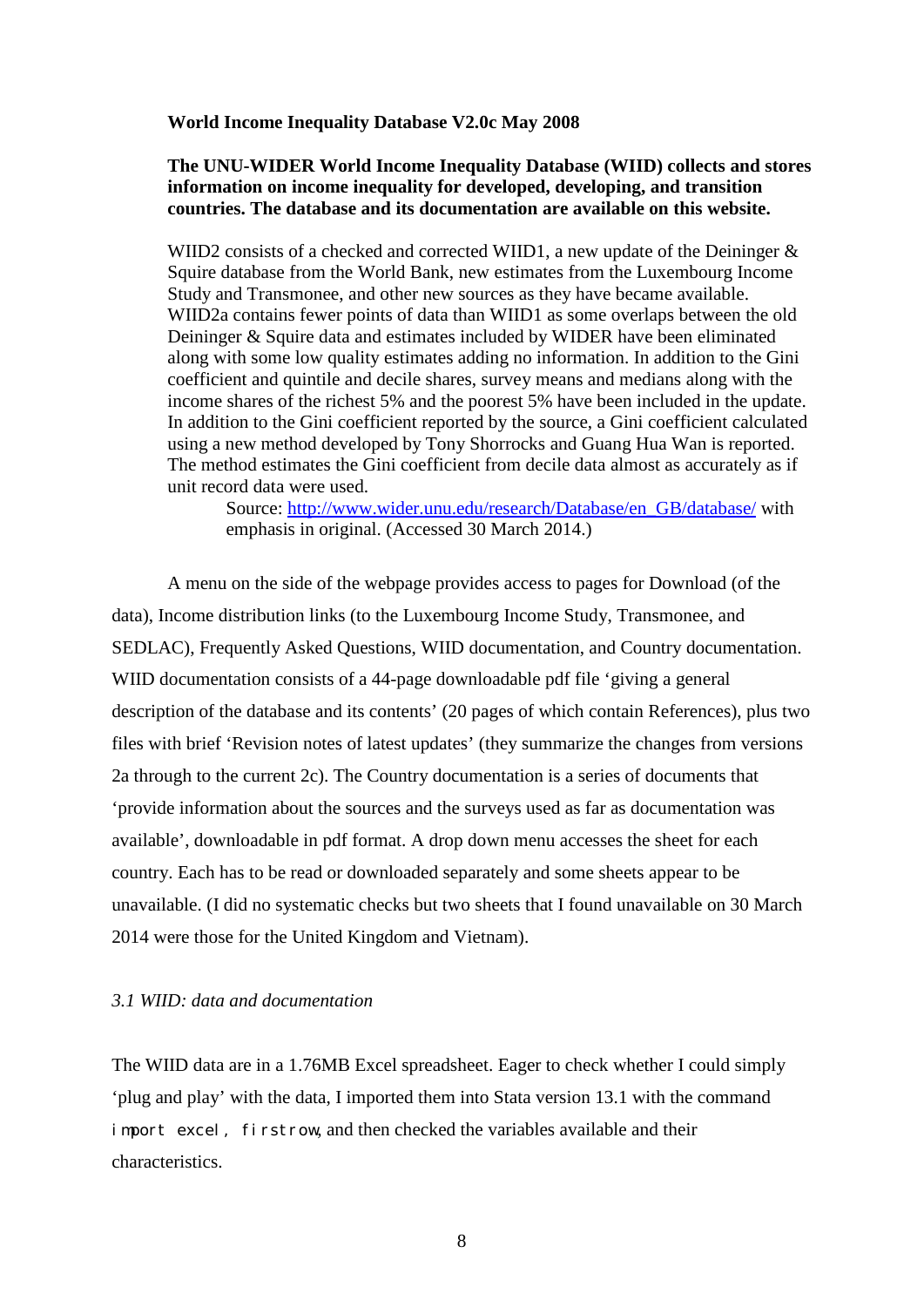Much was as expected: there were *Country* and *Year* variables, other variables with names apparently corresponding to the income distribution statistics cited in the home page blurb cited above, together with variables identifying definitional differences (there are variables with names corresponding to each of the five headings identified in the previous section: *IncDefn*, *Curref*, *IncSharu*, *Equivsc*, *UofAnala*) and variables with names referring to sources (e.g. *Source1* and *SurveySource2*), and dimensions of coverage (*AreaCovr*, *PopCovr*, *AgeCovr*). There were also variables suggestively labelled *Quality* and *Revision*. A listing showed that the country-year observations were ordered alphabetically by country but not by year within-country. There were 5,313 country-year observations, for 161 distinct countries and 88 distinct years.

Since I have analysed UK inequality data extensively (using mostly national sources), I was keen to see what was in WIID for the UK. The 99 *ReportedGini* estimates are shown, by year, in Figure 1. It was immediately clear that most of the UK estimates refer to the period after 1960, which was not surprising given my knowledge about the data sources available. Perhaps more surprising – despite my reading of Atkinson and Brandolini (2001) – was the prevalence of multiple observations per year and the wide range spanned by the estimates at these points, even if one distinguished between observations of *Quality* = 1 ( $N =$ 70) and the rest (*Quality* = 2,3,4; *N* = 29). I rapidly decided that attempts at 'plug and play' with WIID are pointless. Reading the documentation is essential to distinguish the data points and to undertake any analysis. In particular, I needed to confirm whether *Quality* = 1 was the highest quality classification (as I guessed) or the lowest (it is the highest).

#### <Figure 1 near here>

Even this brief exploration suggests some ways to improve the usability of WIID in a later release. Although the spreadsheet data format used to provide the data is portable, it is restrictive and prohibits even cursory documentation being associated with the data series. Variable names are generally sufficiently evocative of content, but it would be better to supplement names with meaningful variable labels. Variables such as the *Country* identifier and those defining the data could be converted from text to numeric, and the existing text used as the label, thereby also saving storage space. This would also be a good opportunity to identify missing values consistently. I would prefer *Curref* information about reference period and currency unit to be in two variables, not one – they are distinct concepts.

The content of text (string) variables should be proof read and inconsistencies in spelling removed. Misspellings in variables can lead to different series being identified by mistake. (In what follows, I use data which I corrected for some obvious typographical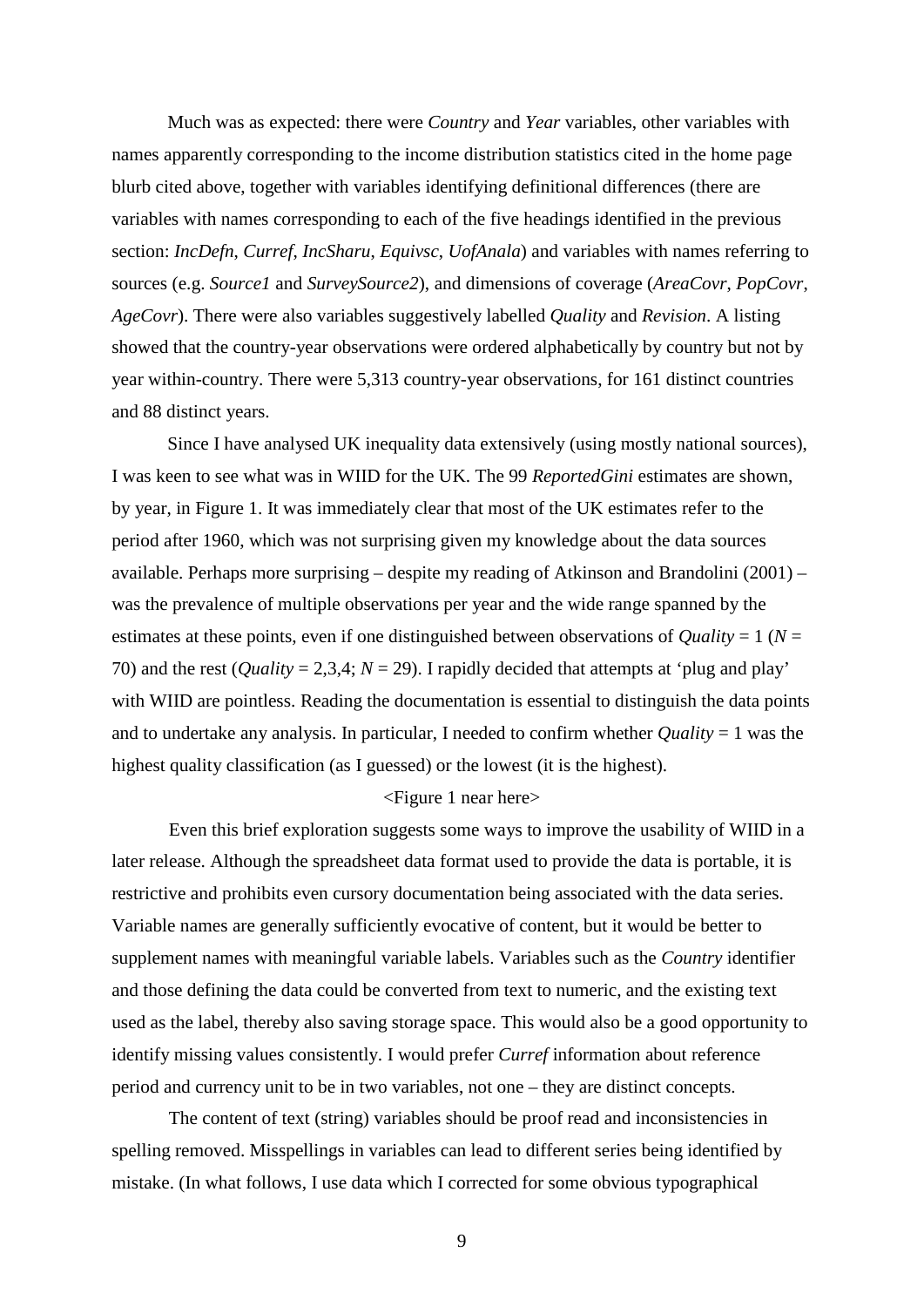inconsistencies.) Categorical variables, including *Quality* or *Version*, need value labels. Variable and value labels can be easily stored along with the data, were widely-used statistical software such as SPSS or Stata to be used, and portability would not be lost because it is easy to swap between data formats nowadays. One variable (*AK*) can be deleted altogether: it has missing values for all observations. Variable display formats can be tidied up: for example, the *ReportedGini* (in per cent) includes two redundant decimal places (as shown in Figure 1). Surprisingly, the crucial year identifier (*Year*) contains text rather than numeric content, and this turns out to arise because 22 country-year observations refer to multiple years, e.g. '1953-55' (all but two observations are for India; only one observation refers a period after 1980). I would recommend that such dates be converted to numeric values (e.g. midpoints of the period spanned), and labels or, better, a new flag variable be used to identify such cases. After all, similar decisions must have already been taken for financial years that span calendar years.

WIID's producers helpfully include three-letter country code identifiers (*Country3*) in the data along with full text country names. But they could go further to help users. The cross-national element is so fundamental that it would be useful to provide more information about the countries. I would also like to see two-letter country code identifiers (more useful for labelling in graphs, and it would assist merges with other databases using this code as an identifier), and variables that classify countries by geographic region and politico-economic memberships such as of the EU and the OECD (and dates of joining), etc. Data points could also be classified by period, again for user convenience. All these variables I ended up creating myself. It would help to also have the Country documentation available as a single pdf file.

After studying the documentation cited above and some further explorations of the data (described shortly), I believe that WIID has successfully implemented Atkinson and Brandolini's (2001) recommendations regarding *construction and development* of secondary databases (summarized in the previous section). Although Atkinson and Brandolini sought updates to databases that are documented accumulations of previous versions, the WIID producers persuade me that their approach which both adds new information and deletes only 'overlapping estimates and those that add no information' (WIID Documentation: 10) is satisfactory. Atkinson and Brandolini's (2001: 795) recommendation that estimates be classified to give users 'maximum guidance' has also been addressed by a revision of the data quality rating. This now has four categories with the highest (*Quality* = 1) referring to observations for which the underlying concepts are known and where the quality of the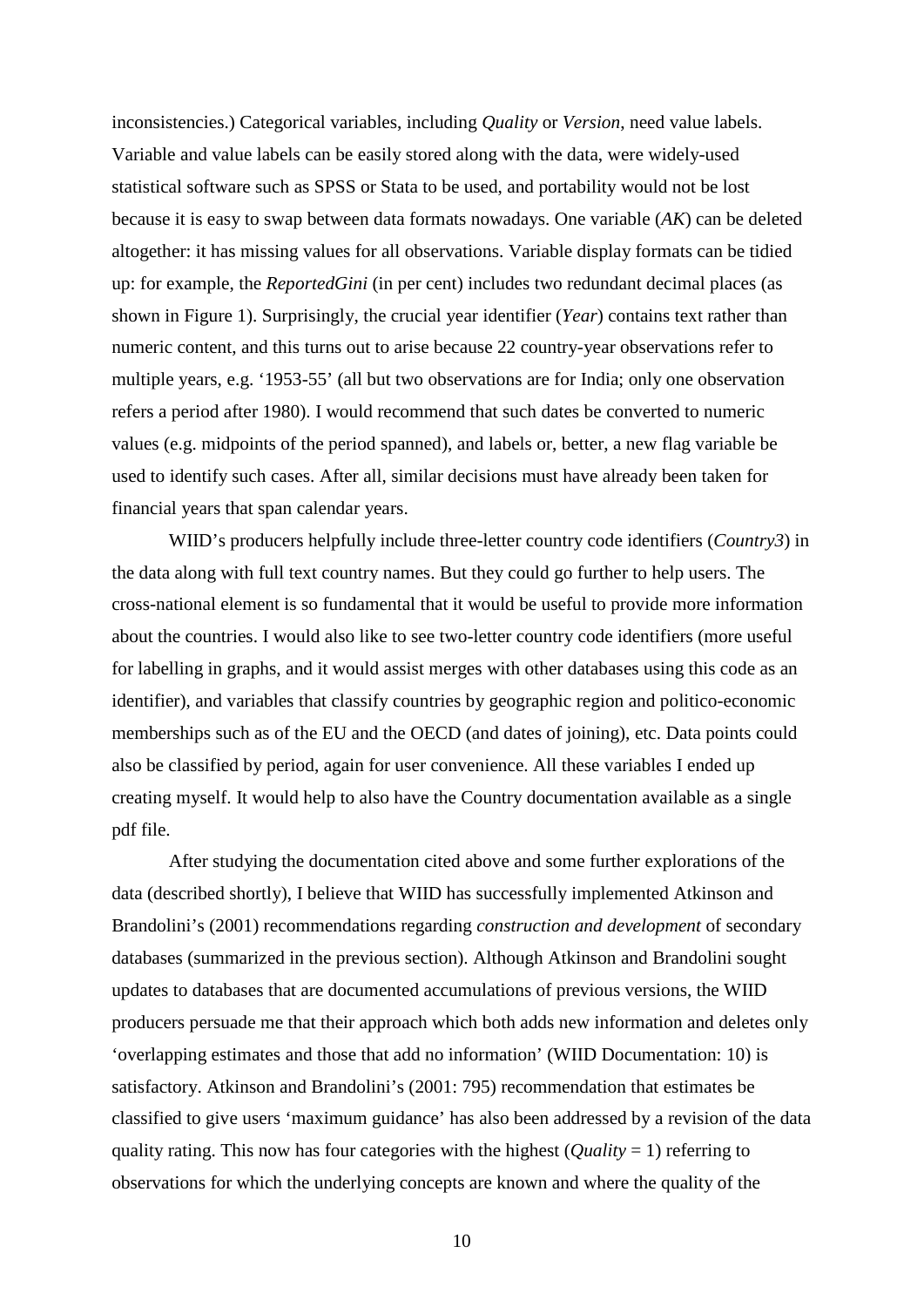income concept and the survey can be judged 'sufficient' (WIID Documentation: 15). *Quality*  = 2 for observations 'where the quality of *either* the income concept *or* the survey is problematic or unknown or [WIID] have not been able to verify the estimates' (*ibid*). *Quality*   $= 3$  is the case when 'both the income concept and the survey are problematic or unknown' and *Quality*= 4 for memorandum items, 'given this rating since the data lying behind the observations often are unreliable' (*ibid*). In addition, 'some final guidelines' remind users to pay attention to definitional differences and not to simply combine observations of different types unless corrections or adjustments are employed, to consult the country sheets. Can users follow these guidelines with the resources provided?

Overall, my verdict is affirmative because the WIID documentation is reasonably comprehensive in explaining the variables included on the file. To be sure, tracking down the precise origins of the estimates included (the method of derivation, the publication that derived the estimate or the original data source used in the calculation) requires some detective work and time. Closer integration of the country documentation with the variable documentation, including the suggestions made above, would help in this direction.

#### *3.2 WIID: coverage and content*

I now turn to issues related to the use of WIID, beginning with its coverage of countries and years. See Table 1 for a summary. The top panel shows all of the observations by region and year; the bottom panel shows the same classification but only for high quality observations (*Quality* = 1). The main lessons are, first, the majority of observations refer to years after 1980 and to rich countries (Western Europe – defined here as the EU15 – and North America, which means Canada and the USA). Second, the number of *Quality* = 1 observations is only 26 per cent of the total. Third, selecting *Quality* = 1 observations further weights coverage towards rich western nations. There is a marked loss of observations from Africa and Central and South America and Asia, in particular. Researchers attempting global analysis using WIID face an uncomfortable coverage-quality trade-off that cannot be avoided when selecting countries and years.

In what follows, I restrict attention to *Quality* = 1 observations (following Atkinson and Brandolini who confined their analysis to the Deininger-Squire 'accept' data), with some exceptions when I discuss developing countries. I also restrict attention to inequality estimates derived for data sources with national geographical coverage and of all ages (variables  $AreaCvr = AgeCvr = 'All'.$ ). This reduces the total number of observations to 1,273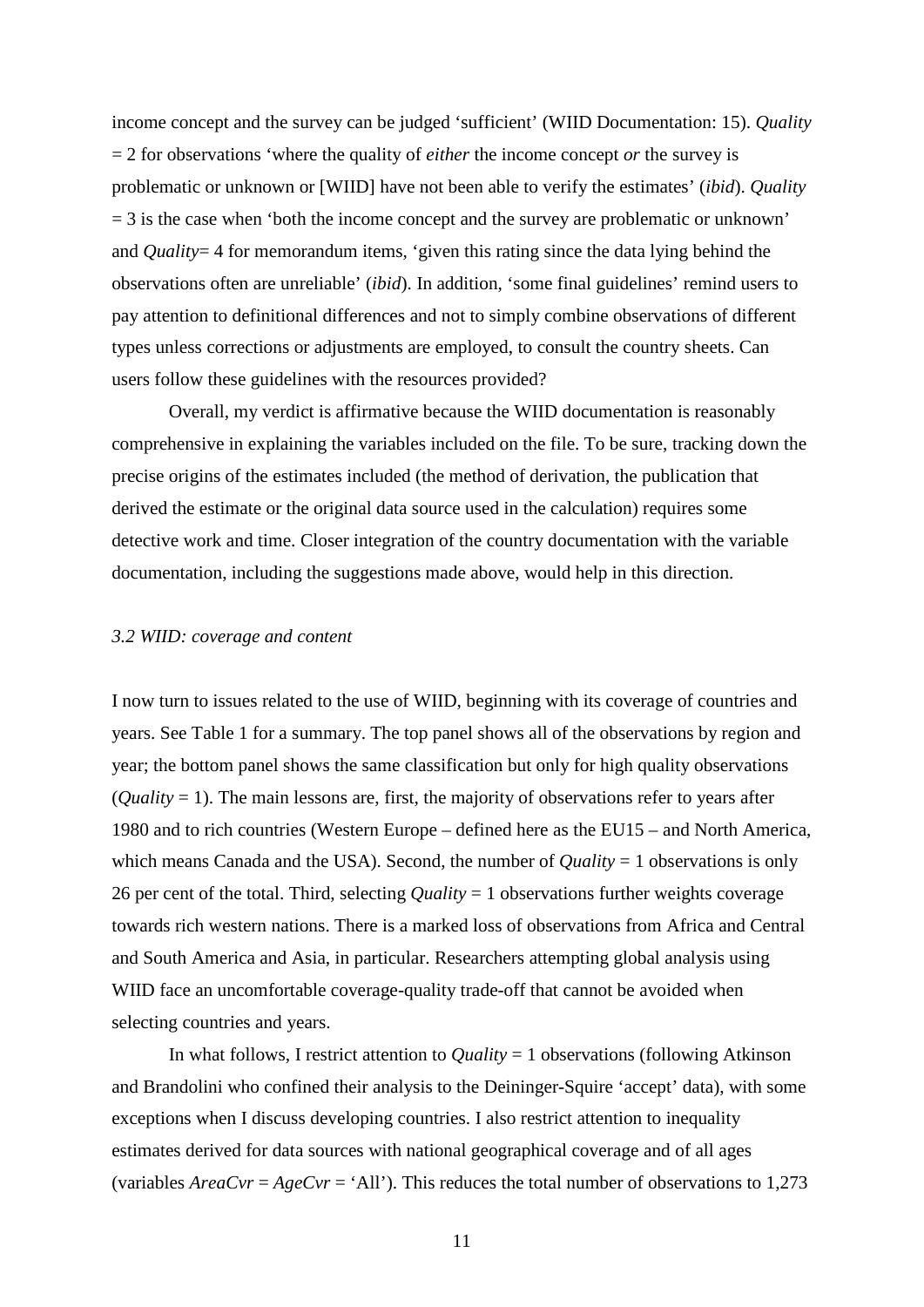but the region-year coverage pattern is similar to that shown in the bottom panel of Table 1. It is this subset of observations that I refer to for brevity as 'high quality' in what follows.

#### <Table 1 near here>

What about the coverage of the various income distribution statistics? The most comprehensive set refers to Gini coefficients (non-missing for all 1,273 high quality observations). However, among this subset, there are only 143 estimates of the share of poorest fifth (Q5), 673 estimates of the share of the poorest tenth (D10), 674 means, and 585 medians. There are only 86 estimates of the income share of the richest 5% (mostly from North America) and only 50 of the income share of the poorest 5% (virtually all from the EU15). So, although the WIID team has put considerable effort in adding more types of distributional summary statistic, the number of observations added is relatively small if one restricts attention to high quality data.

I focus attention on Gini coefficients in what follows, and the Reported Gini (*ReportedGini*) in particular. WIID2c also provides estimates of *Gini*, the Gini coefficient which is the estimate calculated by the Shorrocks and Wan (2008) method for income share data if share data are available but which is set equal to the Reported Gini otherwise. The Reported Gini is the Gini reported by the original source or, if none were reported, the estimate calculated using the World Bank's POVCAL package by the WIID team or Deininger and Squire. The Pearson correlation between the two Ginis for the high quality observations is greater than 0.99, which is not surprising given the relatively small number of income share observations (so many refer to the same value by construction). Thus the valueadded from inclusion of the *Gini* variable in the new version of WIID is relatively small.

Let us now consider the heterogeneity of definitions and data sources underlying the estimates. If observations are classified along the five dimensions relating to definition and the two relating to source (publication and data source) then, among the subset of high quality observations, there are 357 distinct series. This number exaggerates the degree of heterogeneity since country-specific observations often rely on national sources. However, if the classification is re-done using only the five income definition dimensions, there are still 137 distinct series. There are 11 for the UK, 13 for Finland, and 11 for the USA. Across the countries, there are more than 40 series for 1994 and 1995. Arguably, the impact of differences in the reference period and the currency unit (*Curref*) are less important than the other four dimensions when one is looking at relative inequality. Dropping this dimension, one gets 56 distinct series in total, but the number for the countries changes little: there are 9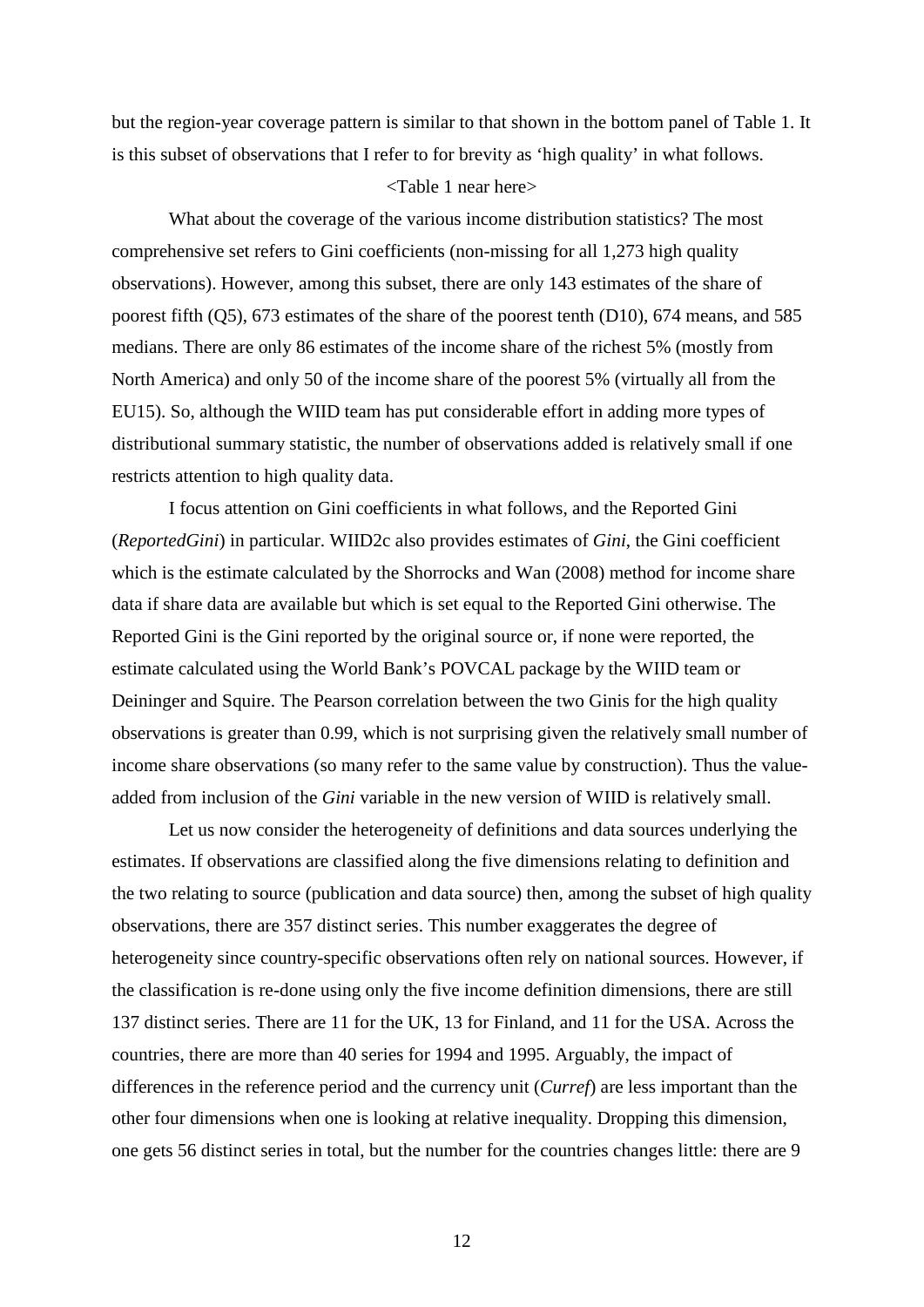series for the UK, 11 for Finland, and 10 for the USA. There are around 20 series for each of 1994 and 1995.

More evidence about heterogeneity is provided by the number of observations per country-year cell. These are summarized in Table 2 for the subset of high quality observations. In around 70 per cent of cells, there are least two observations, and about one fifth have five or more observations. The prevalence of multiple observations is greatest in the 1990s. The maximum number of observation per country-year is 10, occurring in two cells (Spain in 1973 and 1990). The implication of the heterogeneity is that careful selection of observations for any sort of analysis is required, paying close attention to the different definitions and sources.

#### <Table 2 near here>

This lesson is further illustrated by the case of Finland, a country with multiple data series and a high prevalence of multiple observations per country cell. Figure 2 displays trends between 1960 and 2006 of the Reported Gini for the 13 data series defined by the five WIID income definition variables. (See the notes to the figure for further explanations.) For six series, there is only one observation, and two series provide four observations. It turns out that three of the four longest series, spanning 1986–2003, all derive from one source. This is 'Statistics Finland 2005' according to *Source1*, which turns out to be a webpage in Finnish cited in the bibliography to the WIID Documentation. The fourth series (row 2 column 3) comes from 'Jäntti 2005' (documented as unpublished estimates specially derived for WIID). According to *SurveySource2*, all four sets of estimates were derived from the Income Distribution Survey, except for the years prior to 1987 when the source was the Household Budget Survey.

#### <Figure 2 near here>

#### *3.3 WIID: the need for explicit sample selection algorithms*

Which series might the analyst choose in order to have only observation per year for Finland? Clearly this depends on the purpose of the analysis, but if a researcher wishes to study the distribution among individuals of household income equivalized by the modified-OECD scale, then the relevant series is the one in row 2 column 1. The other two 'Statistics Finland 2005' series refer to 'factor income' (row 1 column 3) and 'gross income' (row 3 column 2), with other dimensions the same. The 'Jäntti 2005' series is the same as the row 2 column 1 series, except that the equivalence scale is the per capita one rather than the modified-OECD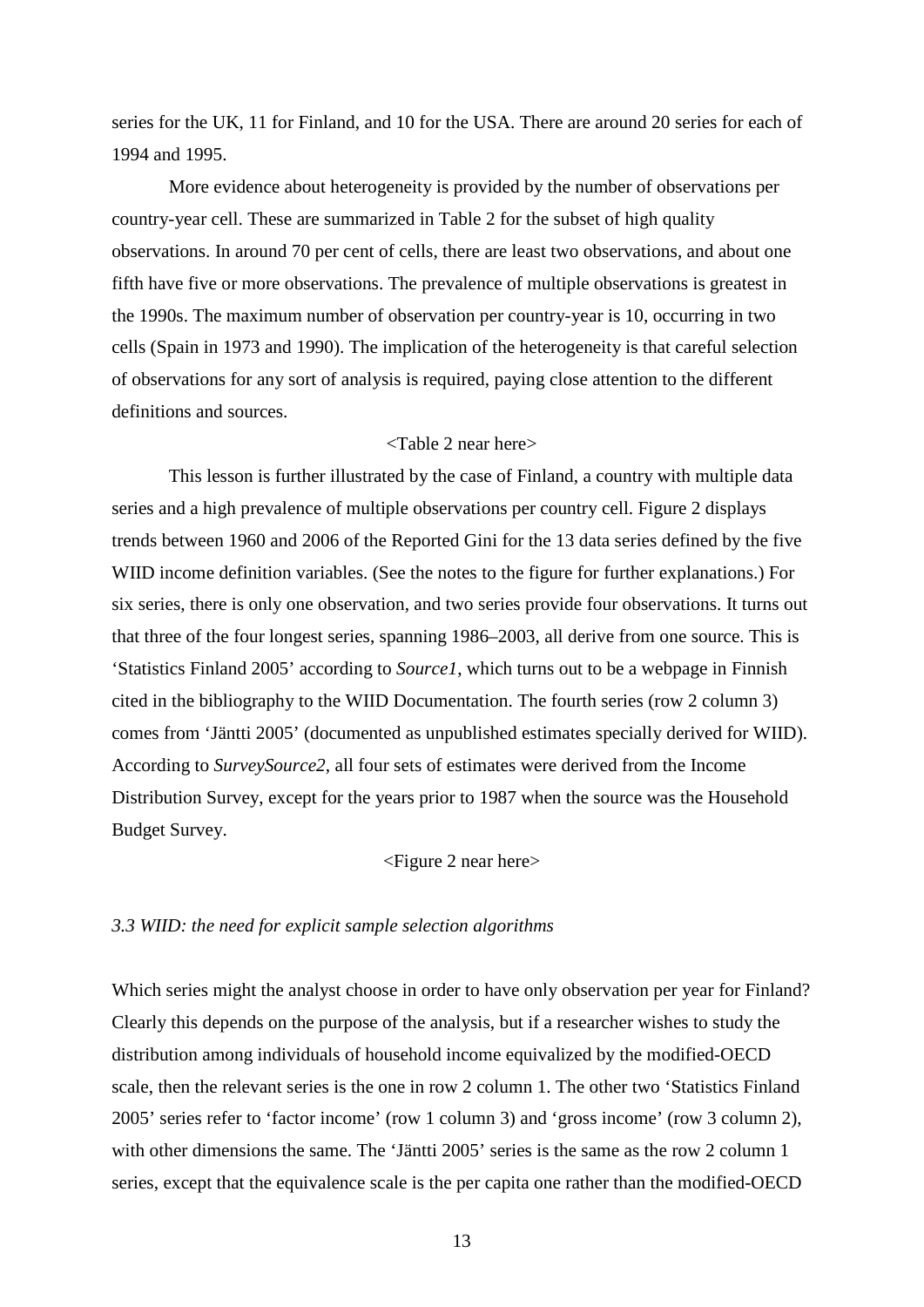scale. In fact, the single observation in row 1 column 4, for 1985, also uses the same definition as the row 2 column 1 estimates and also derives from the Household Budget Survey. (It comes from Atkinson et al. 1995, who cite estimates derived by Uusitalo.) Given this consistency, it may be appropriate to incorporate this observation into a Finnish series, especially since there is no 1985 estimate from the 'Statistics Finland 2005' series.

Similar graphs can be produced for other countries. Atkinson and Brandolini (2001: Figure 3) showed a similar set of graphs for the Netherlands though, in that case, many of the 12 series shown were very short (by contrast with the Finnish case above): 'two of the graphs consist of a single point; and five consist of only two or three points. The user is left with the … problem of not knowing how to piece together the information in a meaningful way' (2001: 781). A similar set of graphs for the Netherlands and other countries derived from WIID (not shown) demonstrates that the problem of selection and splicing of series remains.

Thus, regardless of whether a WIID series is long or short, a user must inevitably do some forensic investigation of each series in order to select observations for analysis and, for consistency's sake, systematically employ some sort of selection 'algorithm'.

This is illustrated by even seemingly straightforward exercises such as cross-national comparisons of inequality in a narrowly-defined range of years, as I now show. In this exercise, I also benchmark WIID estimates against estimates from the Luxembourg Income Study Key Figures (LIS Data Center 2014) and from the Eurostat online database (Eurostat 2014). I use these particular benchmarks because both sources produce cross-nationally harmonized series from original data sources using a consistent set of definitions. In both cases, income is disposable income, with the sharing unit being the household and the unit of analysis is the individual. The LIS Key Figures series employs a square-root-of-householdsize equivalence scale; Eurostat employs the modified-OECD scale.

My first comparison is for the mid-1990s using WIID and LIS estimates of the Gini coefficient, and is motivated by Atkinson and Brandolini's (2001: Figure 1) comparison of Gini coefficients among high-income OECD countries in the early 1990s using Deininger-Squire (1996) and LIS based estimates. My initial WIID observation selection algorithm was: choose high quality data for 1994 or 1995 for countries also with a LIS estimate in either of those years, and to restrict observations to those using a household disposable income definition and the individual as the unit of analysis. Even these relatively strict criteria led to multiple observations per year for each of 5 countries and so, in order to ensure that I had only one observation per country-year, I had to examine the sources of each series in detail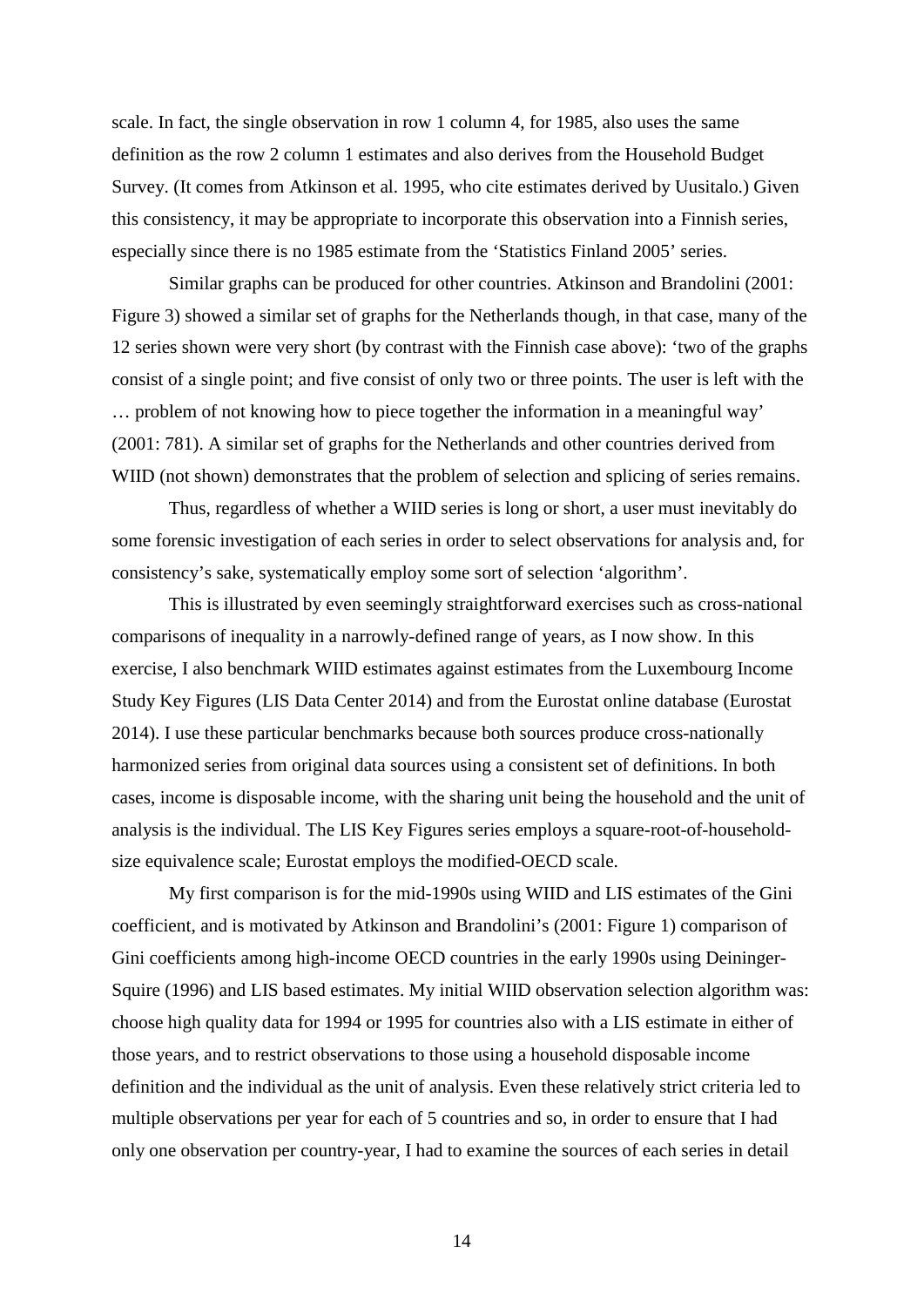and make choices (shown in my do-files). The results are shown in Figure 3, with countries ordered from left to right in terms of the LIS-estimated Gini coefficient.

There are estimates for 14 countries compared with 16 in Atkinson and Brandolini's for rich OECD nations in the 'early 1990s'. Only ten countries overlap in the two figures. (My estimates include observations for Austria, Poland, Hungary, and Mexico but not for Australia, Canada, France, the Netherlands, Norway, or Sweden.) Corresponding WIID and LIS estimates are within a couple of percentage points of each other for only 8 countries with some marked differences in the remaining 6 countries. The largest difference is for Hungary, with the WIID estimate some 9 percentage points lower than the LIS one. Hungary is placed second-lowest in the country inequality ranking according to WIID estimate but around half way up according to LIS. For the other five countries, the differences in estimates are around three to five percentage points. In each case, the differences reflect differences in definition (e.g. equivalence scales). The Gini coefficient for most high-income countries rarely changes by more than about two percentage points per year so, by comparison with this benchmark, the differences between series for six of the 14 countries are relatively large.

Overall, however, the differences between series are less than reported by Atkinson and Brandolini, suggesting some improvement over time in data quality. This is reassuring but of course the result is partly a consequence of the particular data selection algorithm that I imposed at the outset (and remember too that the set of countries with data is different).

#### <Figure 3 near here>

Figure 4 repeats the exercise for 2000 but now adds in estimates from Eurostat (2014). The observation selection algorithm was the same as described in the previous paragraph, except that a country's selection required a non-missing observation for each of the three series in either 2000 or 2001. All ten countries selected are EU member states, by construction, and the data are for 2000. The general impression provided by the chart is that there is generally a close correspondence between the Eurostat and LIS estimates (with the exception of Italy for which the difference is some four percentage points). However, the WIID estimates are out of line with the Eurostat ones for at least four countries. To be sure, some of these instances are where the LIS and Eurostat estimates also differ from each other (Belgium and Italy), but also note the case of Luxembourg where the LIS and Eurostat estimates are the same but the WIID one is four percentage points greater. The country inequality ranking according to WIID is rather different to that according to the other sources. Once again we see that one cannot simply use the WIID data 'as is' and benchmarking against other series suggests a need to treat the WIID series with caution.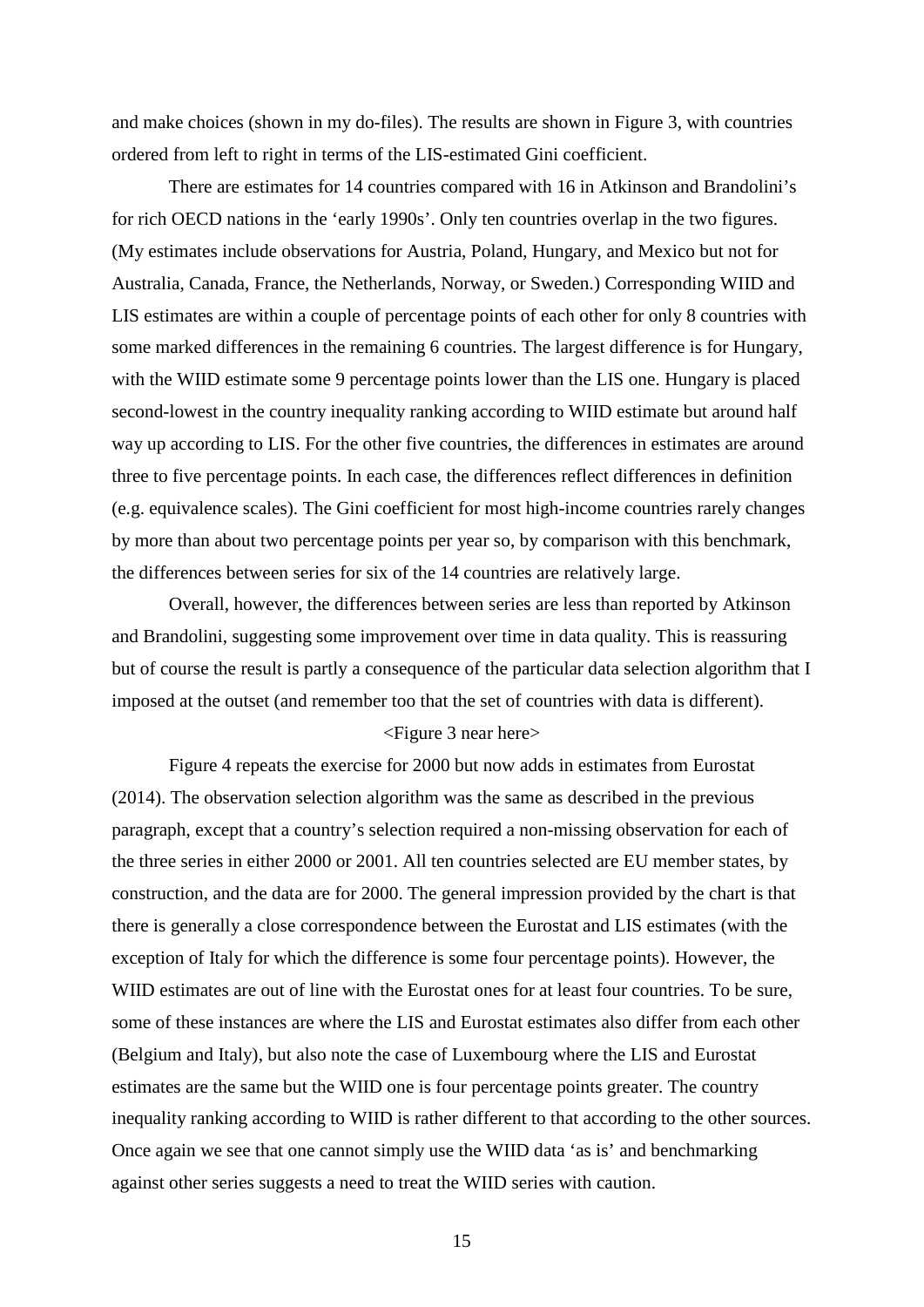#### <Figure 4 near here>

#### *3.4 WIID: sample selection algorithms in action: the USA and China*

The conclusion that differences in definition matter also applies to analysis of inequality trends over time, even for a single country. This is illustrated first by the case of the USA, which I choose because it has one of the longest single inequality series in WIID, there are other long US series with which the WIID estimates can be compared, and it is an 'important' country. The USA also illustrates the importance of issues of data processing. Look at Figure 5, which displays four series of estimates of the Gini coefficient, all derived from annual Current Population Survey (CPS) data.

#### <Figure 5 near here>

Users need to know, first, that the CPS has changed significantly over time. In particular there was a major redesign in 1992/3 that improved the collection of data on high incomes. Second, for confidentiality reasons, CPS data are top-coded and the censoring values have changed over time. The US Census Bureau has access to 'internal' CPS data in which the prevalence of top-coding is significantly less than the CPS data placed in the public domain ('public use' data); it is the internal data that underlie the Census Bureau's published statistics. Moreover, from 1995 onwards, the Census Bureau replaced the top-coded values for high income observations in the public use data with 'cell mean' estimates derived from the internal data. So, although the measurement of high incomes in the public use data improved over time, there are major discontinuities related to 'processing' matters. Burkhauser et al. (2011) had 'special sworn status' access to CPS internal data and so were able to explore the consequences for estimation of the Gini coefficient of using different data series and different treatments of top-coding. The 'Internal Unadjusted' series refers to internal data in exactly the form used by the Census Bureau, except that the income definition is different (see below). The Burkhauser et al. (2011) 'Internal MI' series uses the same data except that the small number of top-coded observations in the internal data are replaced by multiply-imputed observations. This series provides the researchers' preferred CPS estimate of US income inequality trends over the period. The Burkhauser et al. (2011) 'Public Unadjusted' series uses instead the public use data as released by the Census Bureau, except for a change in the income definition described shortly.

The WIID series refers to the Reported Gini and is derived by splicing series from two US Bureau of the Census online sources, one dated '3 Feb 99' according to WIID (1975–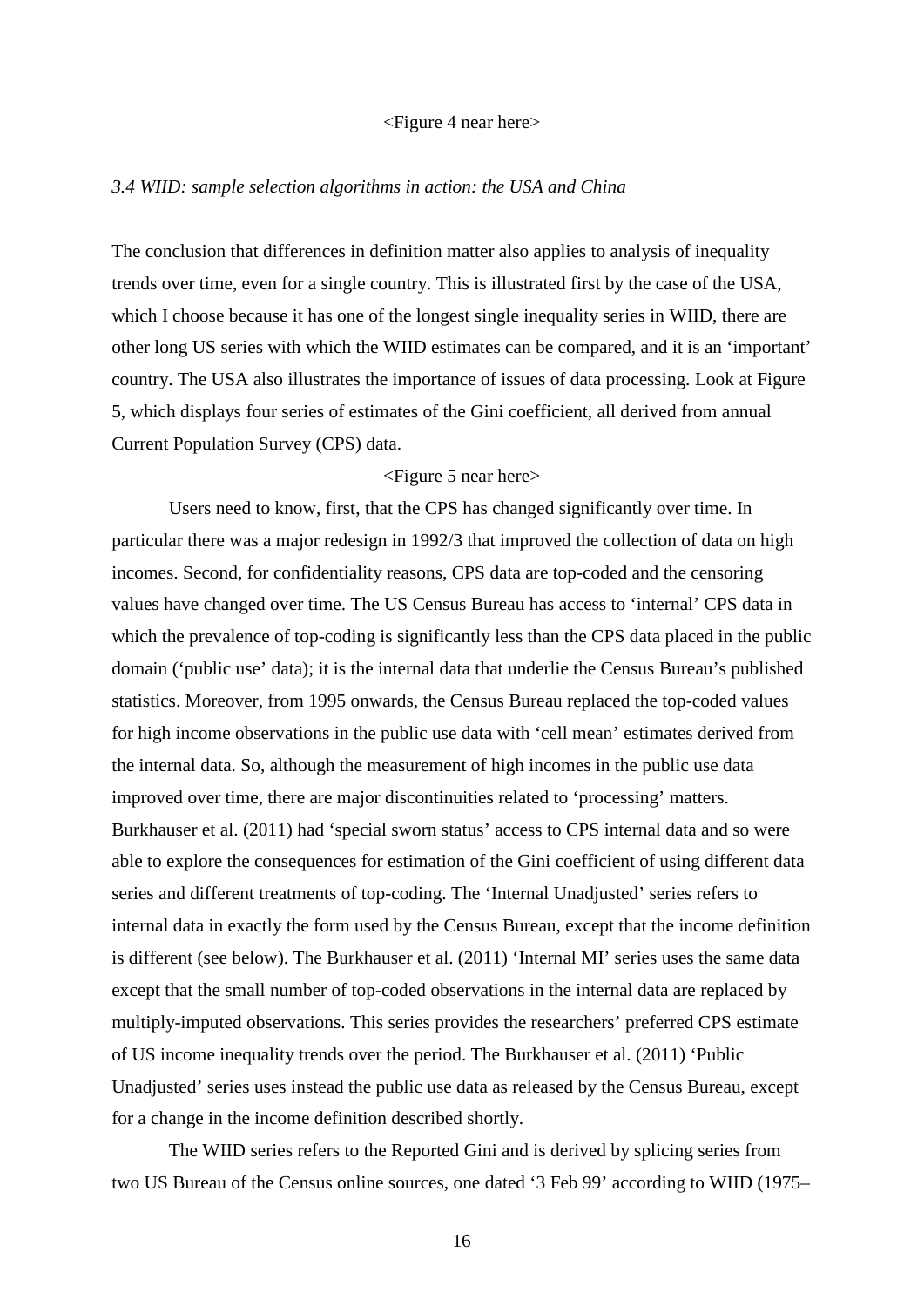1997) and the other '2/2005' (1998–2005). In both cases, the distribution is of gross monetary income with the household as the unit of analysis (not the individual), and there is no adjustment to money income using an equivalence scale. The definition is therefore quite different from the definition underlying the estimates shown for the USA in Figure 3. The other three series also refer to gross monetary household income, but the unit of analysis is the individual (households are weighted by household size in the Gini calculations) and income is equivalized by the square root of household size. Thus, the WIID and Internal Unadjusted series use essentially the same data source, and differences in trends reflect differences in the definition of income. The Internal MI series also uses the same data source, but provides higher inequality estimates in any given year (as expected), with the magnitude of the upward adjustment depending on the prevalence of top-coding in the internal data.

The differences between the public and internal series, the changing treatments of top-coding, and the CPS redesign, are all data processing issues that complicate not only estimates of trends over time, but also inequality differentials between the USA and other countries. The congruence of the internal series and their difference from the public use series suggest the importance of using inequality estimates based on the Census Bureau internal data (as WIID does), but the cost is that the income definition is one that is not commonly used in cross-national comparative analysis nowadays. It might argued that the remaining differences in income definition could be controlled for using dummy variable adjustments (see above). If such a procedure is to work in this case, the WIID and Internal Unadjusted series should move in parallel. But the absolute differences between the estimates range between 2.7 and 4.1 percentage points over the period; in proportionate terms, the WIID estimates range from being 6.2 percent to 11.3 per cent larger than the Internal Unadjusted ones, with differences tending to be largest towards the beginning of the period. This variability raises questions about the appropriateness of simple dummy variable adjustments (or proportional adjustments as with the SWIID – see below).

Issues that arise with using WIID data for developing countries are illustrated by the case of China. China contributes a total of 121 observations, 120 of which refer to the period 1964 to 2004, and one to 1953 which I drop. Of the 120 post-1960 observations, 40 have *Quality* = 2 (the quality of either the income concept or the survey is problematic or unknown or the WIID producers have not been able to verify the estimates), and 80 have *Quality* = 3 (for observations where both the income concept and the survey are problematic or unknown). Many of the observations refer to urban or rural areas separately. There are only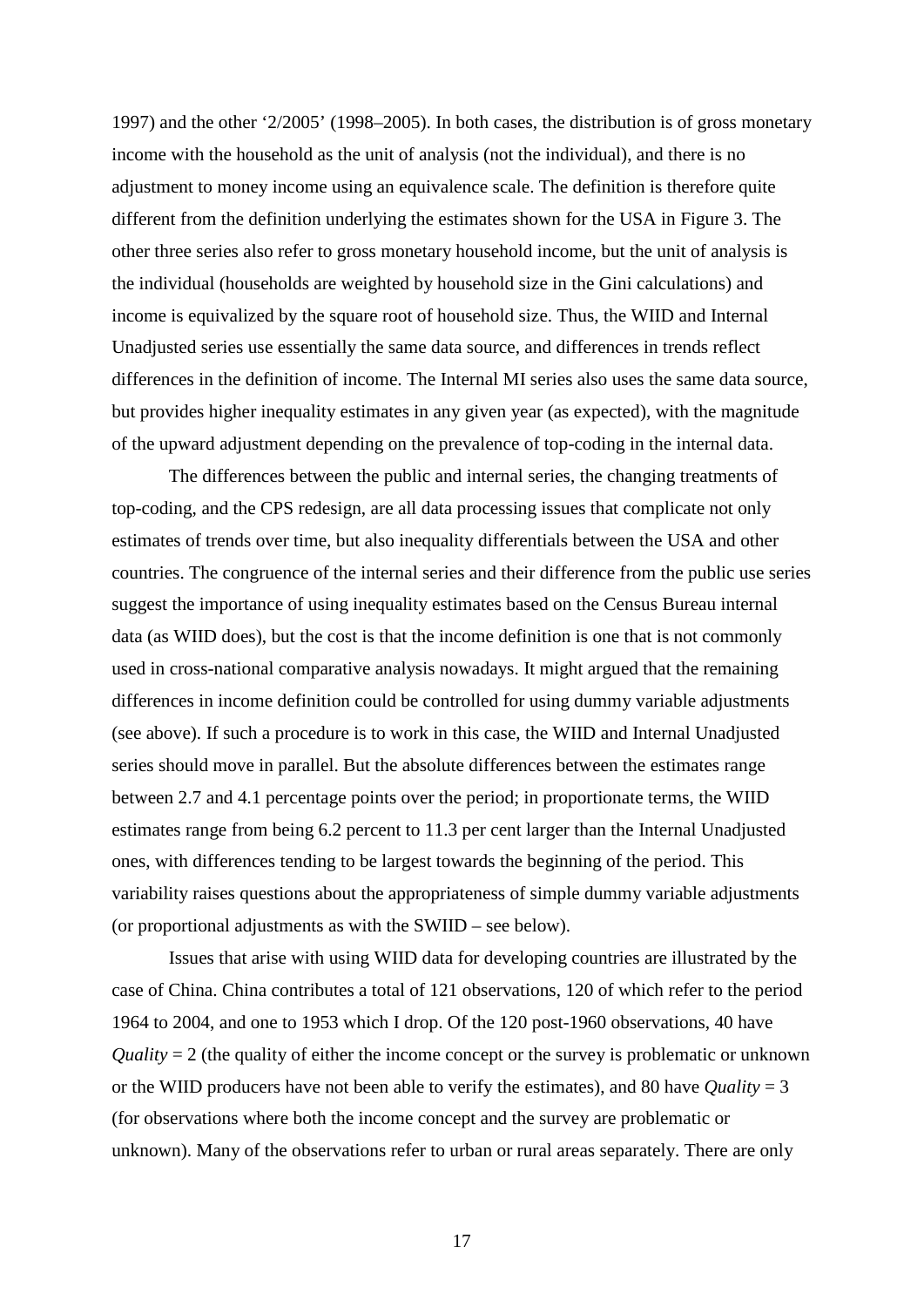34 for the country as a whole (*AreaCovr* = 'All'), and these are displayed in Figure 6 separately according to quality rating.

There are 7 *Quality*= 2 observations spanning 1988 to 2003, and the remaining 24 *Quality* = 3 observations cover the period 1964 to 2004. The combinations of *UofAnala*, *IncDefn*, and *Equivsc* values characterize six different series (and all 34 observations refer to *AgeCovr* = All). This diversity is highlighted in Figure 6, with a distinction made between observations for the unit of analysis is the person and the income definition disposable (the relatively small number with this 'consistent definition are marked with the filled squares and triangles). Observe the prevalence of multiple observations for some years: look at 1983, 1985, 1990, and especially 1995 where the difference between values is very large. Complicating researchers' choice of observation is the fact that the two observations for 1995 (both *Quality*= 2) are based on the same income distribution definition (disposable household income per capita, among persons), though derived from different surveys ('Sample Survey by the Economics Institute of the Chinese Academy of Social Sciences' and 'Rural/Urban Household Survey' according to *SurveySource2*) by two different research groups (see *Source1*). All in all, it is a complicated business to select observations.

#### <Figure 6 near here>

Researchers need to report their selection algorithms because different selection algorithms lead to different inequality series. This is illustrated by Xie and Zhou (2014: Figure 1) who present a series of Gini coefficients for China for which WIID2c is cited as the source (though no selection algorithm is reported). Their series looks different from those shown in Figure 6.

In sum, the WIID data for China illustrate a number of tricky issues for analysts of developing country inequality data. Data quality is poor relative to that for most rich countries, and restricting attention to observations from higher-ranked quality categories dramatically reduces the number of observations and time period covered. (To take a longerterm view in the Chinese case, a further compromise on data quality is required.) In addition, researchers have to face up to additional problems of non-comparabilities in income distribution. Given the various definitions and the quality of the data, it is difficult to assess in the Chinese case the extent to which the relatively large fall and rise in inequality during the early- to mid-1980s is genuine or a data artefact.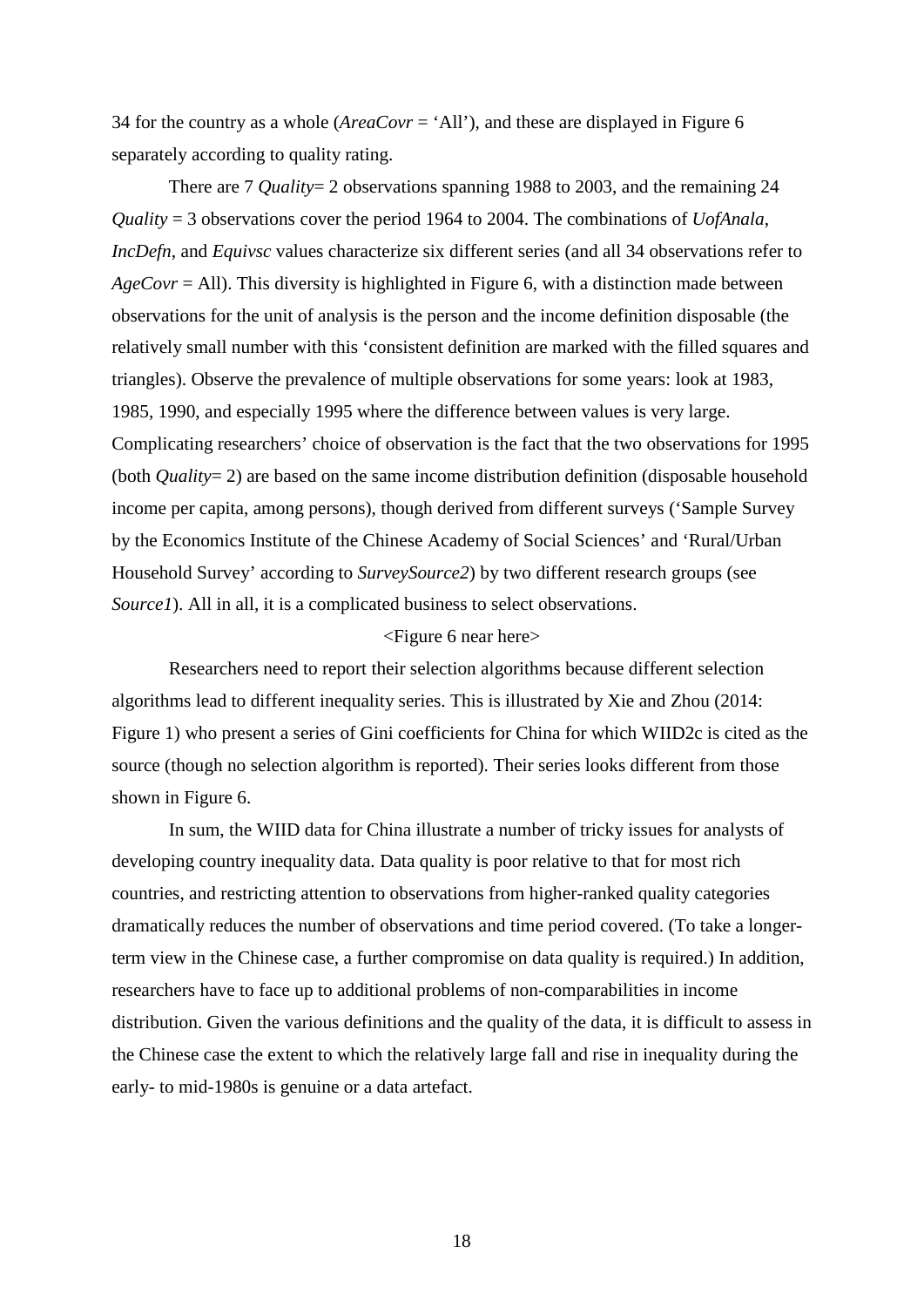#### **4. The Standardized World Income Inequality Database (SWIID4.0)**

Frederic Solt's (2013*a*) summary description of SWIID on its homepage is as follows:

Cross-national research on the causes and consequences of income inequality has been hindered by the limitations of the existing inequality datasets: greater coverage across countries and over time has been available from these sources only at the cost of significantly reduced comparability across observations. The goal of the Standardized World Income Inequality Database (SWIID) is to meet the needs of those engaged in broadly cross-national research by maximizing the comparability of income inequality data while maintaining the widest possible coverage across countries and over time. It standardizes the United Nations University's [World](http://www.wider.unu.edu/research/Database/en_GB/database/)  [Income Inequality Database,](http://www.wider.unu.edu/research/Database/en_GB/database/) the [OECD Income Distribution Database,](http://www.oecd.org/social/inequality.htm) the [Socio-](http://sedlac.econo.unlp.edu.ar/eng/)[Economic Database for Latin America and the Caribbean](http://sedlac.econo.unlp.edu.ar/eng/) generated by CEDLAS and the World Bank, [Eurostat,](http://epp.eurostat.ec.europa.eu/) the World Bank's [PovcalNet,](http://iresearch.worldbank.org/PovcalNet/index.htm) the [UN Economic](http://interwp.cepal.org/sisgen/ConsultaIntegrada.asp?idIndicador=250&idioma=e)  [Commission for Latin America and the Caribbean,](http://interwp.cepal.org/sisgen/ConsultaIntegrada.asp?idIndicador=250&idioma=e) the [World Top Incomes Database,](http://topincomes.g-mond.parisschoolofeconomics.eu/) national statistical offices around the world, and many other sources while minimizing reliance on problematic assumptions by using as much information as possible from proximate years within the same country. The data collected by the [Luxembourg](http://www.lisdatacenter.org/our-data/lis-database/)  [Income Study](http://www.lisdatacenter.org/our-data/lis-database/) is employed as the standard. The SWIID currently incorporates comparable Gini indices of market and net income inequality for 173 countries for as many years as possible from 1960 to the present as well as estimates of uncertainty in these statistics. A full description of the SWIID and the procedure used to generate it is presented here …

Source:<http://myweb.uiowa.edu/fsolt/swiid/swiid.html> (Accessed 30 March 2014.)

The SWIID homepage also provides links to Solt's 2009 *Social Science Quarterly* article in which he describes the SWIID (an earlier version than the one under review) and how it is constructed, and to a Harvard Dataverse webpage from which the data and additional materials are available to download. Previous versions of SWIID are also downloadable (version 1 is dated September 2008). In terms of content and coverage, the main innovations in version 4.0 are threefold. There is the inclusion of additional observations so that the time period is extended through to 2012 for some countries (compared to 2006 in the WIID), and also top income share estimates (specifically the share of total income held by the richest 1%). Otherwise, the main difference from version 3.1 is the way in which the data are made available. In the earlier version, the dataset consists of Gini estimates and their associated imputation 'standard errors', and some separately-provided Stata do-file code illustrated how imputation uncertainty could be incorporated into estimation. In version 4.0, data in this format remain (in a Summary file), but the Main file is in a form that facilitates multiple imputation estimation techniques directly, as explained shortly. With all these features, it is clear that the SWIID is not a simple WIID adjunct, but can stand alone in a number of senses.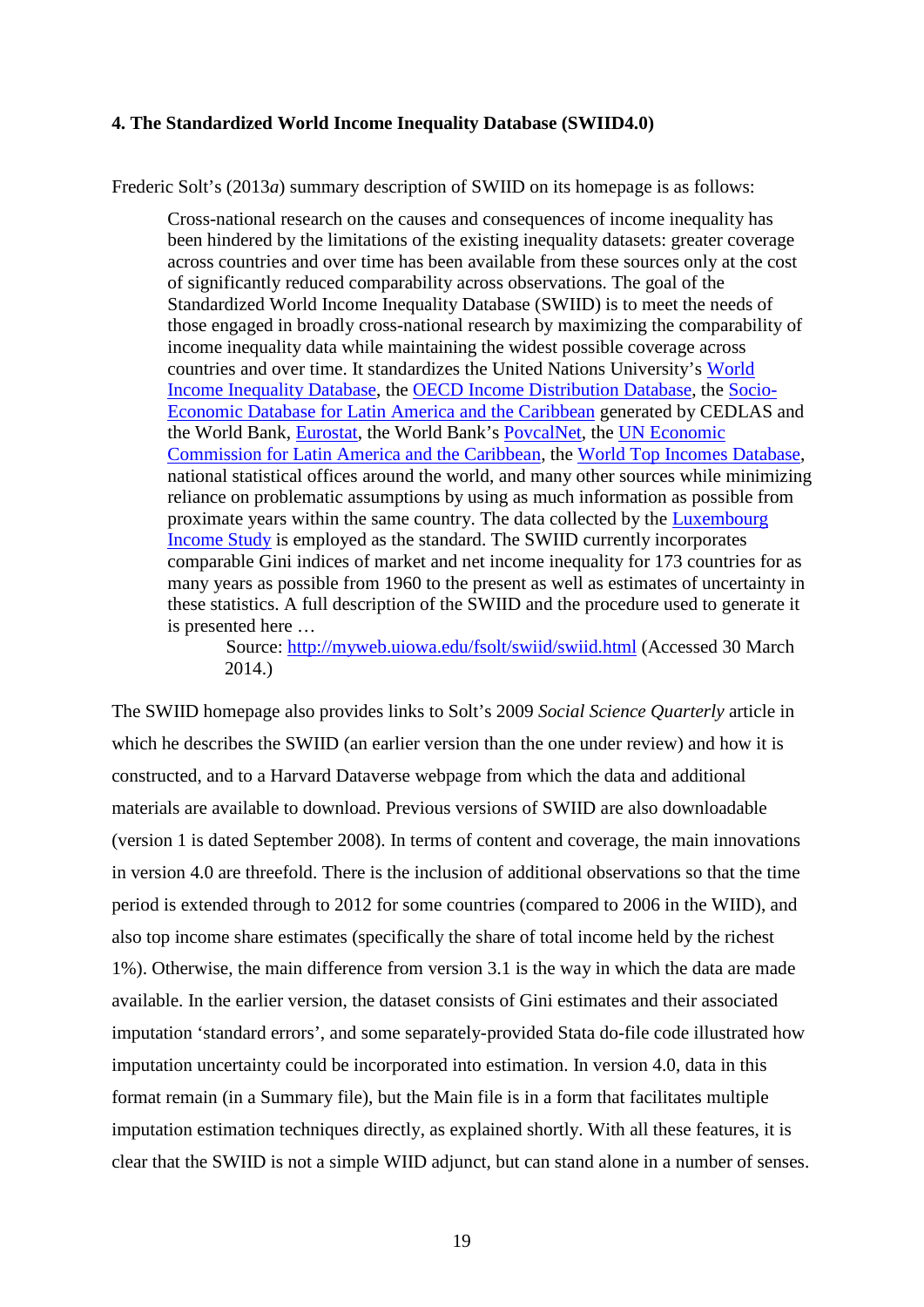#### *4.1 SWIID: data and documentation*

Two zip files are downloadable. One contains the SWIID4.0 data, which come in two forms: there is a Main data file and a Summary data file. The Main data file comes in both Stata and R formats (each around 7MB). The Summary file is a file in 'csv' format (350KB) and so easily read directly by Excel, Stata, or R; it is intended to summarize the inequality estimates and their standard errors that are in the Main file (more about this later). The data zip file also contains a six-page pdf file on 'Using the SWIID'. The second zip file contains replication materials enabling users to reproduce Solt's work: there are data sets in spreadsheet form (WIID2c, plus additional income distribution summary statistics from the sources cited in the homepage statement above) plus a Stata do-file script and an R script that is called by it. I found the scripts essential for helping to understand various details of the database construction. Solt should be congratulated for his provision of replication materials; in this respect, all empirical researchers should emulate his example.

As with the WIID, I initially looked at the SWIID data in 'plug and play' mode without looking at any documentation and, again, I had to back off quickly and head for a more detailed consultation of the documentation materials.

The variable list in the Main file may appear puzzling to many users. (I refer to Stata versions of the data throughout.) There are six variables with names one might expect from reading the homepage statement such as the identifiers *country* and *year*, plus distributional summary statistics *gini\_net*, *gini\_market*, *redist*, and *share1*. (These are the Gini coefficients for net and market income, the percentage difference between them representing the proportionate reduction in inequality due to taxes and transfers, and the share of total income held by the richest 1%.) But there are also 100 additional variables for each of the four distributional statistics, each prefaced with  $X$ , where  $X = 1, 2, 3, \ldots, 100$ . There are valid values for these variables (you can summarize them, for instance), but *gini\_net* and the like have missing values for all observations. The key to understanding this is indicated by the presence of the variable *\_mi\_miss*. The dataset contains 100 multiply-imputed values for each distributional summary statistic, and *\_mi\_miss* identifies this fact to Stata, so that users can directly apply multiple imputation versions of estimation commands.

An important conclusion from these initial explorations is not only that there are multiply-imputed observations in SWIID, but that *all* of the distributional summary statistics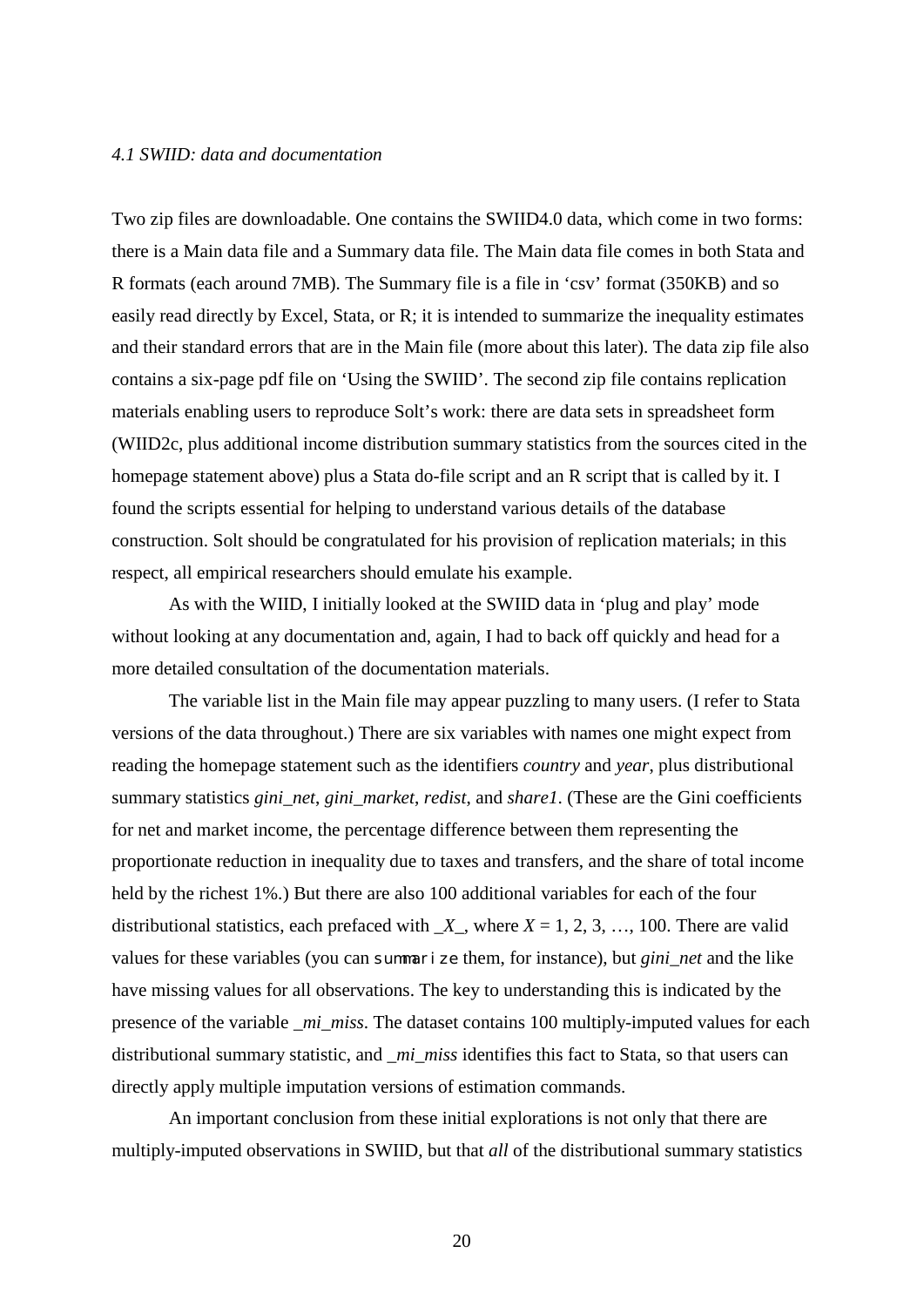in the database are imputed. Put another way, no estimates from any data source, regardless of their quality, are left 'as is' in the SWIID. I return to this issue later.

The 'Using the SWIID' document does explain that the data are multiply imputed, but the variable description on page 2 does not explain the variable naming conventions (it refers only to *gini\_net* and the like, for instance). I suspect that users unfamiliar with multiple imputation methods (most economists?) may be put off or, at least, decide to work instead only with the Summary spreadsheet file. If you open that file, you see data in a much more familiar format: there is one country-year observation for each of *gini\_net*, *gini\_market*, *redist*, and *share1*. So, the Summary data are more directly useable, but employing them raises questions about how they relate to the multiply-imputed data in the Main file and what the consequences are of ignoring the multiple imputations.

Solt's (2013*b*) presentation, downloadable from the SWIID homepage, provides a user-friendly introduction to the SWIID and illustrates its use. It does not provide answers to many of the issues raised in this article, however.

#### *4.2 An introduction to multiple imputation methods*

In principle, the relationship between the data in the Summary and Main Files is straightforward according to the principles of multiple imputation (MI) analysis. MI consists of three steps. First, there is an *imputation* step that is repeated multiple times (which produces *M* datasets without any missing observations); second, there is *estimation* of statistics of interest using each of the datasets, and, third, *combination* of the separate analyses into a single set of MI estimates.

The combination of estimates at the third step almost invariably employs what is known as Rubin's Rules (Rubin 1987, 1996), which can be summarized as follows. Consider any scalar statistic, θ. Then, given *M* multiply-imputed data sets containing data to estimate  $θ$ , the point estimate of  $θ$  is the mean of the *M* estimates derived from each of the data sets. The variance of the estimate (standard error squared) is the sum of two terms. The first is the average of the *M* estimates of the sampling variance; this is the within-imputation variance summarizing sampling variability in each imputed data set. The second term is equal to  $(1+$ 1/*M*)*B*, and summarizes imputation variability. The contribution of the between-imputation variance *B* is smaller, the larger that *M* is. The expressions for the MI point estimate and variance can be generalized to the vector case, and the estimators can be shown to have a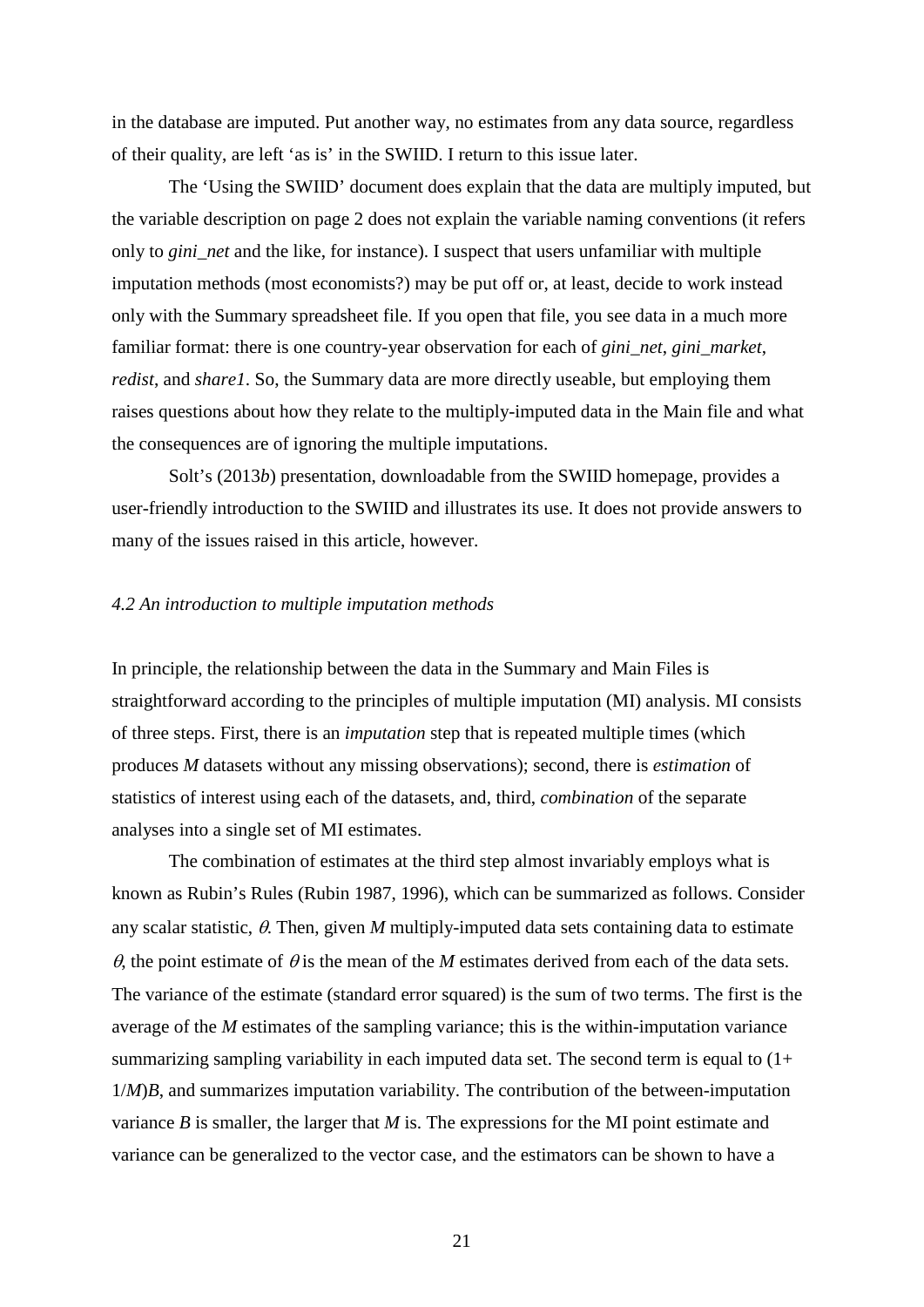number of desirable properties. MI methods are an improvement on single-imputation methods because they take into account the stochastic nature of the imputation process.

To make things concrete, suppose that we have a linear regression model for the Gini coefficient and  $\theta$  is the coefficient on the explanatory variable of interest, and the model is fitted to a multi-country panel data set (as in Section 5). Multiply-imputed values of the Gini are available for each country-year (and assumed normally distributed), and no other variable is imputed. Researchers will get the same point estimates of the coefficient of interest, whether they run one linear regression using the average of the imputed Gini values, or use the appropriate MI estimation method based on the multiple regressions drawing on all of the imputed values. What will differ between the approaches is the estimated precision of the estimates. Using MI methods will lead to larger standard errors on coefficients – and hence less statistically significant estimates – because they take account of the imputation variability. (Some other differences between estimates from the two approaches may appear if researchers fit non-linear models, or the Gini coefficient is used as an explanatory variable rather than the dependent variable.) In Section 5, I investigate whether the effects on precision are large or small.

This short discussion of MI makes it clear that the principal role of SWIID is to enable researchers to skip the imputation step in their cross-country inequality analysis. Put differently, SWIID's analytical validity rests on the credibility of the imputation model that is employed since, given the multiple imputations, the second and third steps in the process are straightforward if you have access to suitable software. For example, in Stata, the mi estimate: prefix command implements the second and third steps for many types of estimation routine. Of course, for users who ignore the multiple imputations and simply employ the mean value for each country-year observation, the validity of the imputation step is just as important.

In the SWIID case, *M* = 100, and so one would expect the *gini\_net* entry in the Summary file for a given country-year cell to be the average of the 100 imputed *gini\_net* entries for the same country-year cell in the Main file, and similarly for the other distributional variables. As it happens, this is not the case for two reasons, as I shall explain below when discussing the contents of the database in more detail.

An important first step, however, is to explain the nature of the 'imputation model' underpinning the SWIID's construction and to consider its credibility. Because there are no external benchmarks for the missing data (except in the rare case where new data have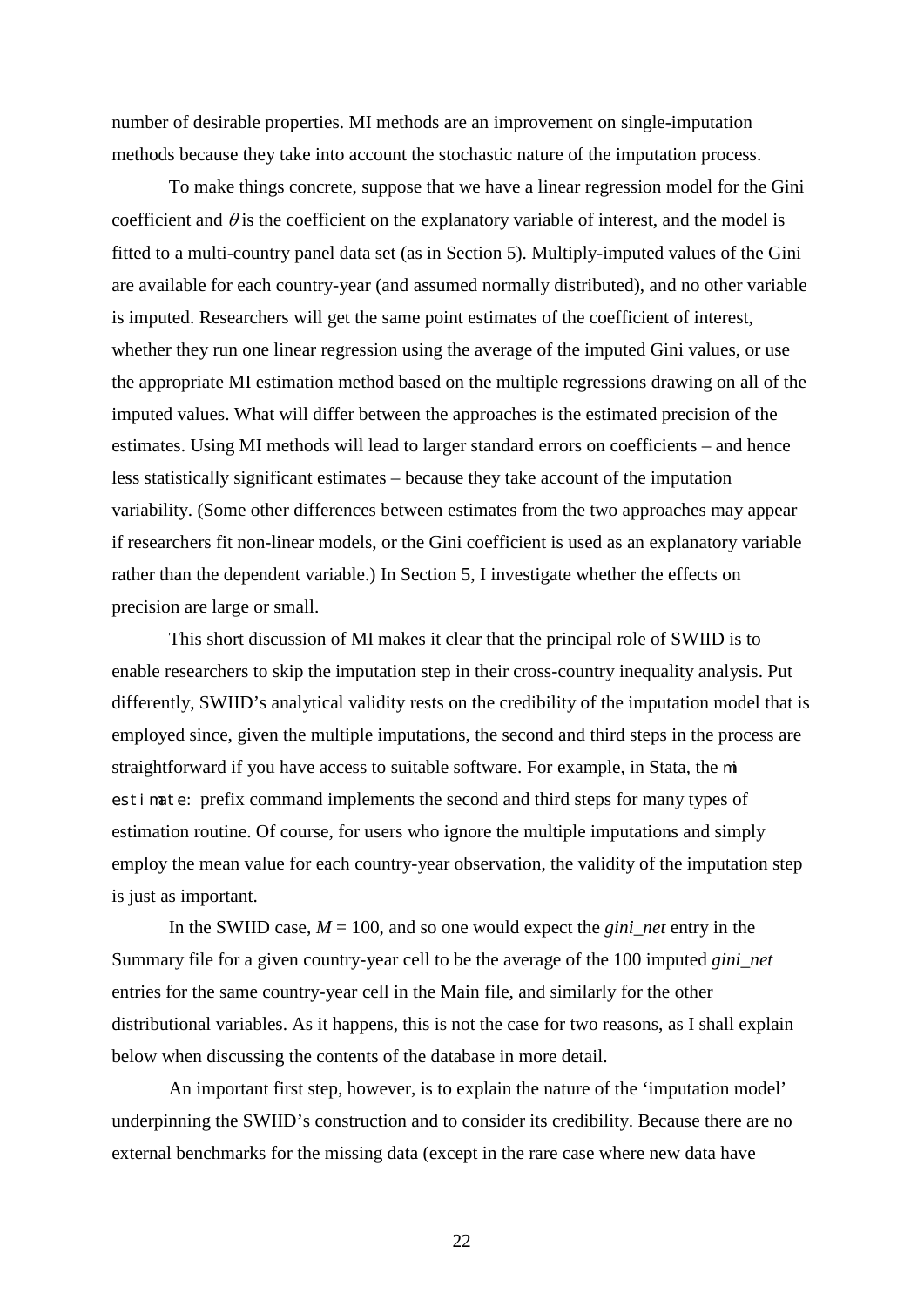become available after the SWIID's compilation), assessment of imputation model has to rely to a large extent on a consideration of the assumptions built into it. I set out the three stages in the imputation process, and then return to assess them.

#### *4.3 SWIID's imputation model: explanation*

The first stage in the SWIID imputation procedure concerns *database inclusions*. The main dataset is WIID2c, as discussed above, but additional Gini estimates are incorporated from a Statistics New Zealand source and, much more importantly, from the LIS Key Figures (as of 13 June 2013 according to the SWIID do-file), together with a set of market and net income Gini coefficients derived by Solt from LIS unit record data, and top income share data from the World Top Incomes Database (WTID, Alvaredo et al. 2014; version of 13 August 2013).

The second stage is *exclusion of observations*. Observations that are not based on coverage of the whole population or all age groups are dropped (with the exception of some urban inequality estimates for Argentina and Uruguay), and observations referring to years before 1960 are also excluded on the grounds that they are 'often based on unreliable surveys' (Solt 2009: 235).

The third stage is the *imputation procedure* itself. As this is complicated, I will first provide an intuitive explanation and then discuss the intricacies. Suppose there are two data series for the Gini coefficient available for a large number of country-year observations, one based on gross income and the other on net income, but estimates are missing for the net income Gini in some cases. If one could assume that the ratio of the net income Gini to the gross income Gini were constant within some group *g* of country-year observations, and one had an estimate of that ratio, call it  $R_g$ , then one could impute the missing values. The net income Gini imputation for a missing country-year observation within group *g* is equal to its observed gross income Gini multiplied by *Rg*.

SWIID uses regression methods to estimate  $R_g$  for each of a number of groups of country-year observations. Net-to-gross Gini ratios are calculated for all country-year observations with non-missing values and these are then regressed on country-year-group variables such as country-decade or region. (Each set of country-year cells characterized by these covariates constitutes a group assumed to have a constant ratio.)  $R_g$  is derived as the prediction from the fitted regression equation, and the uncertainty associated with the imputation is summarized by standard error of the prediction, assumed to be normally distributed with mean zero. Gini imputations are derived by multiplying together the derived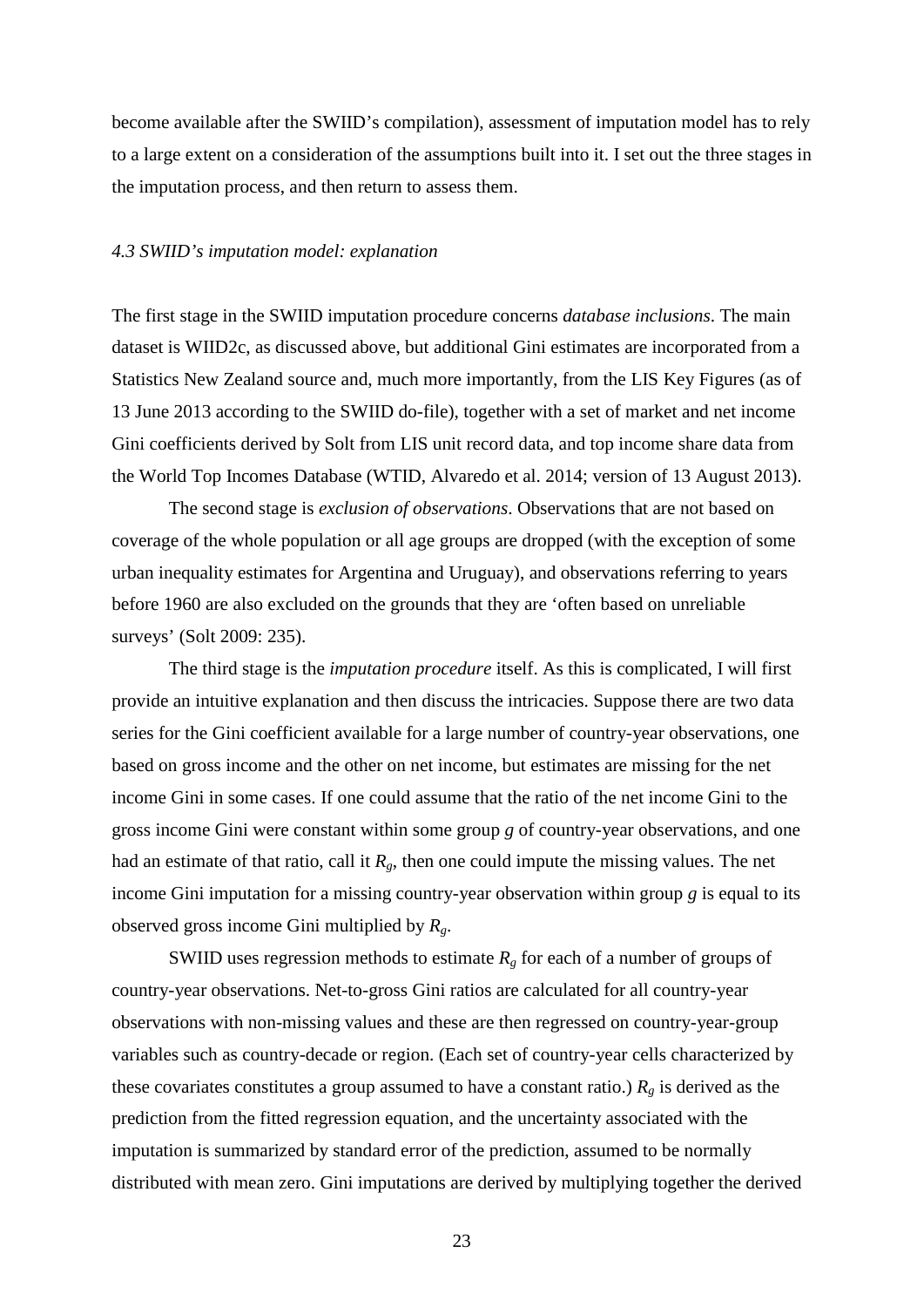ratios and observed Ginis. Estimates for the uncertainty of the Gini prediction can also be derived. Repeated draws from the normal distributions of predicted Ginis yield multiple imputations.

#### *4.4 SWIID's imputation model: complicated but important details*

In practice, the derivation is much more complicated than as described. There are around twenty 'data types' (data series) distinguished, not two, meaning that many more different combinations of cross-series ratios are available. SWIID's imputation procedure works with all possible combinations. Most of the data types are characterized in terms of definitional differences (using WIID or similar variables), but there are also separate series reserved for estimates derived from LIS Key Figures and top income share data from the WTID. (Although only imputations for the share of richest 1% are output, data on the shares of the richest 10% and richest 10% are also included in the imputation routine.) To ensure the top income shares are in the same metric as the Gini coefficients, shares are transformed into 'Pareto-Ginis' using standard formulae for a Pareto distribution and then transformed back to the share metric at the end.

The regressions for ratios use different sets of explanatory variables to characterize observation groups depending on how many non-missing country-year observations on ratios are available in each of the relevant series combinations. In the most data-rich situation, the regressions use country-decade indicator variables – ratios are assumed constant within each country-decade combination. With fewer data, ratios are assumed constant with each country, or within each of eight world regions (country groupings defined by Solt) or, finally, in the most basic case, within 'advanced' and 'non-advanced' nations. Unfortunately one cannot tell from the do-file code which particular grouping definition is applied to different country-year observations when the do-file code is run.

The predictions of missing ratios and associated prediction errors derived from these regressions are what SWIID calls 'one step' imputations. In addition, 'two step' predictions are made, exploiting the fact that a ratio for a pair of series *a* and *b* can also be written in terms of the ratio for *a* and the LIS series and the ratio for *b* and the same LIS series. The motivation is that 'for some combinations of *a* and *b*, there are few or no observations of the Gini index available, making … one step [prediction] impractical or impossible' (Solt 2009: 236). Solt states that it may also lead to lower prediction error.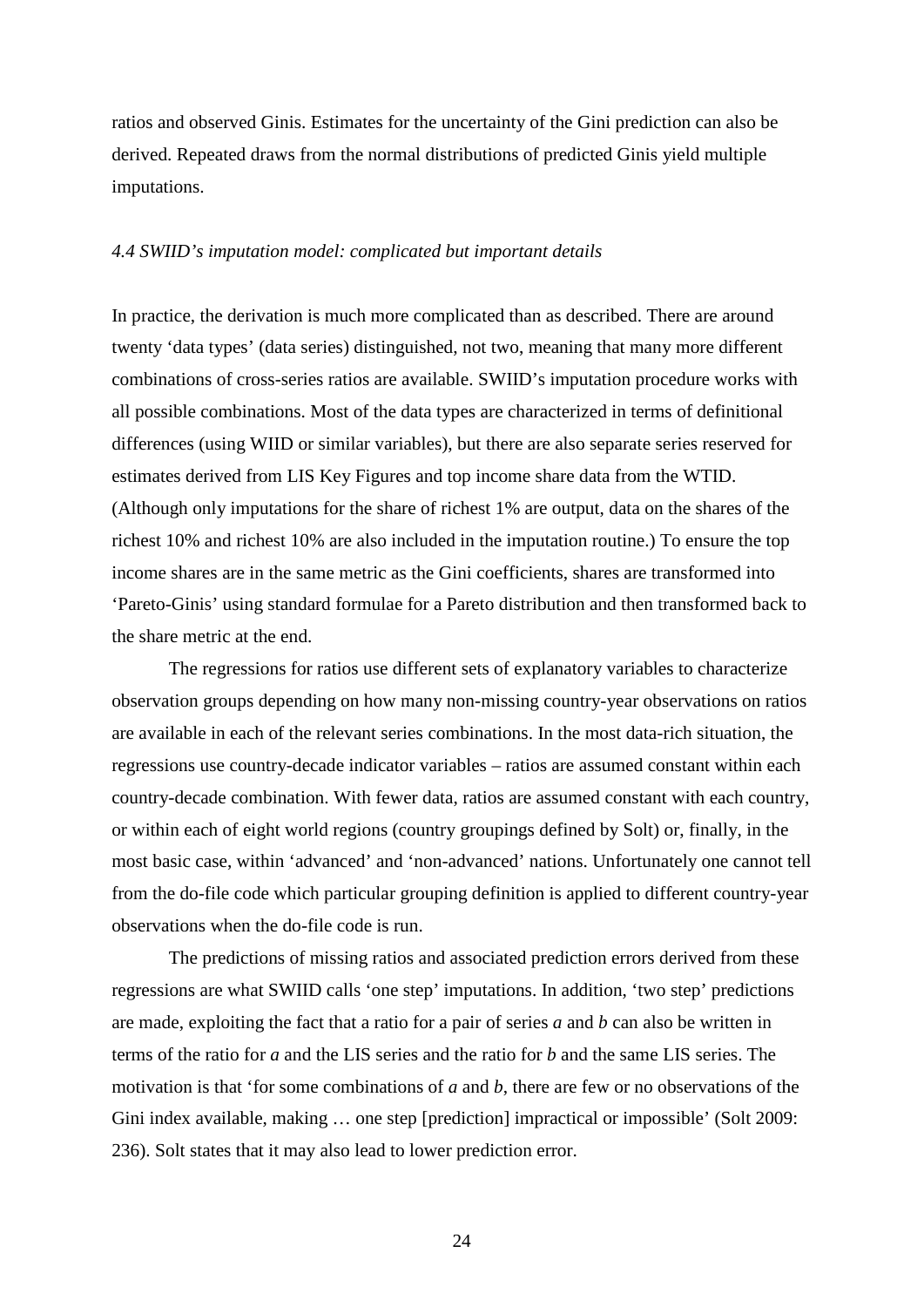Moreover, in parallel, a set of non-linear loess regressions is run on the time series of ratios for each country separately (if there are more than three observations per country). The fitted parameters from these regressions are used to predict (interpolate) missing ratios and their uncertainty is summarized by the standard error of the prediction, as above. SWIID replaces the one-step regression imputations with their loess counterparts if the latter are available and also have a smaller prediction error. The resulting estimates are then replaced by corresponding two-step estimates if they are available and have a smaller prediction error.

The next step is to generate predictions of Gini coefficients (for net and market income and also top income shares) from the predictions of ratios. These estimates and associated prediction errors are then compared with corresponding estimates and standard errors derived from LIS unit record data on net income and, again, the estimates with the smallest uncertainty are the ones retained. It is essentially this comparison with 'gold standard' LIS data that leads to the 'Standardized' label in the SWIID's name. My view is that SWIID would be better labelled '*mi*WIID': it is the *m*ultiple *i*mputation nature of the data that are its truly distinguishing feature, and the pun is intended because a specific imputation model (Solt's) underpins SWIID.

The penultimate step in the imputation procedure is to generate 1000 simulated values for each country-year observation in each of the retained series assuming that each series is normally distributed with standard deviation given by the prediction standard error.

The final step is to smooth and interpolate each of the simulated series using a fiveyear moving average algorithm, implemented on the grounds that 'the distribution of income within a country typically changes slowly over time' (Solt 2009: 237). Two types of observation are excepted from this: the first are those derived from LIS unit record data, on the grounds of their high quality; the second are those referring to countries in Eastern Europe and the Soviet Union over the period when communist rule collapsed (on the grounds that large changes are likely in this scenario). Finally, the *redist* series of multiple imputations are derived from the imputations for *gini\_net* and *gini\_market* so that imputation variability is correctly accounted for in its calculation.

The SWIID imputation procedure generates 1000 imputed values per series with only the first 100 values of each series released in the Main File. But the mean values of each series that are placed in the Summary File are derived from the full 1000 values. This is confusing at the very least and I only discovered it by close inspection of the Stata do-file code. To be sure, one would expect corresponding means from the Main and Summary files to be similar given the assumption that imputed values are normally distributed. I show later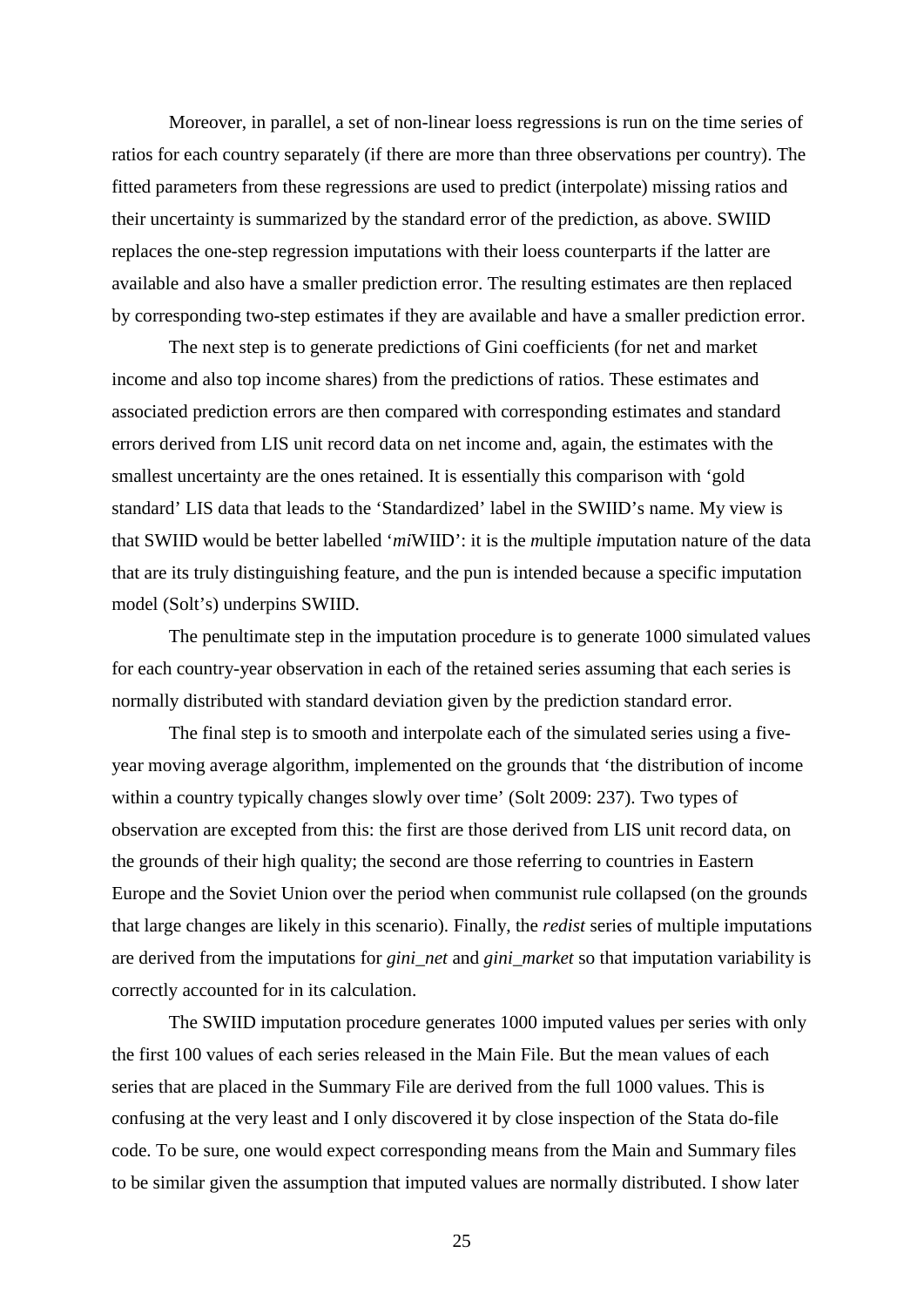that this is generally the case – except for the estimates of the income share of the top 1%, for which there are some very large differences.

#### *4.5 SWIID's imputation model: commentary*

It is clear from the preceding discussion that SWIID's imputation procedure is remarkably complicated and the details will be opaque to most users even after a close reading of Solt (2009) or his do-file. On these grounds alone, analysts may wish to avoid SWIID. (Should one use data if one doesn't know how they are derived?) Improvements to and elaboration of the documentation and replication materials may help mitigate this issue. Which particular top income series from the WTID is used for each country is not documented, for instance.

More importantly given the 'standardization' goal in SWIID, users are not provided with details of how the Gini coefficients from the gold standard LIS unit record data are derived, in particular the definitions of income distribution employed, the treatment of low and high income outliers, how standard errors were estimated, etc. Also unclear is how the imputation procedure distinguishes between, and differently uses, data from the LIS Key Figures and derivations from the LIS unit record data. (My detective work suggests that the LIS Key Figures – with distribution definitions as described earlier in this article – are employed for the point estimates of net income Gini coefficients, but LIS unit record data were used in a separate exercise to derive standard errors for these, as well as for the market income Ginis and their standard errors.) It is not stated explicitly that the 'standardization' means that the net and market Ginis are estimates for distributions of equivalized household income among individuals, where incomes are equivalized by the square root of household size (the LIS Key Figures definition).

In addition, users have no way to ascertain the importance of different components of the imputation procedure. For example, what proportion of observations is generated by the within-country loess regressions rather than the country-year regressions, and what proportion derive from one-step or two-step predictions of ratios? What are the precise definitions of the groups within which Gini ratios are assumed constant, and how many country-year observations are there within each group? How many observations are imputed at the final interpolation and smoothing step? A relatively straightforward way to help address issues such as these would be to add code to the Stata do-file so that it provides the relevant summary statistics, and to also provide users with the log-file that is produced by the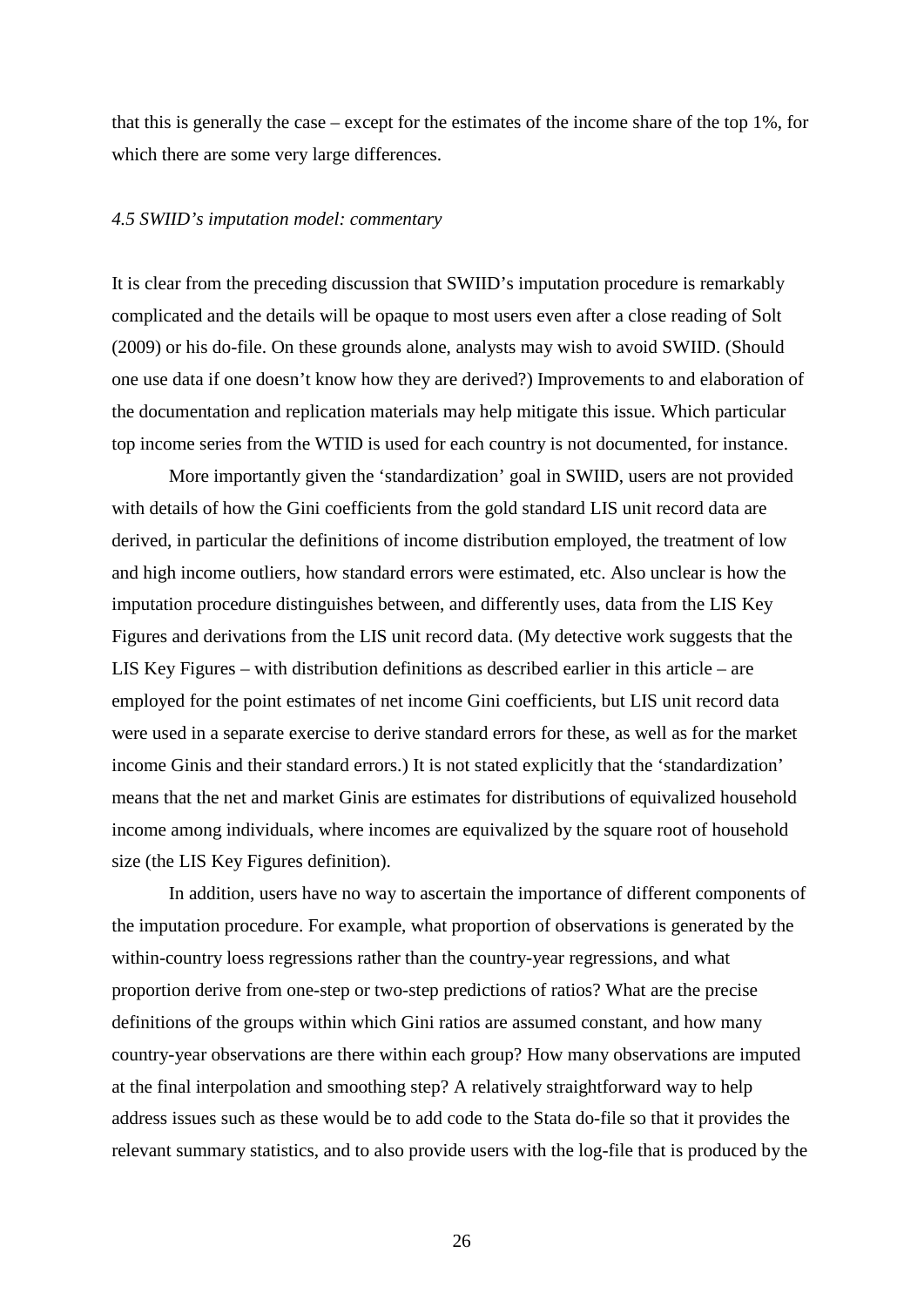do-file. (No log-file is included in the replication materials.) The documentation could then refer to the information in these materials.

I have quibbles with the characterizations of the data types (series) employed in SWIID. Choices have to be made because there is a large number of possible combinations of definition (see the WIID discussion above), but Solt's (2009: 235) discussion of the 'reference unit' confusingly combines the separate dimensions of income-receiving unit, unit of analysis, and equivalence scale.

SWIID's imputation procedure makes no use of the WIID's data quality assessment variable. Restricting attention to observations from 1960 onwards removes many low quality observations, but not all of them, especially for developing countries. I would have imagined that there was some way of taking advantage of the quality assessments in the imputation process directly. For example, it is rare for data producers responsible for surveys to impute all observations. More commonly, item non-response imputation – an activity quite similar to the SWIID's – retains each non-missing observation 'as is' and imputes only the missing values. (One difference with the SWIID is that it not only imputes but also standardizes relative to LIS Key Figures benchmarks.)

More generally, it would help users if the SWIID documentation related its imputation procedures to those typically employed by data producers and researchers. This discussion would cover not only SWIID's stochastic linear regression prediction method (contrasting its properties with those of procedures based on matching such as the hot deck, for example), but also the way in which the SWIID's combination of one-step, two-step, and loess regressions compares with methods commonly used to impute multiple missing variables sequentially such as 'chained equations' (Raghunathan et al. 2001).

I am not convinced by the application of the moving average smooth and imputation at the final stage of the imputation procedure. Although income inequality changes between one year and the next are not large in most countries, this is a yardstick by which to judge whether an imputation model is producing reasonable estimates rather than a property that should be imposed *ab initio*. Moreover, many inequality changes may well be true stepchanges reflecting, for example, changes in the income tax rate structure or benefits policies, short-term macroeconomic fluctuations, or a major survey redesign, in which case smoothing out the effects of such changes is inappropriate. A concrete illustration is given below.

A more fundamental question concerns the assumption employed at the heart of the imputation procedure, specifically the assumption of constancy of ratios of Gini coefficients across data series within groups of country-year observations. It is a multiplicative version of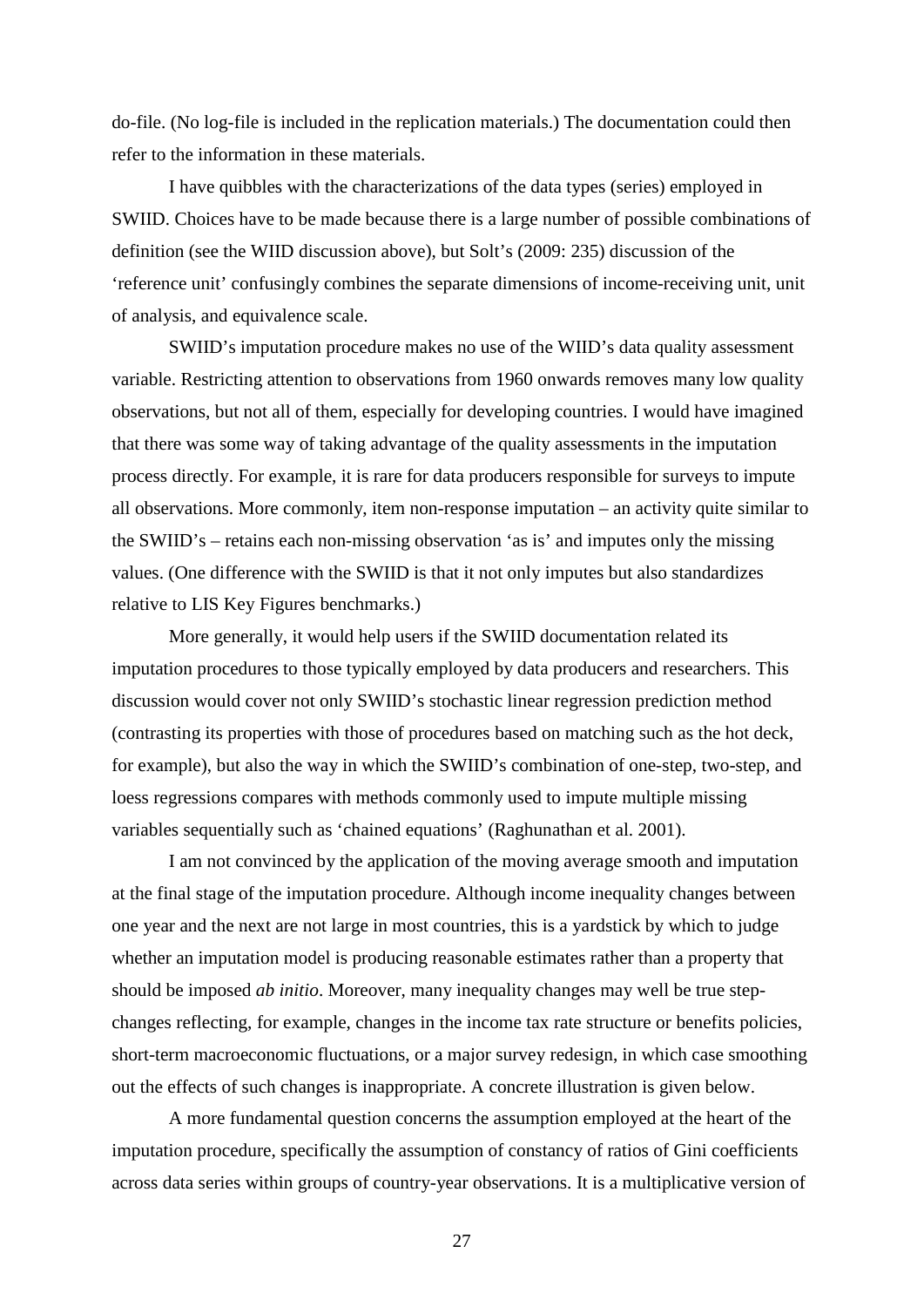the dummy variable adjustment procedure discussed earlier that assumes constant absolute differences between series. SWIID's assumptions are not as strong, because ratios are allowed to differ between groups of observations rather than being the same for all countryyear observations, though observe that the dummy variable adjustment method can be straightforwardly extended to allow for variation in Gini differences across countries and time by using interaction variables in addition to intercept shifts.

Solt (2009: 233) refers to dummy variable and related adjustment methods and concludes that they are problematic, also stating later in his article that:

> … as noted previously, the relationship between Gini indices with different reference units and income definitions will vary considerably from country to country and also over time depending on the extent of redistributive policies, details of tax law, patterns of consumption and savings, family structure, and other factors. In other words,  $\rho_{ab}$  is not constant but varies across countries *i* and years *t*. (Solt 2009: 236.)

Nonetheless, the gains from Solt's approach relative to simple dummy variable adjustments are hard to assess because the variation in ratios across countries and time ( $\rho_{ab}$  in his notation) that is actually implemented in SWIID is not apparent (see above).

Clearly, assumptions of constant differences and constant ratios (albeit within groups) are convenient, but I am not convinced that the SWIID implementation is sufficiently credible to bear the weight that is placed upon it.

Earlier I cited evidence about patterns of differences between market and net income inequality changing over time and across countries (OECD 2011: Chapter 7). Assuming constancy of ratios even within country-decades is implausible to me. See, for instance, the US evidence for changes in the gap between income series with different assumptions about the recipient unit and equivalence scale that I presented earlier. The assumption is even less plausible for regional groups. I would not expect to see the same constant-ratio relationship in, for example, China, Indonesia, Bangladesh, Turkey, and Fiji (all part of a 24-member Asian region), or among the 33 countries in the Caribbean, Central and South American group.

The essential problem is that there are two competing demands that cannot both be met. On the one hand, country-year observations have to be grouped in order to have donor observations to provide the values to be imputed to the missing observations and, other things being equal, the larger the group size, the more reliable is the within-group mean used for the imputation. On the other hand, there should be as many groups as possible to allow for the acknowledged variation in Gini ratios but, other things being equal, having more groups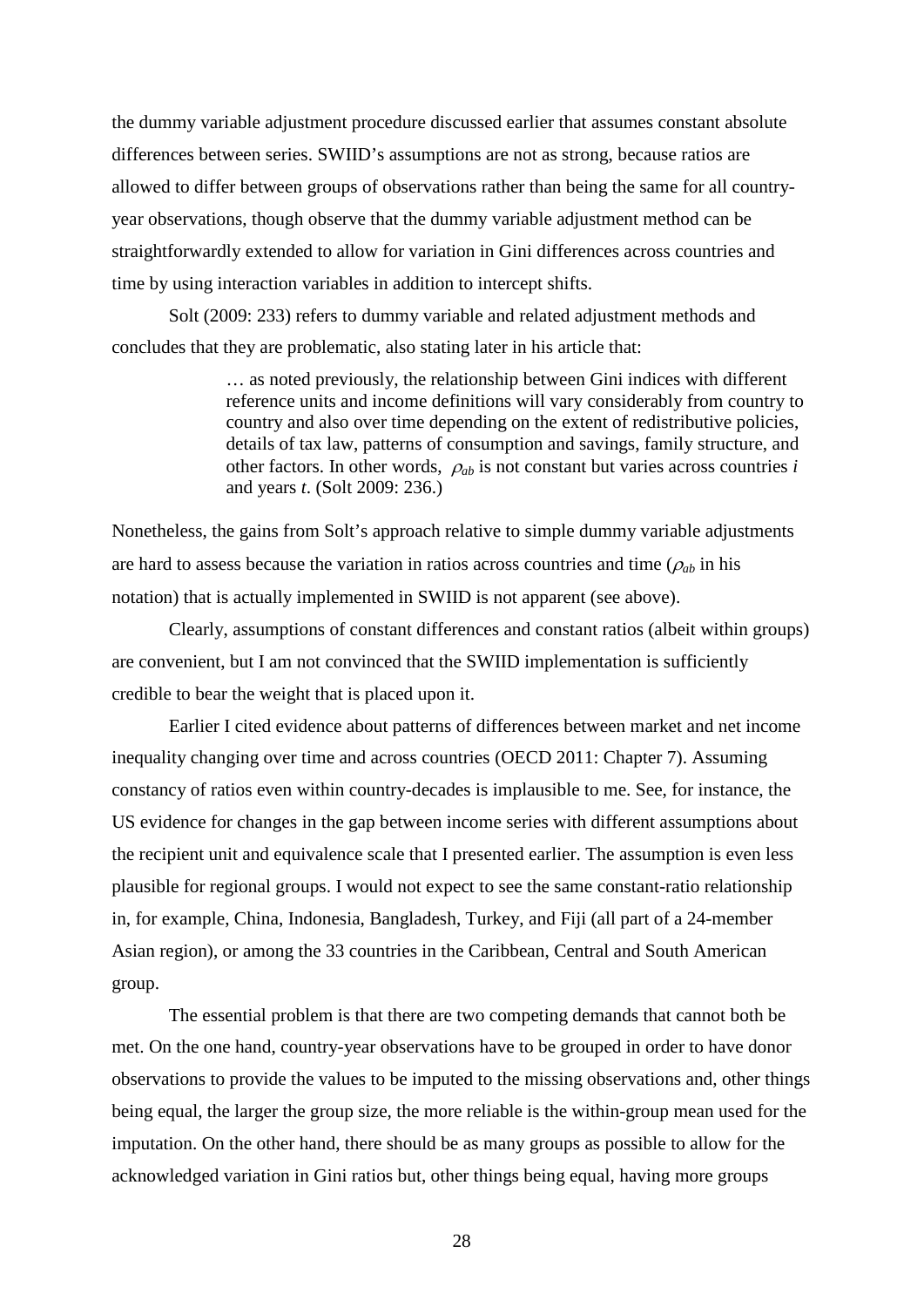means a smaller average group size and, in the limit, no potential donor observations. The inevitable but unfortunate situation given the available source data is that groups are relatively broadly defined in SWIID, and so the assumption of within-group constancy in Gini ratios is very likely to be compromised. The same is, of course, likely to be true for Gini differences, which means that regression-based adjustments to WIID data for differences in variable definitions need to more sophisticated than simple intercept shifts.

It would be useful to gather more extensive evidence about Gini ratios and differences, covering the full range of differences in distribution definition and for a large number of countries and time periods. This would inform the use of both dummy variable adjustments with WIID data and the ratio adjustments that underpin the SWIID's imputation model.

#### *4.6 SWIID: coverage and content*

I turn now to discuss the contents of SWIID in more detail. Coverage is summarized in Table 3 with a breakdown of numbers of country-year observations by region and period. The total number of observations, 4,597, is around 87 per cent of the total number in WIID (Table 1, top panel). None of the observations refers to years before 1960 by construction, and around 11 per cent refer to the period 2007–2012 (not covered by WIID). The consequence of the imputation procedure is that, by comparison with the subset of high quality observations in WIID (Table 2), there is substantial coverage of regions such as Africa and Asia, each contributing 20 per cent of the total number of observations. Only 20 per cent of SWIID observations are from EU-15 member states. Thus, if one is willing to trust the SWIID imputation model, the database offers substantial scope for global analysis.

#### <Table 3 near here>

In what follows I concentrate on 'advanced' countries, however, mainly in order to provide a closer contrast with my analysis of WIID data. Discussion of non-advanced economies is relatively brief. Also, I focus on the multiple imputation aspects of SWIID as they are its distinguishing feature. To this end, I first display the distributions of multiplyimputed net income Gini coefficients year by year for a small number of countries. All these estimates are derived from the SWIID Main file.

The MI estimate of each country-year Gini coefficient is equal to the mean of the 100 imputed Ginis (see the discussion of Rubin's Rules earlier). However, a conventional MI estimate of its standard error cannot be derived. Each country-year observation is a singleton,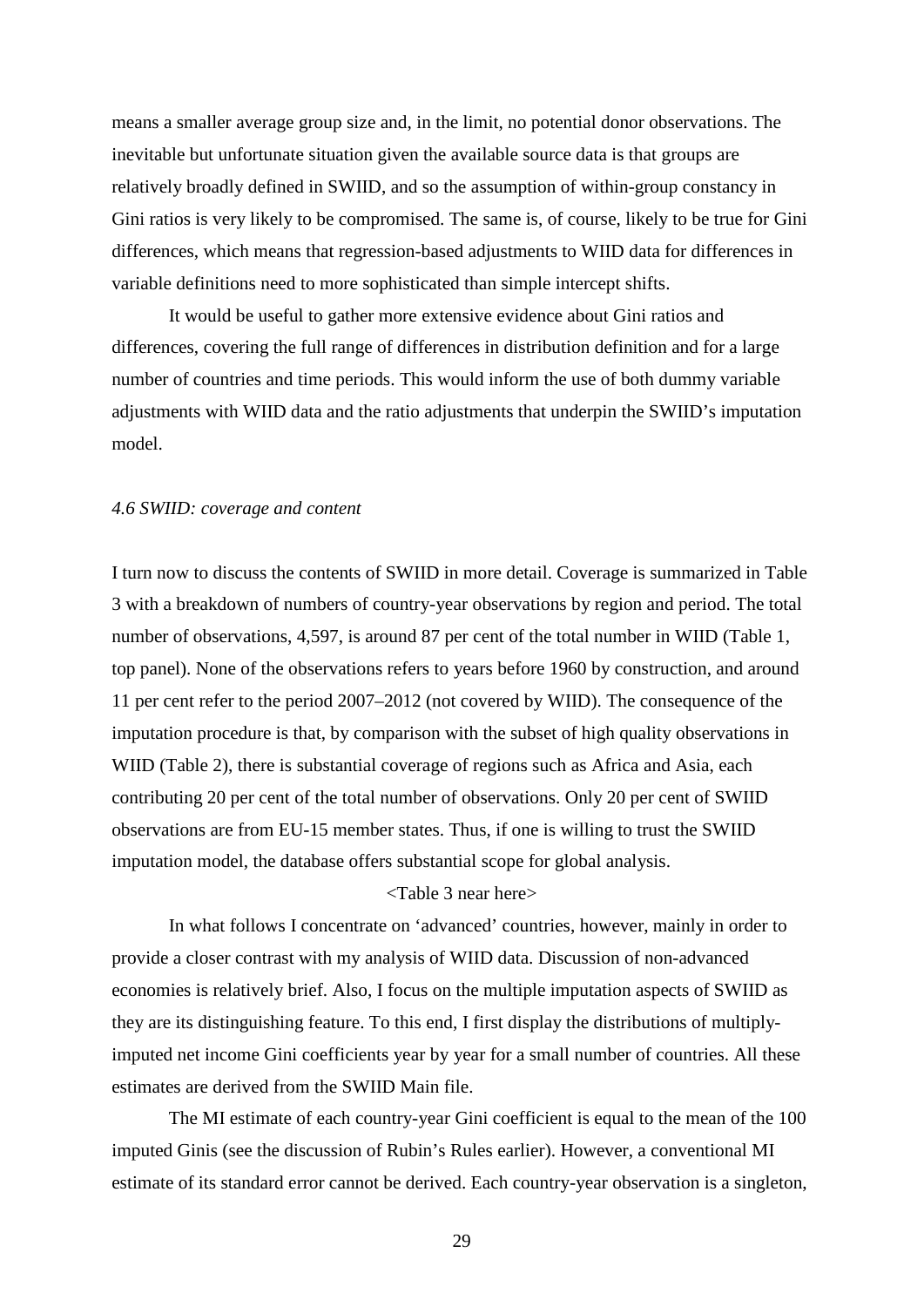and the within-imputation variance referring to sampling variability (an average over *M*–1 observations) is undefined when  $M = 1$ . (Stata's mi estimate: mean gini net if country  $=$  "C" and year  $=$  "Y" for country C and year Y returns a missing value for the SE of the mean.) Solt (2013*b*) summarizes between-imputation uncertainty in terms of what he calls the '95% confidence interval', which he calculates using the standard deviation of the imputed estimates for each country-year observation and an assumption of normality. My view is that reference to a confidence interval in this context is potentially misleading (it differs from the conventional use of the term, which refers to sampling variability). I prefer to summarize the distribution of imputed country-year values of the Gini coefficient by plotting all of the values as well as the mean. MI standard errors for estimates exist when countryyear observations are pooled, such as in a regression analysis based on multiple years or multiple countries (or both): see below.

Look first at the case of Finland displayed in Figure 7, and recall the many WIID series for the Gini coefficient in Finland shown in Figure 2. The black line connects the yearly means of the MI-estimated Ginis (the values used by researchers who ignore the multiply-imputed nature of the data), and each imputed value is shown as a gray dot. Greater imputation uncertainty means that there is a wider range of estimates around the mean for a given year. For reference, the seven Gini estimates from the LIS Key Figures are also shown (I have used the data available in February 2014; Solt's LIS data are from June 2013).

#### <Figure 7 near here>

It turns out that the U-shape pattern, including the noticeable flattening out around 2000, traced out by the mean SWIID estimate corresponds reasonably closely to the patterns shown by the 'preferred' WIID series. (The series from Figure 2 row 2 column 1, based on a similar income definition to the SWIID's net income one, is reproduced in the figure.) Differences between the series in the mid-1970s are difficult to assess because there are many fewer WIID observations in this period but, generally speaking, the levels of estimated inequality are broadly similar. The difference in Ginis in corresponding years is at most around two percentage points, though note that the WIID observations often lie outside the range of the SWIID observations. Moreover, the WIID observations (which are of highquality) suggest a greater increase in inequality in the late-1990s than do the SWIID ones.

The imputation variability in the estimates is relatively small between the mid-1980s and the early-2000s, which is precisely the period in which the frequency of high quality WIID observations is greatest. There were no WIID observations prior to 1965 in the high quality observation sample used for Figure 2 (not shown in Figure 7) but observations for this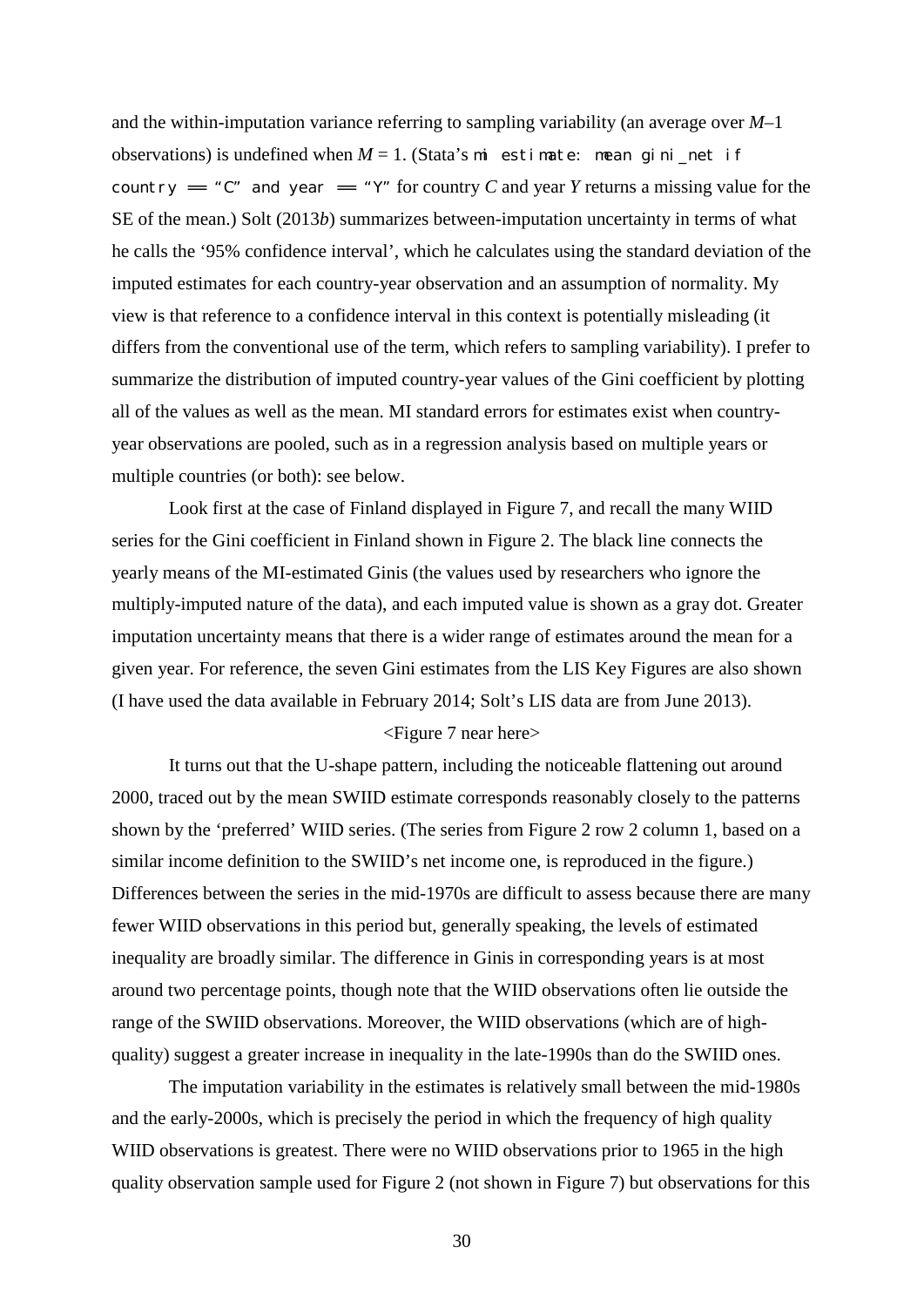period have been imputed by SWIID, albeit with a relative large degree of imputation variability. There are three WIID observations on the Reported Gini for 1962, each around 47 per cent which is well beyond the upper range of the SWIID imputations for that year (around 32 per cent). On the other hand, each corresponding WIID observation is of low or indeterminate quality (*Quality* = 3 or 4) and the income definitions are quite different from those implicit in the SWIID estimates.

The SWIID series are 'standardized' with reference to LIS estimates, and Figure 7 shows that the mean of SWIID estimates coincides with the LIS Key Figures net income estimate of the Gini coefficient for five of the seven comparisons. For the remaining two years (2007, 2010), inequality is underestimated by the SWIID relative to the benchmark series, though the difference is small in percentage point terms and within the range spanned by the SWIID imputations (though that nuance is lost if researchers use only the mean value). Nonetheless, it is interesting that there is any difference at all; none is apparent for the other countries shown in the next three Figures. The reason for the difference is that LIS Key Figures estimates for 2007 and 2010 were not available when SWIID was compiled in 2013, so this a rare occasion in which the SWIID's out-of-sample prediction can be checked.

The SWIID estimates for the USA are shown in Figure 8, together with two of the US series shown in Figure 5. When comparing the series, remember that the earlier estimates refer to distributions of unequivalized household gross income among households rather equivalized household net income among individuals. SWIID imputation variability is greatest in the pre-1975 period, which is when the WIID series changed its source (and hence is not shown for that era). It is primarily the difference between gross and net income that explains the difference in Gini levels. By construction, the LIS Key Figures estimates and the means of the SWIID estimates coincide in all ten years in which comparisons are possible.

However, comparisons of the various series suggest some problems with the SWIID imputations. For example, the SWIID estimates suggest that income inequality fell between 1975 and 1980 and then rose to its 1975 level again by 1984. This contrasts with the pattern shown by the four series shown in Figure 5 (two of which are reproduced in Figure 8). For example, the WIID and Burkhauser et al. (2011) estimates, all based on Census Bureau 'internal' data, indicate a gradual rise over the first five years followed by a sharper increase in the subsequent four. There is also the issue of how the effect of the major CPS redesign in 1992/3 is handled. Figure 5 shows the sharp discontinuity correctly; the SWIID series in Figure 8 does not, most likely because of the moving average smoothing algorithm employed in the imputation procedure.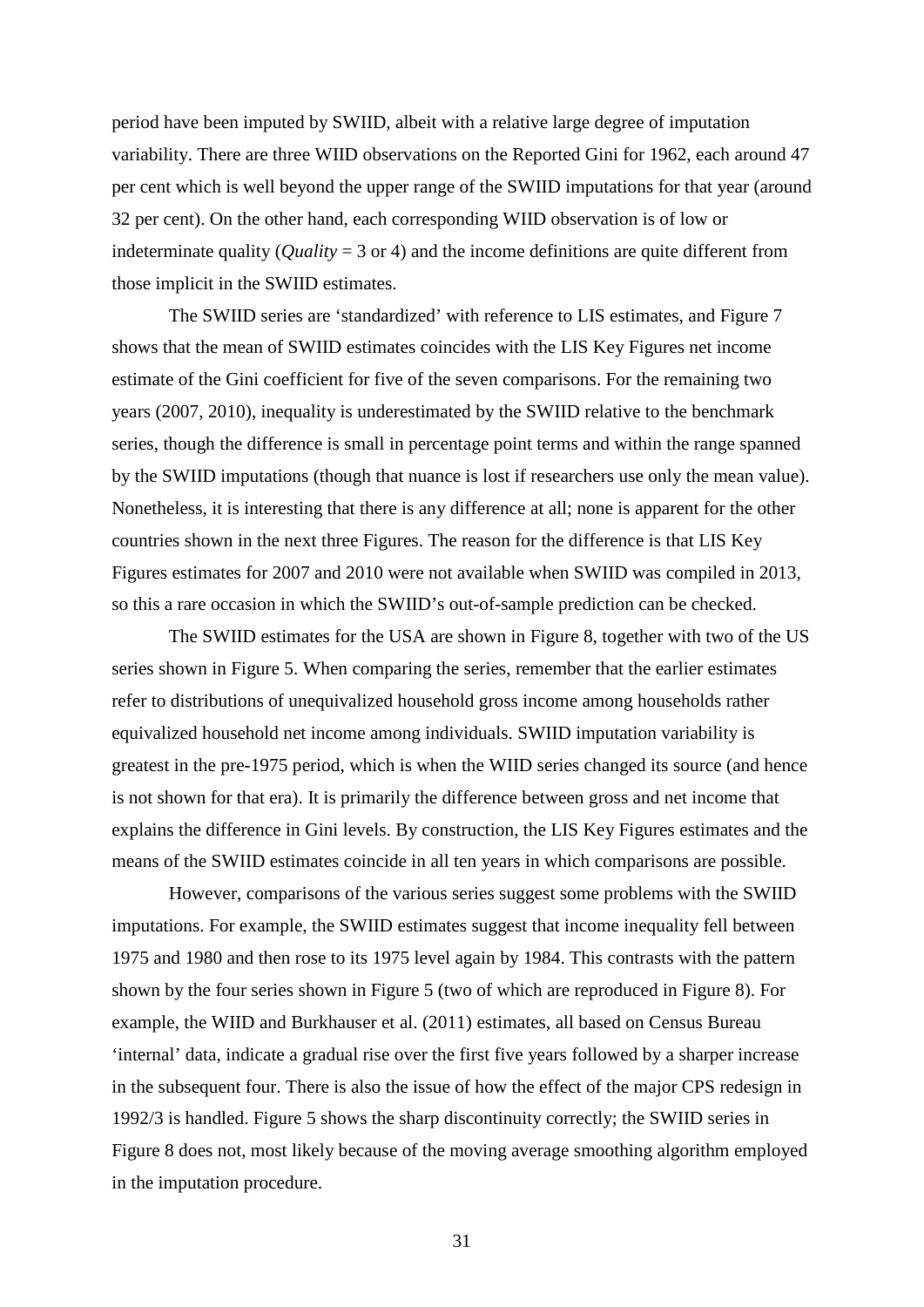Britain is a country for which there are long and consistent series of annual observations on the Gini coefficient available in the WIID and national sources, and so provides a good opportunity to examine how SWIID estimates compare with other reference points. See Figure 9. The SWIID estimate for each year is the mean of the imputed values for that year (the full range of imputation values is suppressed, for legibility). The WIID series is derived from estimates provided by Institute for Fiscal Studies (IFS) spreadsheets dated March 2004 and April 2006. I took the series labelled IFS from the most recent spreadsheet at the time of writing (IFS 2013). (All three spreadsheets were produced to accompany annual IFS reports on inequality and poverty.) The income distribution definition in the WIID and IFS series refers to equivalized household net income among individuals. The difference between the series is that the equivalence scale in the former case is the so-called McClements scale and it is the modified-OECD scale in the latter case. As Figure 9 shows, the effect of this difference is minor: the Gini coefficient is less than a percentage point greater than the IFS series in corresponding years, and the two series move in parallel. These series provide important benchmarks because the data are widely acknowledged to be of high quality, and they use definitions that are exactly the same as those used since the mid-1990s by the UK Department of Work and Pensions' official statistics on income distribution, and the survey data sources are the same as well. The data and definitions have been subject to much scrutiny by the department, the IFS, and other researchers, and the estimates and yearon-year changes in them receive much media attention.

#### <Figure 9 near here>

Given this background, the SWIID estimates seem problematic in several respects. Although the LIS series on which it is standardized uses a very similar income definition to those for the other series, it is surprising that the gap between them is not constant over time. The SWIID series lies above the IFS series until the mid- to late-1980s (with the difference varying but often more than one percentage point) but, thereafter, the SWIID series weaves in and out of the IFS and WIID series. Also, the SWIID series is too smooth by comparison with the high quality benchmarks. For example, it under-estimates the rate of increase in equality between 1977 and 1990, and the fall in inequality in the early 1990s is not picked up. Some might argue that these differences are relatively small, but differences of one to two percentage points in Gini coefficients are non-trivial by comparison with what are considered to be the limits of changes between one year and the next. (I am ignoring issues of whether the estimates differ from the point of view of statistical significance; here the issues concern data per se rather than sampling variability.)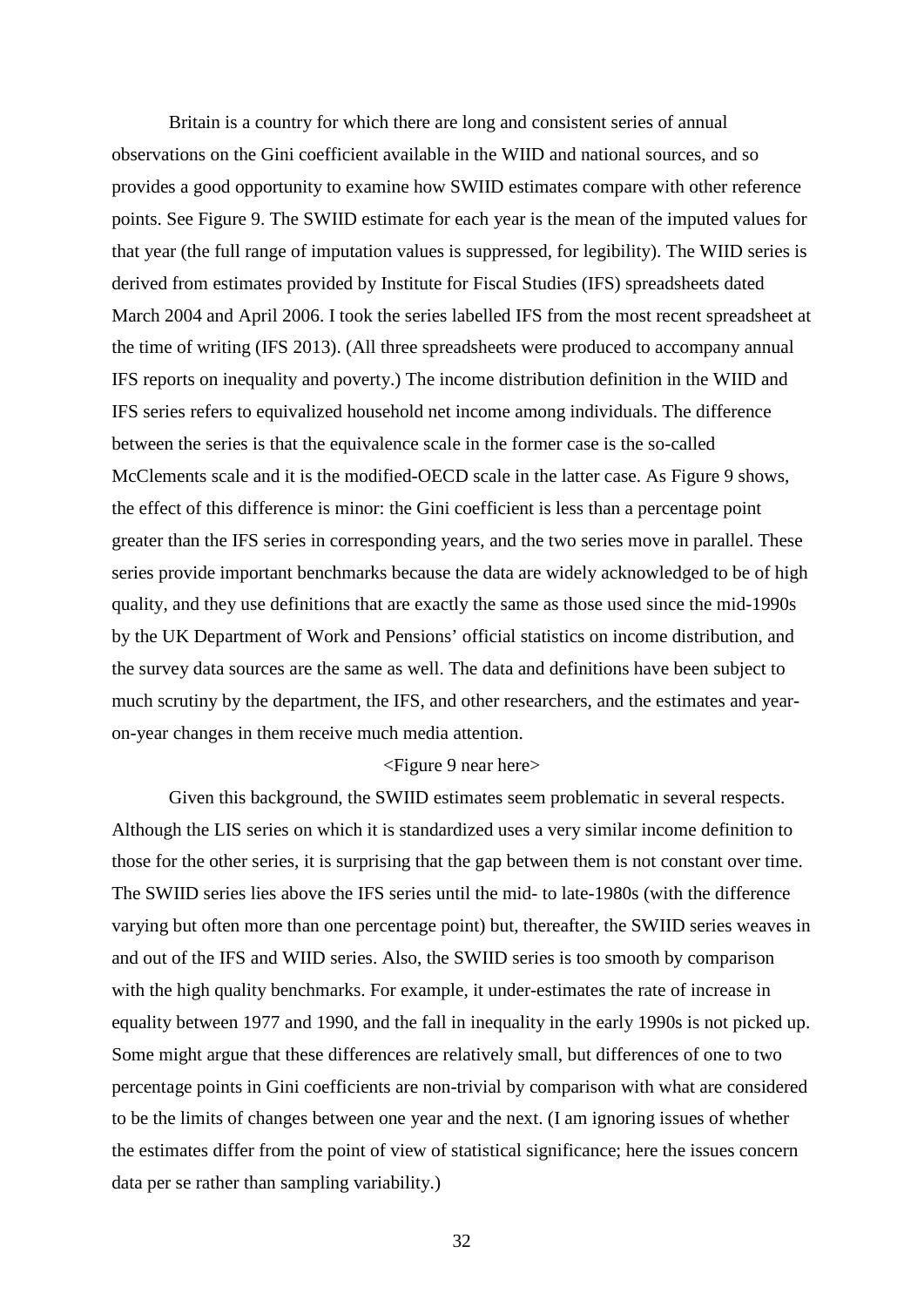Readers may be impressed by the relatively small amount of imputation variability illustrated by the cases of Finland and the USA in Figures 8 and 9. After all, the range of Gini imputations for a given year is at most around 6 percentage points (Finland in the early 1960s) and often much less. However, this impression is potentially misleading.

Imputation variability for some countries included in SWIID, especially developing nations, is huge. This is illustrated by the cases of China and Kenya shown in Figure 10. The range of SWIID imputed values for the net income Gini for China is around twenty percentage points for the decade prior to 1975. For Kenya between 1960 and 2005, the range is never less than 10 percentage points, is often at least 20 percentage points, and reaches a maximum of 75 percentage points (in 1964). These cases raise the question of what the impact is of imputation variability on the precision of estimates. I address this question in the next section.

#### <Figure 10 near here>

The SWIID tendency to smooth out changes over time that was remarked on earlier is apparent in Figure 10 as well. The figure also shows how the SWIID adds new observations where WIID data are missing and also beyond the period spanned by the WIID observations. Moreover, the SWIID imputations for both China and Kenya for the very end of the period indicate an inequality trend that is quite different from the trend that would be derived by naïve extrapolation of the WIID series. This raises questions about either the validity of the SWIID imputation model in these cases or the quality of the WIID observations (or both). Further support for the first position comes from Xie and Zhou's (2014) detailed study of income inequality trends in China. Focusing on the period since the mid-2000s, they use estimates from multiple household surveys to make a persuasive case that inequality continued to rise after 2005 (it is the poorer quality 'official' estimates that show a decline in inequality over this period).

#### *4.7 SWIID: estimates of the share of the top 1%*

I turn now to the problems with the SWIID estimates of the share of the top 1% that I alluded to earlier, namely that the country-year means of imputed values in the Main File differ significantly from the country-year means that are provided in the Summary File. The problem is illustrated by Figure 11, which uses data on all 4,597 country-year observations on the share of the top 1% in SWIID. The vertical axis shows the share derived from the Summary File; the horizontal axis shows the share derived by taking the mean of the 100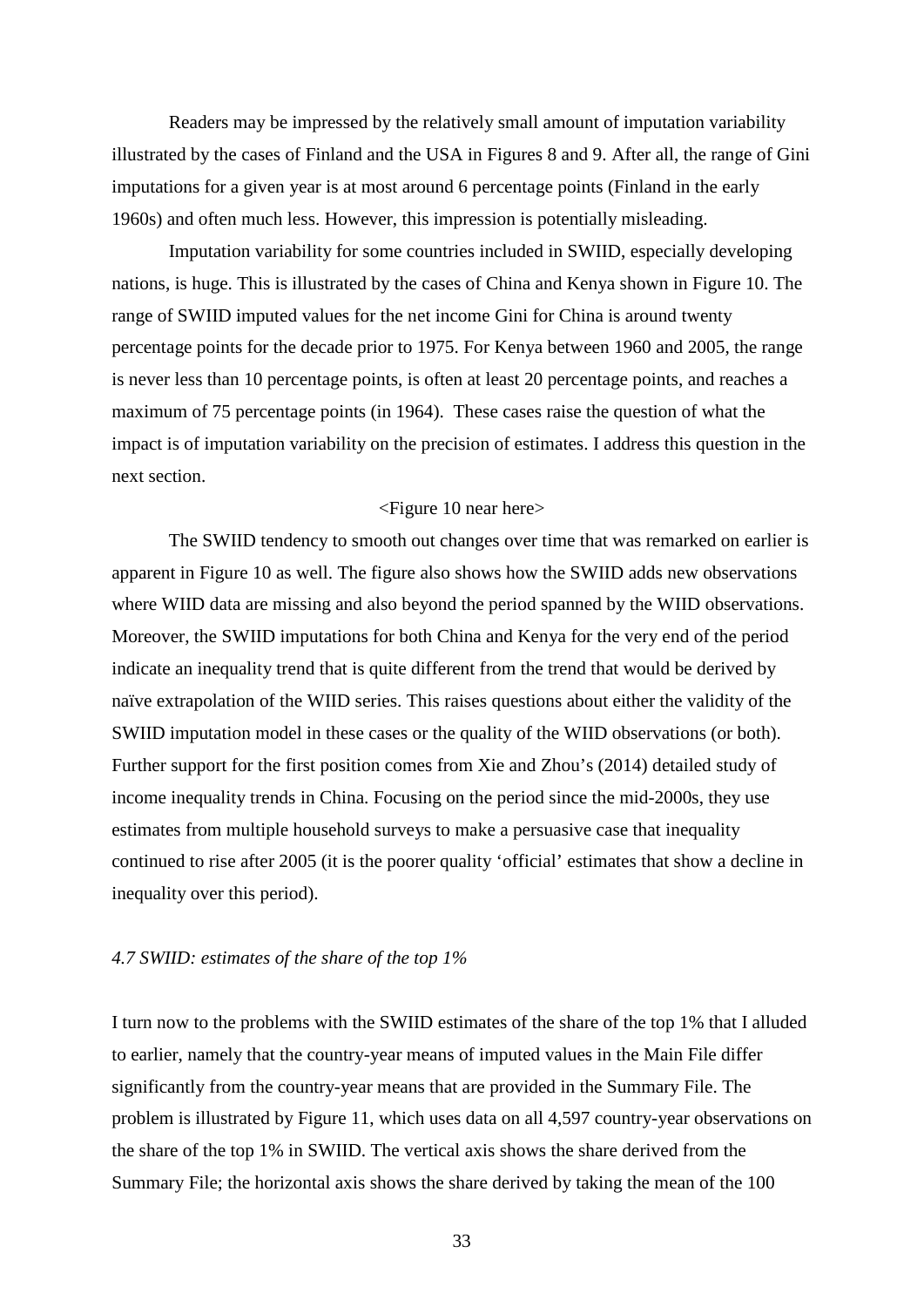imputed values for each country-year observation in the Main File. The points should all lie very close to or on the 45° ray from the origin (with the only differences arising from taking means over 100 imputations rather than 1000 imputations: see earlier). The problem is that there is a significant fraction of country-year observations for which the estimate from the Main File is substantially greater than the corresponding estimate from the Summary File: the points on the lower right hand side of the figure represent 857 country-year observations from 25 countries (including for example Finland, the UK, and the USA).

I have not been able to fully understand what generates the inconsistencies. The problematic observations appear to relate to periods during which there is a break in the relevant WTID data series that SWIID draws on. The fact that the problematic observations trace out a smooth curve suggests that the Pareto-Gini transformation that SWIID uses (see above) is also playing a role. But I have not yet discovered why the apparent problem does not show up in the Summary File as well as in the Main File, a puzzle since the former is derived from the latter. (The Summary File entries appear to be fine.) Note, by way of contrast, that there are no inconsistencies between Summary and Main File estimates for net or market income Gini coefficients. In each case, their distributions are almost identical, with Pearson correlations greater than 0.999. On the basis of this analysis, I recommend that the top 1% share imputations be removed from SWIID until the problem is resolved. At the very least, a warning should be posted on the SWIID website. There are also more fundamental questions about whether top income shares can be imputed using the same procedures as Gini coefficients for the distribution as a whole.

#### <Figure 11 near here>

The estimates of the share of the top 1% are also an important reminder of the large extent to which SWIID may fill in missing observations. Iceland and Hungary are countries that do not appear in the WTID, but SWIID provides imputations for Hungary for 1967 and then annually from 1981 through 2001 and for Iceland annually for 1992 through 2011. Data for the share of the top 1% covering 2009–2011 were added to the WTID after SWIID4.0 was released. The SWIID does contain estimates for these years, however, and the 95% CI for the share of the top 1% for each of the last two years does not contain the corresponding WTID estimates. This points to potential problems with the SWIID imputation model for top income shares.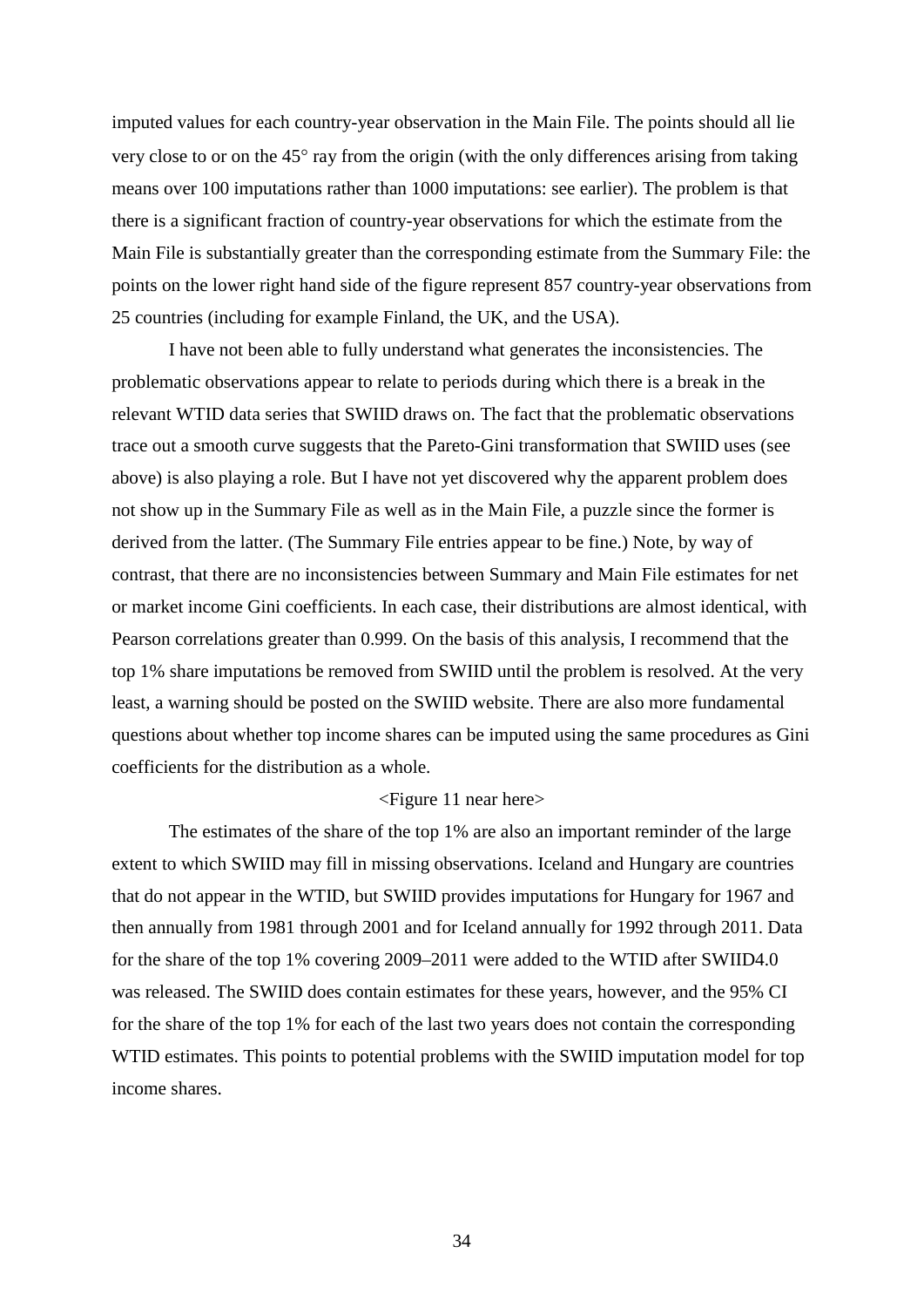#### **5.** I**llustrative regression analysis: WIID and SWIID**

Atkinson and Brandolini (2001, 2009) showed that the use of different inequality series, samples, and explanatory variables – including dummy variable adjustments – could have a significant impact on the findings derived from econometric work. I re-examine this issue using inequality data from WIID and from high quality sources (LIS and Eurostat). I also illustrate the consequences of making different choices using SWIID data (using samples for which there are not full sets of benchmark observations). Observe that the intrinsic validity of the regression point estimates cannot be assessed for samples with global coverage: by definition there are no external benchmarks provided by models based on unobserved missing data. However, one can examine the impact on estimation precision of the uncertainty introduced by the multiple imputation procedure, and hence whether analysts are likely to draw the wrong conclusions about statistical significance if they ignore the multiply-imputed nature of SWIID data.

I address these various issues in two ways. First I analyze the relationship between income inequality and the macro-economic factors such as unemployment and inflation, looking at WIID and SWIID data in turn, but focusing on advanced economies. Second, with SWIID data, I use simple country-specific regression models of inequality trends to examine the impact of imputation variability, and I include both rich and poor countries in the analysis.

# *5.1 WIID-based regressions of the relationship between income inequality, unemployment, and inflation*

The inequality-macro literature is often commonly associated with the pioneering research of Blinder and Esaki (1978). Although their regressions used quintile group income shares as dependent variables, there is also a substantial literature that uses the Gini coefficient, and I follow that practice here. According to Parker (1998–1999, especially Table 2), most studies of this type have found that a higher Gini coefficient is associated with lower inflation and with higher unemployment, though he also comments that all but two of the twelve studies reviewed used time series data from the US CPS. (Parker also discusses various econometric issues raised by such analysis – ignored here. See also Jäntti and Jenkins 2010 on this topic.)

My data on inflation and unemployment rates are from the IMF's World Economic Outlook 2013 database (IMF 2013), restricting attention to years from 1980 onwards and to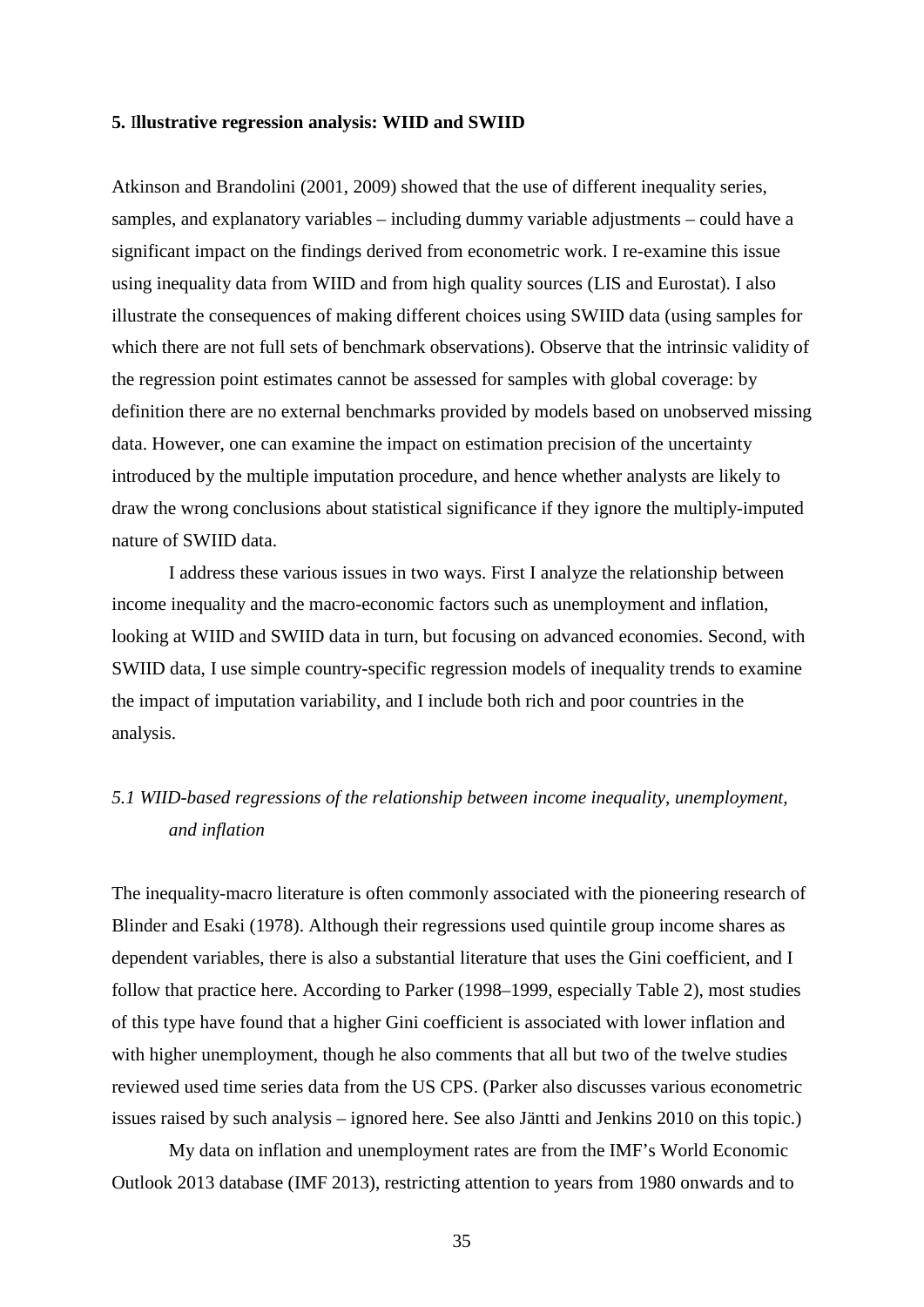'advanced countries' in order to impose some homogeneity. For the purposes of this assessment, I have taken the WEO data 'as is', even though they are another secondary data collection and deserve scrutiny in the same way that WIID and SWIID data do.

My WIID selection algorithm was to first choose country-year observations for countries and periods in which the income definition referred to gross or disposable income. This yielded 727 country-year observations for 21 countries (listed in the notes to Table 4). There were 12 countries with multiple country-year observations, necessitating detailed inspection of each country's data series in order to select observations. Wherever possible, I chose for each country the ones providing the longest series according to a particular definition. After this selection, there were 242 country-year data points, with all Gini coefficients happening to refer to disposable income.

To investigate sensitivity of findings to choice of source for the Gini coefficients and knock-on effects in terms of different estimation samples, I ran OLS regressions, with and without dummy variable adjustments, of WIID Reported Gini coefficients on the inflation rate, the unemployment rate, and a time trend, and then examined what happened to the model estimates if the WIID Gini coefficients were substituted by estimates from the LIS Key Figures or Eurostat sources discussed earlier. WIID, LIS, and Eurostat regressions are run with and without common estimation samples. The various regression estimates are shown in Table 4.

Regression 1 provides a 'naïve' reference point: the 727 observations are simply pooled ignoring the multiplicity of observations for many country-year cells and also potential correlations between errors across time within countries. The coefficients on inflation, unemployment, and the time trend are all positive, but not statistically significant in the case of inflation. When the multiple observations per cell are dropped (regression 2), the estimated coefficients change markedly. The coefficient on inflation doubles in magnitude and becomes statistically significant. Similarly the time trend coefficient becomes substantially larger and much more precisely estimated. There is a substantial improvement in goodness of fit: the  $R^2$  increases from 0.028 to 0.145. When country-level cluster-robust standard errors are used (regression 3), the statistical significance of the parameter estimates falls as expected, but they remain statistically significant. Regression 4 implements dummy variable adjustments, by adding regressors that identify differences across observations in equivalence scales (seven types) and in sharing units (household versus family). This adjustment improves overall goodness of fit markedly but also has an impact on the parameter estimates. The coefficients on both inflation and unemployment fall in magnitude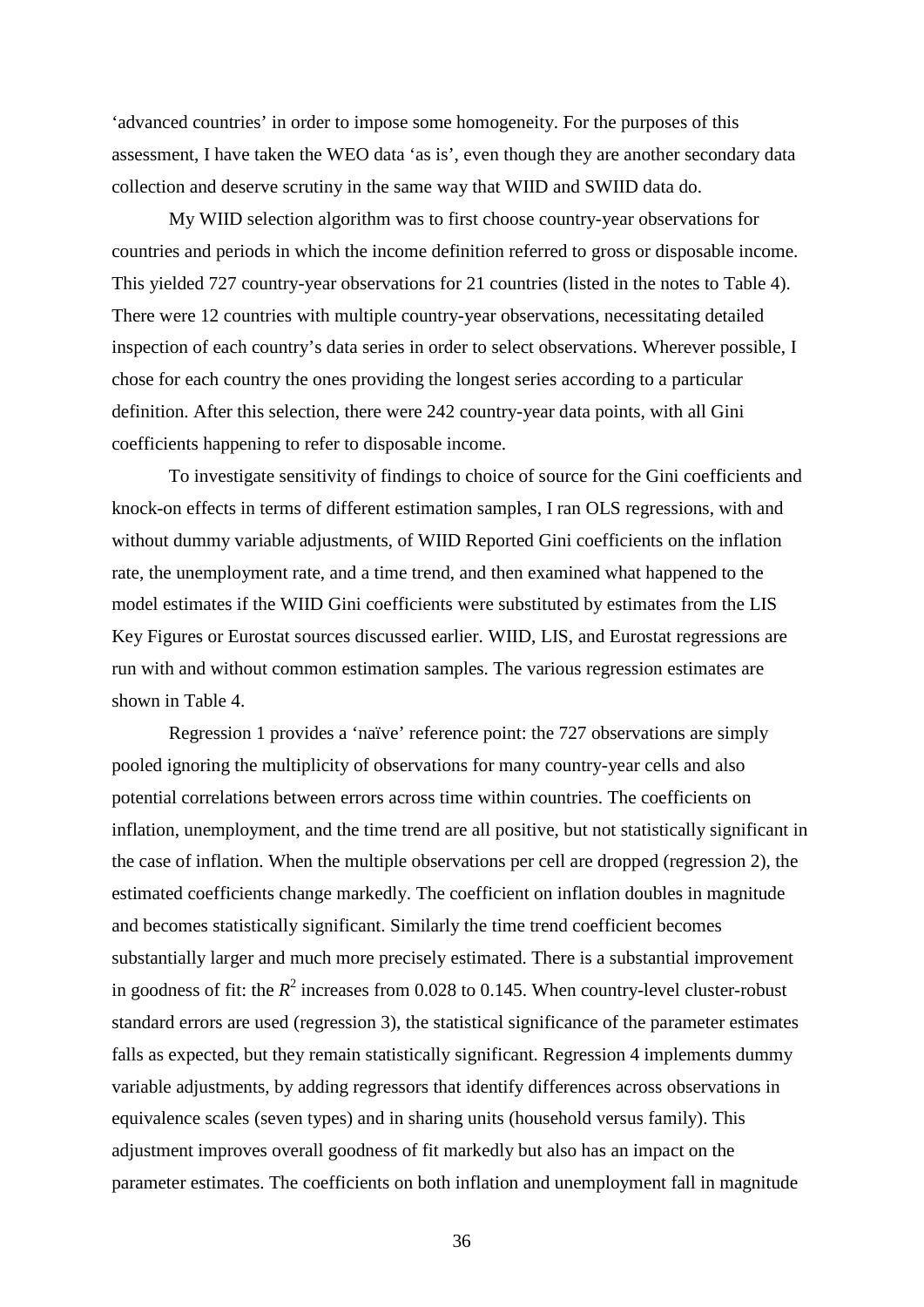and are no longer statistically insignificant. The coefficient on the time trend increases in magnitude, but is less precisely estimated.

#### <Table 4 near here>

When the LIS Key Figures Gini coefficients are substituted for the WIID ones (and observations are dropped if the former are unavailable), the number of observations falls to only 65 for 18 countries (regression 5). The pattern of estimates changes once more. The coefficients on inflation and the time trend are much smaller than in regressions 2–4, and the coefficient on unemployment is larger. All are now statistically significant. Obviously some of the differences arise from having a different estimation sample. This is illustrated by regression 6 which reverts to using the WIID Gini as the dependent variable but uses the same estimation sample as for the LIS Ginis (as in regression 5) and retains dummy variable adjustments. Comparing the estimates from regression 6 with regression 5, we see that the coefficient on inflation is much the same (0.12 versus 0.14) but it is no longer statistically significant. The coefficient on unemployment is very similar (0.39 versus 0.41) and statistically significant in both cases. However, the coefficient on the time trend is substantially larger (0.28 versus 0.16) and statistically significant.

Regressions 7 and 8 repeat this exercise but, instead, substitute the Eurostat Gini coefficients for the WIID ones or use the WIID Ginis with the regression 7 estimation sample. Now the sample of countries is more homogeneous – by construction, all are EU member states – and the sample is much larger than when the LIS Ginis are used. By contrast with WIID regression 4, the coefficient on inflation in regression 7 is very large (and statistically significant), whereas the coefficients on unemployment and the time trend are smaller and statistically insignificant. The regression 8 estimates show that these contrasts largely arise from the change in estimation sample. Comparison of regressions 7 and 8 shows that corresponding coefficients are similar and so too is their precision.

In sum, these regressions demonstrate that analysts need to exercise care in selecting their estimation samples and to explain and justify their choices. Comparisons of WIID regressions 4 and 8 show that a regression using all observations provides very different results than does a regression based on a homogeneous set of countries (EU member states in this case). The choice of data source for the Gini coefficient also makes a difference but its impact appears to be less marked. That is, whether one uses Eurostat Ginis or WIID Ginis (combined with dummy variable adjustment) can lead to broadly similar estimates – as long as the same estimation sample is used, and this inevitably means a smaller set of countries.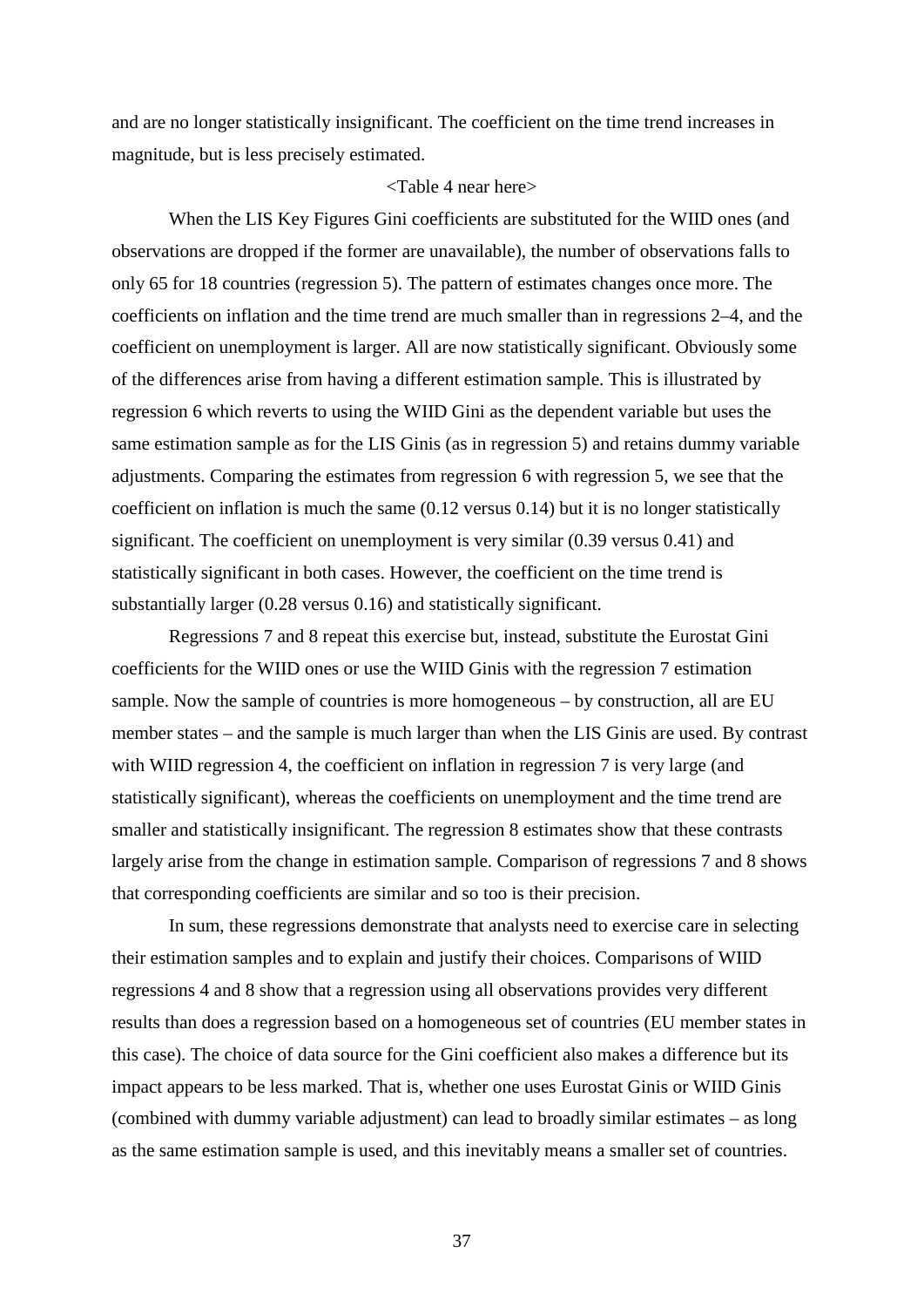But, if this is so, one might ask: why use Gini data sourced from WIID rather than from Eurostat given that the latter are harmonized to a greater extent?

The answer is presumably that one wants estimates for a broader set of countries. The justification for this hinges on the research question, and analysts still need to select their samples carefully for the reasons discussed earlier, to report their selection algorithms, and to justify them. Put another way, a case might be made for using the countries forming the estimation sample for regression 4, but it should be remembered that selection of that sample requires careful case-by-case examination of country data series. A knock-on consequence of the selection exercise was to reduce the number of types of definitional differences, so arguably only more minor ones remain.

Researchers wishing to use wider samples of countries, including 'non-advanced' countries in particular, must address even larger data quality issues than those illustrated here. As Atkinson and Brandolini put it, '[o]ne has to *look at the data*, exercising judgment as to whether they are fit for purpose. Data quality *does* matter' (2009: 399, emphasis in original). Another – complementary – approach is to use dummy variable adjustments, but it is likely that these need to be more sophisticated than simple intercept shifts which assume that definitional differences lead to differences in Gini coefficients that are constant and common across observations (as in the illustration above). As my discussion of the SWIID's construction points out, such assumptions are implausible, and regressions with adjustments should use a number of carefully-defined interaction variables to account for variations in Gini differences across time and space.

Any serious user of WIID must therefore take data quality issues series seriously and, related, they must invest time in understanding original national data sources. To some researchers, these may be unattractive activities. This brings us to the SWIID, for this database offers the potential for avoiding them.

# *5.2 SWIID-based regressions of the relationship between income inequality, unemployment, and inflation*

I now turn to consider regression analysis of the relationship between income inequality, unemployment and inflation using SWIID data. A particular issue is the extent to which results differ from those for WIID and, if so, why. Moreover, there is the additional complication arising from the use of multiply-imputed data – what impact does the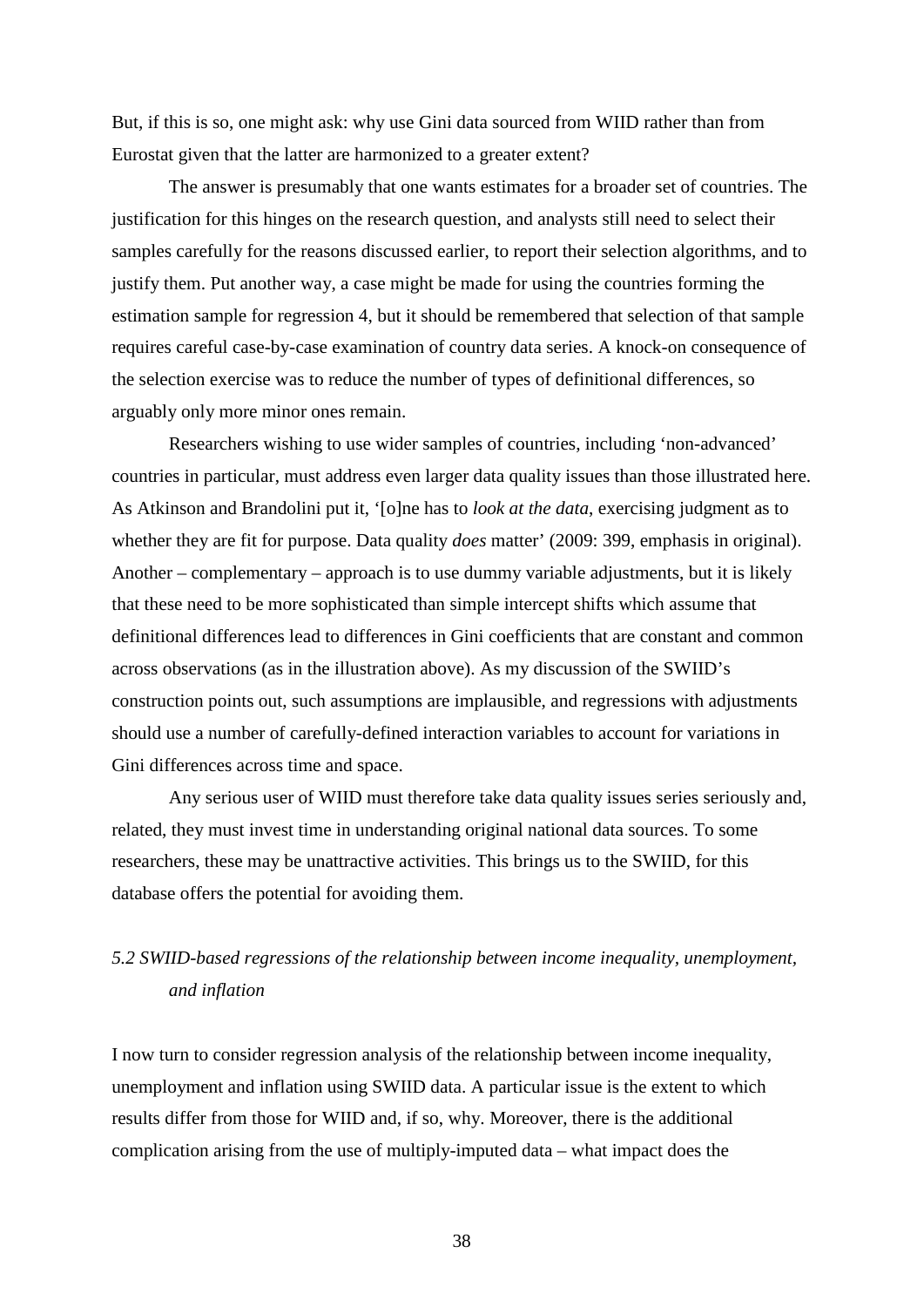uncertainty introduced by this procedure have? Here I examine inequality trends using inequality analysis for a range of countries including some non-rich ones.

To begin with, I use the same WEO data as before, so the analysis is restricted to 'advanced economies' again but the period covered now extends to 2012 for some countries (rather than 2006). I fit two sets of OLS regressions, one taking account of imputation variability when calculating standard errors (using Rubin's Rules discussed earlier) and the other ignoring it. Parameter point estimates are the same in each set of regressions.

Column 1 of Table 5 refers to the estimates derived when using all 885 SWIID country-year observations in the selected sample. These refer to 31 countries. The sample size is considerably larger than if all WIID Ginis are used (cf. regressions 2–4 in Table 4). In this regression 1, the coefficients on inflation and unemployment are not statistically significant; only that on the time trend and for the intercept are. The regression fit in terms of  $R^2$  is much lower than for the WIID (Table 4, regressions 3, 6, 8), perhaps reflecting the greater diversity of countries included in SWIID estimation sample. Interestingly, although the MI-estimated standard errors are larger than their 'ordinary' counterparts, the difference is negligible in this case, and this is also true for all regressions shown in the table.

#### <Table 5 near here>

Regression 2 restricts the estimation sample to countries that are OECD member states and joined before 1990 (23 countries). The estimated parameters and model fit change markedly. Although the coefficient on inflation remains insignificant, its magnitude increases substantially. The coefficient on unemployment doubles, to 0.34, and become statistically significant. The intercept increases from 0.09 to 0.15 and is more precisely estimated. Regression 3 restricts attention to an even more homogeneous sample, the EU-15. Again the parameter estimates change. The coefficient on inflation remains insignificant but increases in magnitude; the coefficient on unemployment increases in magnitude to 0.43, is statistically significant but more precisely estimated. The same is true for the time trend. Adjusted  $R^2$ increases from 0.157 to 0.255.

In regression 4, the estimation sample is restricted further, to EU15 member states and data for 1995–2006, so corresponds closely to the sample used in regressions 7 and 8 in Table 4 (using Eurostat Ginis and WIID Ginis with dummy variable adjustment, respectively). Restricting the estimation period has a big impact on the estimates (compare SWIID regression 4 with regression 3) and the result is a much closer correspondence between the estimates using WIID and the other data sources: the coefficient on inflation is relatively large and statistically significant and the coefficients on unemployment and the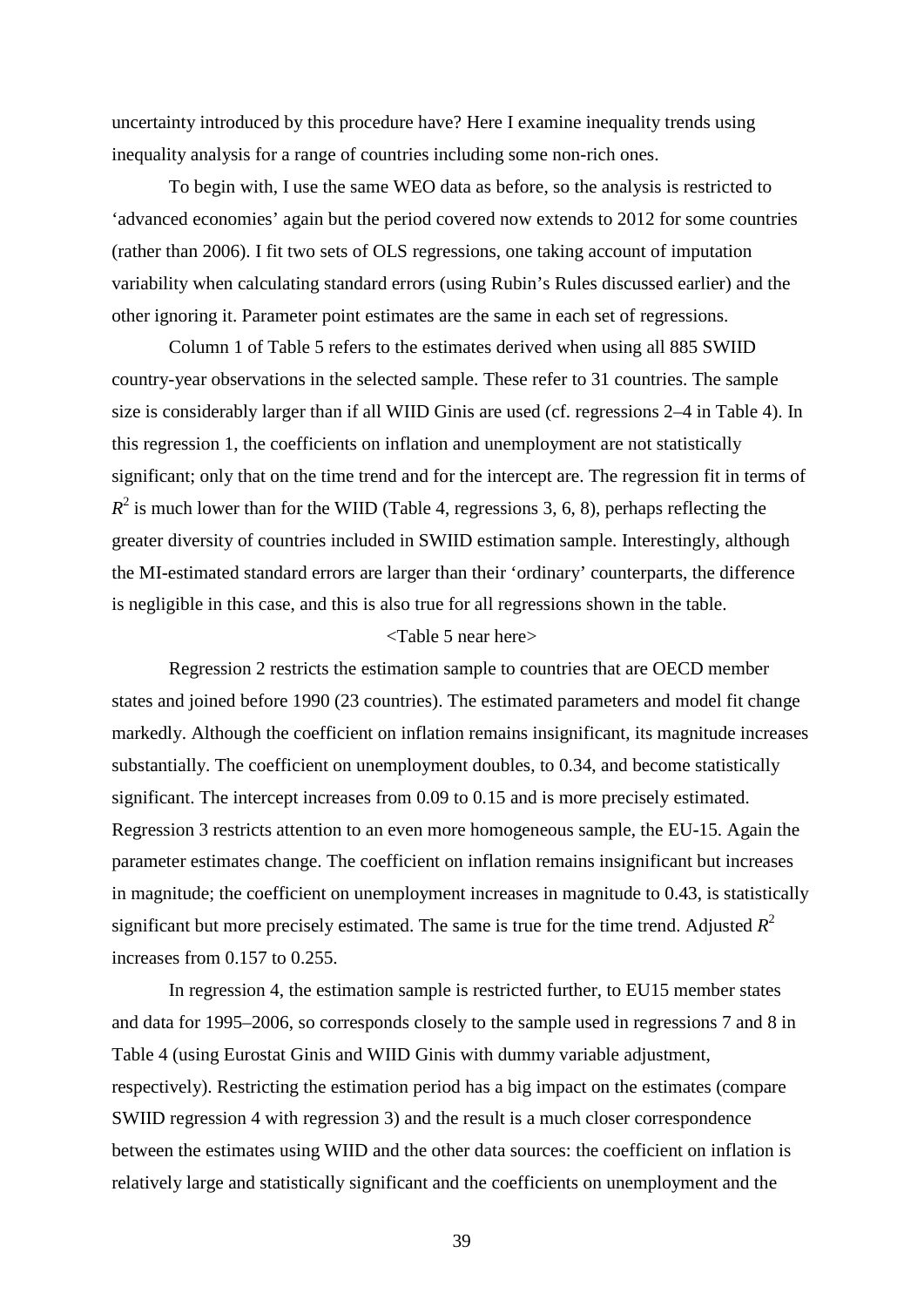time trend are not statistically significant: compare regression 4 in Table 5 with regressions 7 or 8 in Table 4.

Overall, the SWIID regressions suggest some conclusions that are similar to the WIID ones: estimation results are sensitive to the choice of sample, both in terms of country and year coverage. If the estimation sample is restricted to a homogenous set of countries (EU15), then it appears that SWIID and WIID provide similar estimates. At the other extreme, if one mechanically fits regressions to estimation samples that maximize country and period coverage, then WIID and SWIID provide very different results concerning the relationship between income inequality, unemployment and inflation.

Bias in SWIID regression point estimates derived from samples with global coverage cannot be assessed because there are no relevant external benchmarks (see earlier). However, interestingly, the SWIID regressions suggest that properly accounting for imputation variability increases standard error estimates only marginally and does not change conclusions about statistical significance. This is reassuring, if only because previous users of SWIID data appear to have ignored the multiply-imputed nature of their data. See, for example, Acemoglou et al. (2013), IMF (2014), and Solt (2011).

This finding needs to be checked further, especially for situations in which estimation samples are extended to include developing countries for which data quality is lower and imputation variability is much greater. This motivates the next set of regressions.

#### *5.2 SWIID-based regressions of inequality trends*

Table 6 shows the estimates derived from country-specific OLS regressions of SWIID Gini coefficients on an intercept and binary indicator variables for the four decades from 1970 onwards. The intercept is the country's Gini coefficient for the decade 1960–69 (on average; in per cent), and the coefficient on each decade indicator shows the difference between inequality in that decade and 1960–69. The six countries represent the full range of SWIID imputation variability, from the UK and USA with relatively little variability to China and Kenya with a lot. As in Table 6, standard errors are presented both taking into account the imputation variability and ignoring it. Point estimates are the same in both cases.

#### <Table 6 near here>

The table suggests that ignoring imputation variability makes little difference to inference about inequality trends, except in cases in which variability is extremely high. This is shown in the top right-hand side of the table where, for example the coefficients for 1970–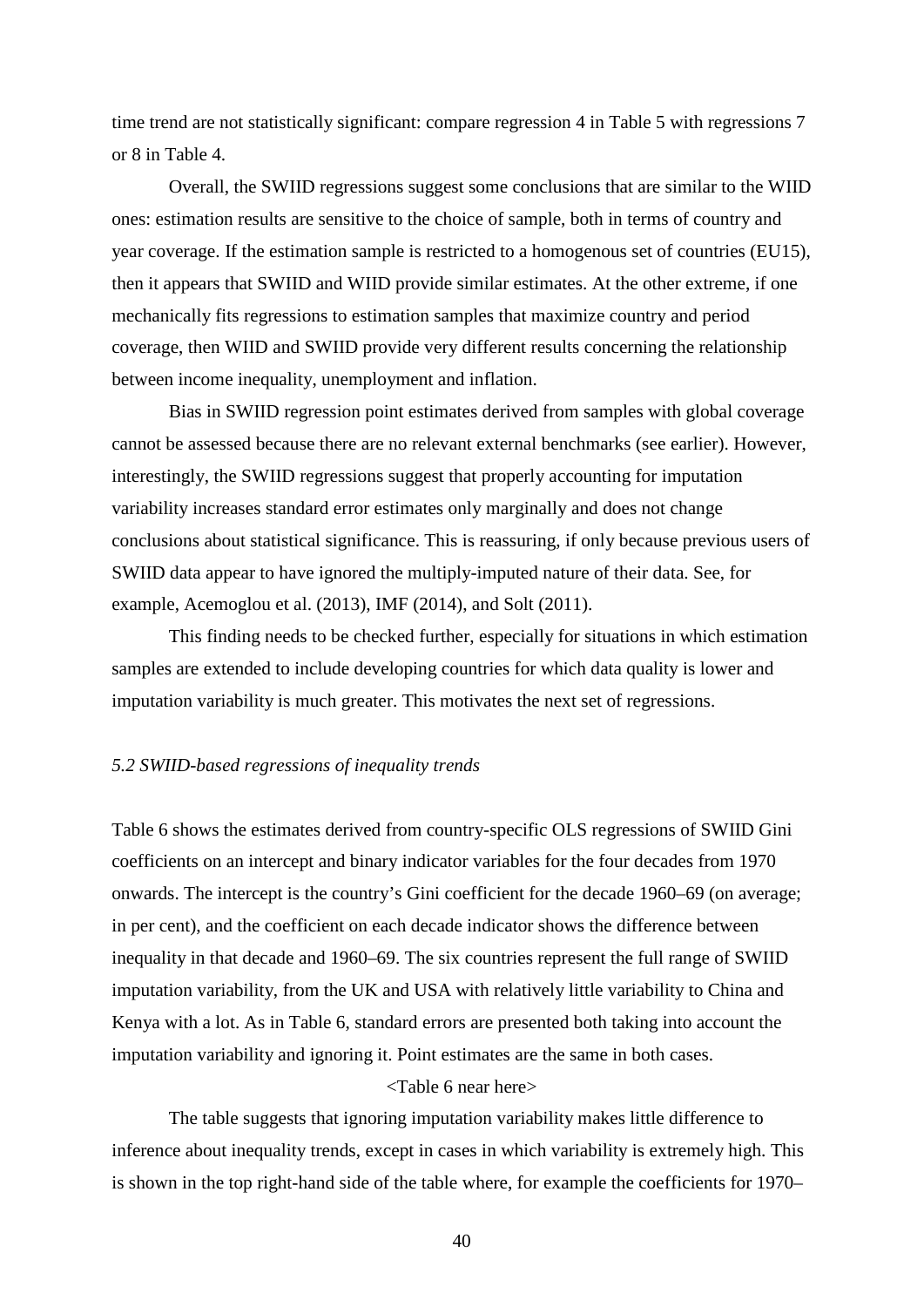79 for China and Kenya differ insignificantly from zero when MI estimation methods are used but are statistically significant when they are not.

Other regressions (not shown) support the conclusion about the impact of imputation variability depending on the prevalence of high variability. If the regressions are repeated using samples that include all countries from a region rather than a single country, the differences between MI estimates and non-MI estimates are smaller (not shown). For example, with a sample for Africa, the extreme imputation variability for Kenya plays less of a role than it does if one looks at Kenya alone.

Using the same data set as used in the previous subsection, I have also explored whether the conclusions about the impact on estimates of imputation variability carry across to models in which the Gini coefficient is an explanatory variable rather than the dependent variable, and to non-linear models (a Poisson regression, specifically). In these cases, properly accounting for MI led to changes in point estimates relative to those for regressions that ignore MI but these changes are small and, again, the changes in standard errors are also relatively small. Of necessity, these regressions pool data from multiple countries, and so there is less chance that extreme imputation variability has a big impact.

#### **6. Conclusions**

WIID and SWIID are resources with substantial potential, but there are also pitfalls facing users. The problems that Atkinson and Brandolini (2001, 2009) drew attention to with reference to the predecessors of WIID remain. Researchers must take care when selecting observations, confront the very real data quality issues head-on, and check whether their conclusions are robust to different treatments of the data. The advent of SWIID raises new issues about the quality of the imputations per se and about how to account for multiplyimputed observations in estimation.

Researchers also need to confront to an uncomfortable and inevitable trade-off between country coverage and data quality. A focus on a relatively small number of homogeneous countries such as OECD or EU member states is accompanied by availability of data of higher quality. Broadening the scope of analysis to take a more global perspective inevitably means that the secondary data on inequality are of poorer quality, as represented by a lower quality assessment in WIID. There is also a higher prevalence of missing data, and hence a greater proportion of the observations in SWIID more heavily reliant for their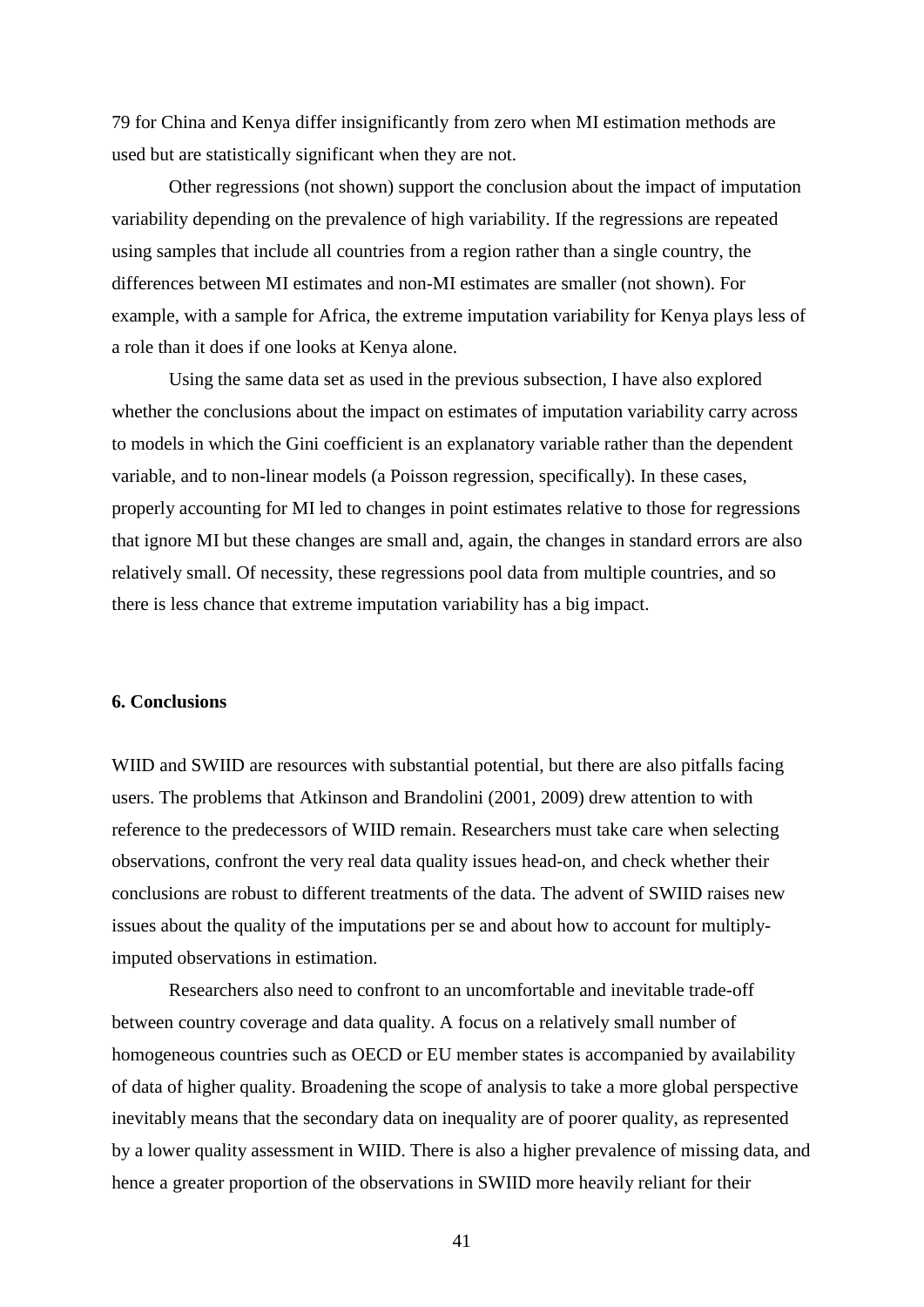accuracy on the validity of the imputation model, and there is greater imputation variability. There is inevitably a degree of uncertainty associated with estimates derived from samples with global coverage, whether based on WIID or SWIID, and it is different from the uncertainty arising from sampling variability. It is a type of systematic measurement error that is not 'classical' in form (arguably the magnitude of the error is correlated with the true value of the Gini, for example).

Clearly, WIID and SWIID offer researchers very different strategies for handling issues of missing and non-comparable data. My analysis leads me to be more sympathetic to an approach that works directly with the data points in WIID and benchmarks them against national sources wherever possible, rather than taking advantage of the convenience that the SWIID offers. Put another way, I believe empirical researchers should take responsibility for checking the data with which they work and its quality. Also, since the relevance of different types of data non-comparability and quality are likely to be specific to the research question considered, a universal problem-solving approach as provided by SWIID is less desirable. Important details of the SWIID approach are hidden from the user in any case. Moreover, there are questions concerning the imputation model that underpins SWIID. To me, SWIID provides plausible data but not sufficiently credible data.

My analysis suggests that the principal issues with using SWIID data concern potential bias rather than precision. If the imputation model is problematic, the data provided about inequality levels and trends within and between countries – and their relationships with other variables – are incorrect, and regression point estimates will be wrong. (The magnitude of this bias is difficult to assess because, by definition, there are no external benchmarks for all observations in samples with global coverage.) In contrast, the illustrative regression analysis suggests that ignoring imputation variability and simply using imputation averages may not lead to standard errors that are too far wrong – though this conclusion is conditional on the sample employed (and inference overall also depends on the point estimates being right). The more countries with high imputation variability there are in an estimation sample, the greater the risk of incorrectly finding statistically significant results. Since MI estimation procedures are widely available in statistical software nowadays, and for many non-linear models as well as linear ones, researchers should employ these methods to inoculate themselves against this risk.

In sum, from a data issues perspective, I recommend WIID over SWIID, and my support for researchers' use of WIID is conditional. At the very least, WIID-based papers should report and justify the algorithm that the authors used to select their sample, including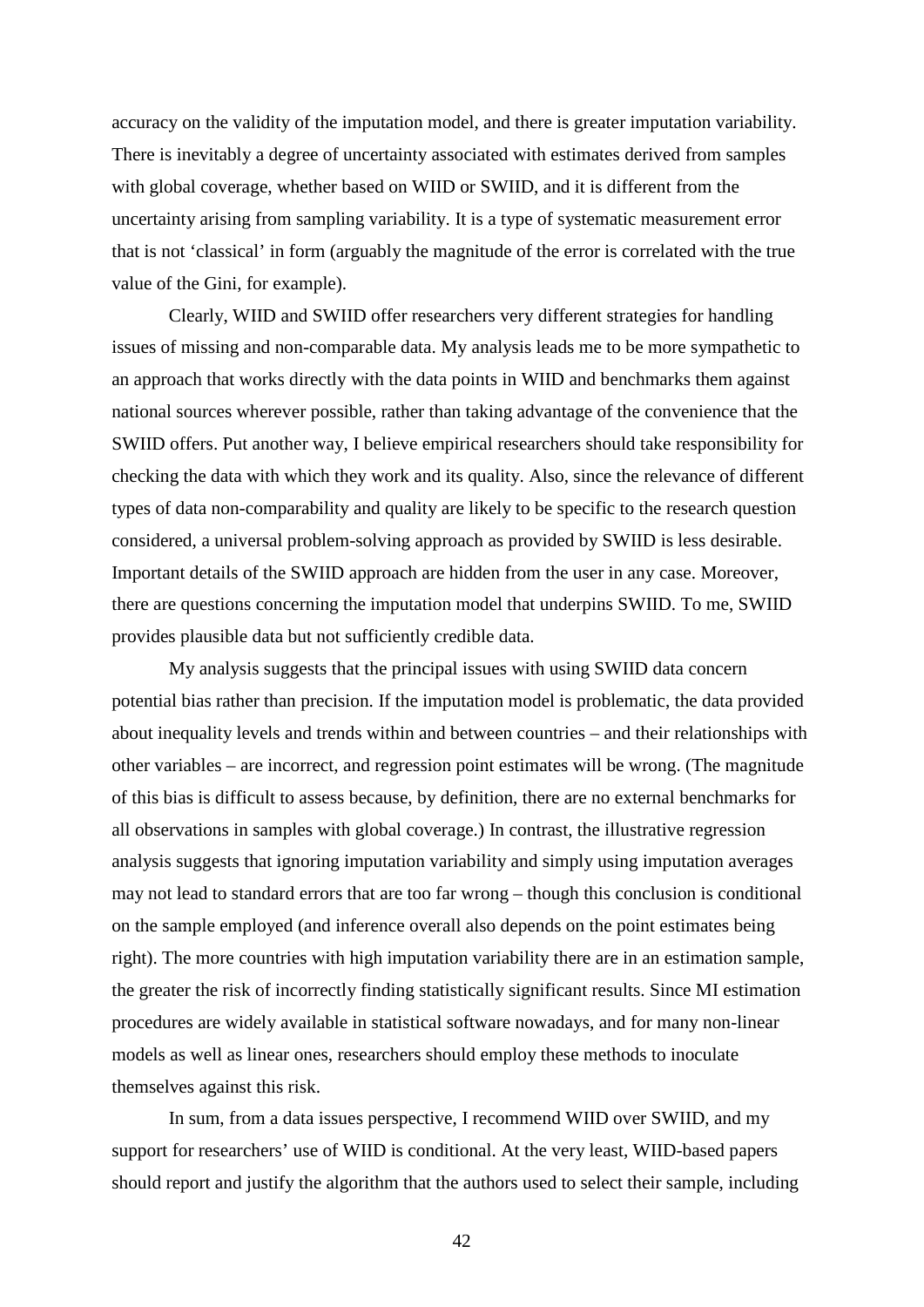the selection rules applied to situations in which there are multiple observations per countryyear cell. In addition, regression-based adjustment procedures to account for differences in definitions need to go beyond use of simple intercept shifts that implement assumptions of constant and common differences across observations.

Since there are clearly potential costs arising with the use of any world income inequality database, researchers also need to spell out the benefits of their chosen strategy in order to convince readers that the benefit-cost ratio is favourable.

Some specific questions for further research include the following. Within which groupings of country-year observations is it sufficiently plausible to assume that Gini differences (as in the dummy variable adjustment approach in regressions using WIID) or Gini ratios (as in the SWIID imputation model) are constant? And is it better to work with differences or ratios? Which types of non-comparability are the most important, and in the context of which types of research question?

There is enough evidence already available to raise questions about assumptions of constancy of differences or ratios within broadly-defined groups of observations. In addition, there are tricky questions concerning how to utilize information about the heterogeneous quality of individual country-year observations in estimation and imputation. Systematic assessment of these issues is required in order to inform the use of both WIID and SWIID.

#### **References**

- Acemoglu, D., Naidu, S., Restrepo, P., and Robinson, J. A. (2013). 'Democracy, redistribution and inequality', Working Paper 19746. Cambridge, MA: National Bureau of Economic Research. [http://www.nber.org/papers/w19746.](http://www.nber.org/papers/w19746) Forthcoming in: A. B. Atkinson and F. Bourguignon (eds), *Handbook of Income Distribution, Volume 2*. Elsevier: North-Holland.
- Alvaredo, F., Atkinson, A. B., Piketty, T., and Saez, E. (2014). 'The World Top Incomes Database', online database.<http://topincomes.g-mond.parisschoolofeconomics.eu/> (accessed 4 April 2014).
- Atkinson, A. B. and Brandolini, A. (2001). 'Promise and pitfalls in the use of "secondary" data-sets: income inequality in OECD countries as a case study', *Journal of Economic Literature*, 34 (3): 771–799.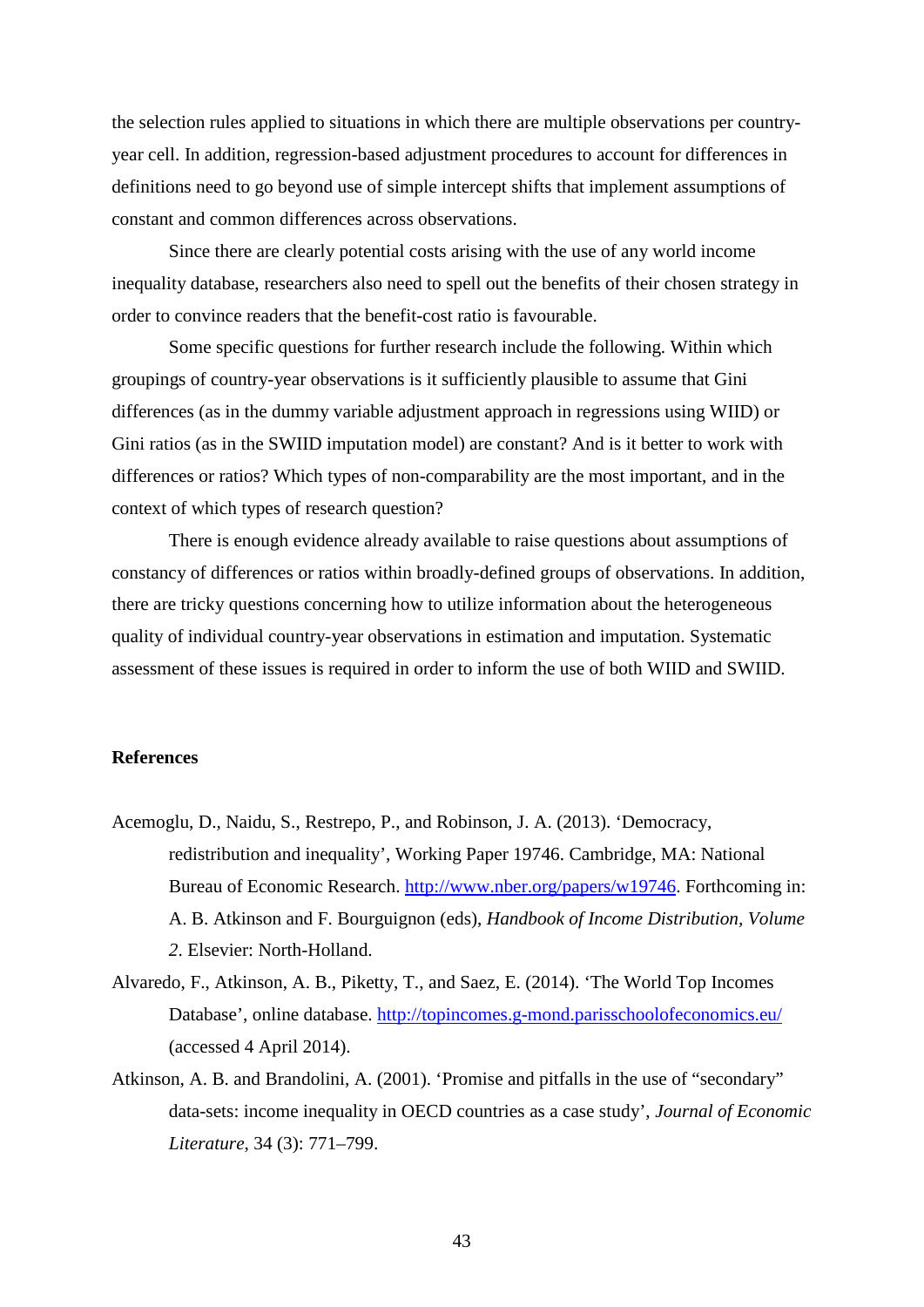- Atkinson, A. B. and Brandolini, A. (2009). 'On data: a case study of the evolution of income inequality across time and across countries', *Cambridge Journal of Economics*, 33 (3): 381–404.
- Atkinson, A. B., Rainwater, L., and Smeeding, T. M. (1995). *Income Distribution in OECD Countries: Evidence from the Luxembourg Income Study*, OECD Social Policy Studies No. 18. Paris: OECD.
- Barro, R. J. (2000). 'Inequality and growth in a panel of countries', *Journal of Economic Growth*, 5 (1): 5–32.
- Barro, R. J. (2008). 'Inequality and growth revisited', Working Paper Series on Regional Economic Integration No. 11. Manila: Asian Development Bank. [http://aric.adb.org/pdf/workingpaper/WP11\\_%20Inequality\\_and\\_Growth\\_Revisited.p](http://aric.adb.org/pdf/workingpaper/WP11_%20Inequality_and_Growth_Revisited.pdf) [df](http://aric.adb.org/pdf/workingpaper/WP11_%20Inequality_and_Growth_Revisited.pdf) (accessed 30 March 2014)
- Berg, A., Ostry, J. D., and Zettelmeyer, J. (2012). 'What makes growth sustained?', *Journal of Development Economics*, 98 (2): 149–166.
- Blinder, A. and Esaki, H. (1978). 'Macroeconomic activity and income distribution in the postwar United States. *Review of Economics and Statistics*, 60 (4): 604–609.
- Burkhauser, R. V., Feng, S., Jenkins, S. P., and Larrimore, J. (2011). 'Estimating trends in US income inequality using the Current Population Survey: the importance of controlling for censoring', *Journal of Economic Inequality*, 9 (3), 393–415.
- Castelló-Climent, A. (2010). 'Inequality and growth in advanced economies: an empirical investigation', *Journal of Economic Inequality*, 8 (3): 293–321.
- Chambers, D. and Krause, A. (2010). 'Is the relationship between inequality and growth affected by physical and human accumulation?', *Journal of Economic Inequality*, 8 (2): 153–172.
- Chotikapanich, D., Griffiths, W. E., Rao, D. S. P., and Valencia, V. (2012). 'Global income distributions and inequality, 1993 and 2000: incorporating country-level inequality modeled with Beta distributions', *Review of Economics and Statistics*, 94 (1): 52–73.
- Clark, R. (2013). 'Convergence in national income distributions', *Social Forces*, 92 (2): 413– 436.
- Coulter, F. A., Cowell, F. A., and Jenkins, S. P. (1992). 'Equivalence scale relativities and the extent of inequality and poverty', *Economic Journal*, 102 (414): 1067–1082.
- Deninger, K. and Squire, L. (1996). 'A new dataset measuring income inequality', *World Bank Economic Review*, 10 (3): 565–591. Data available from <http://go.worldbank.org/UVPO9KSJJ0> (accessed 30 March 2014)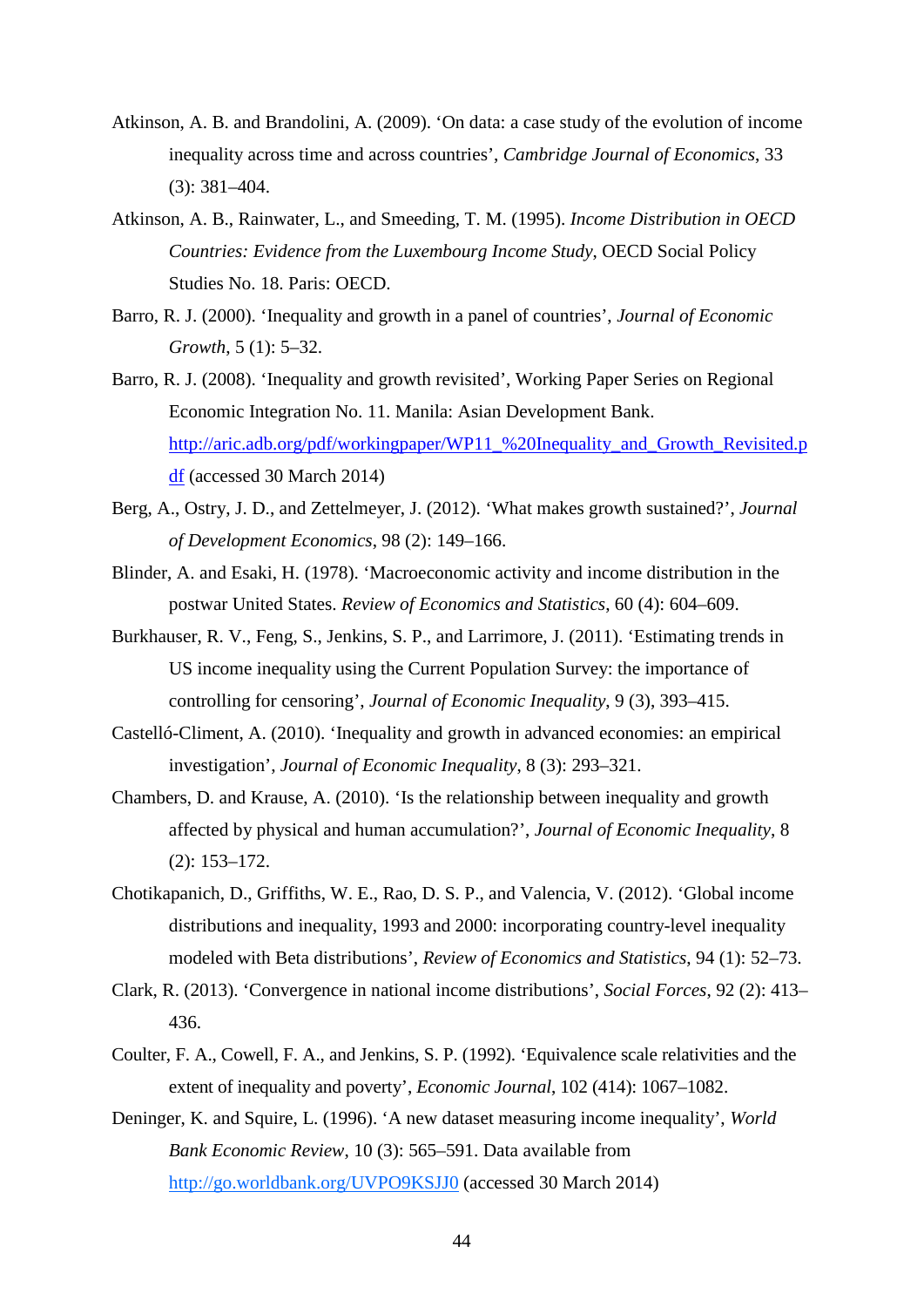Eurostat (2014). 'Statistics', online database.

- [http://epp.eurostat.ec.europa.eu/portal/page/portal/statistics/search\\_database](http://epp.eurostat.ec.europa.eu/portal/page/portal/statistics/search_database) (accessed 6 February 2014)
- Forbes, K. J. (2000). 'A reassessment of the relationship between inequality and growth', *American Economic Review*, 90 (4): 869–887.
- Gruen, C. and Klasen, S. (2008). 'Growth, inequality, and welfare: comparisons across space and time', *Oxford Economic Papers*, 60(2): 212–236.
- Gruen, C. and Klasen, S. (2012). 'Has transition improved well-being?', *Economic Systems*, 36 (1), 11–30.
- International Monetary Fund (IMF) (2014). 'World Economic Outlook, April 2013 edition', online database.

<http://www.imf.org/external/pubs/ft/weo/2013/01/weodata/index.aspx>(accessed 23 March 2014)

- Institute for Fiscal Studies (IFS) (2013). 'Inequality and Poverty Spreadsheet (to accompany IFS Report on *Living Standards, Poverty and Inequality in the UK: 2013*), file bn19figs.xlsx. <http://www.ifs.org.uk/fiscalFacts/povertyStats> (accessed 8 October 2013)
- Jäntti, M. and Jenkins, S. P. (2010). 'Examining the impact of macro-economic conditions on income inequality', *Journal of Economic Inequality*, 8 (2): 221–240.
- Layte, R. (2012). 'The association between income inequality and mental health: testing status anxiety, social capital, and neo-materialist explanations', *European Sociological Review*, 28 (4): 498–511.
- LIS Cross-National Data Center (LIS) (2014). 'Key Figures', online database. <http://www.lisdatacenter.org/data-access/key-figures/> (accessed 6 February 2014)
- Organisation for Economic Cooperation and Development (OECD) (2011). *Divided We Stand. Why Inequality Keeps Rising*. Paris: OECD.
- Ostry, J. D., Berg, A., and Tsangarides, C. G. (2014). 'Redistribution, inequality, and growth', IMF Staff Discussion Note SDN1402. Washington, DC: International Monetary Fund.<http://www.imf.org/external/pubs/ft/sdn/2014/sdn1402.pdf> (accessed 17 March 2014)
- Parker, S. C. (1998–1999). 'Income inequality and the business cycle: a survey of the evidence and some new results', *Journal of Post-Keynesian Economics*, 21 (2): 201– 225.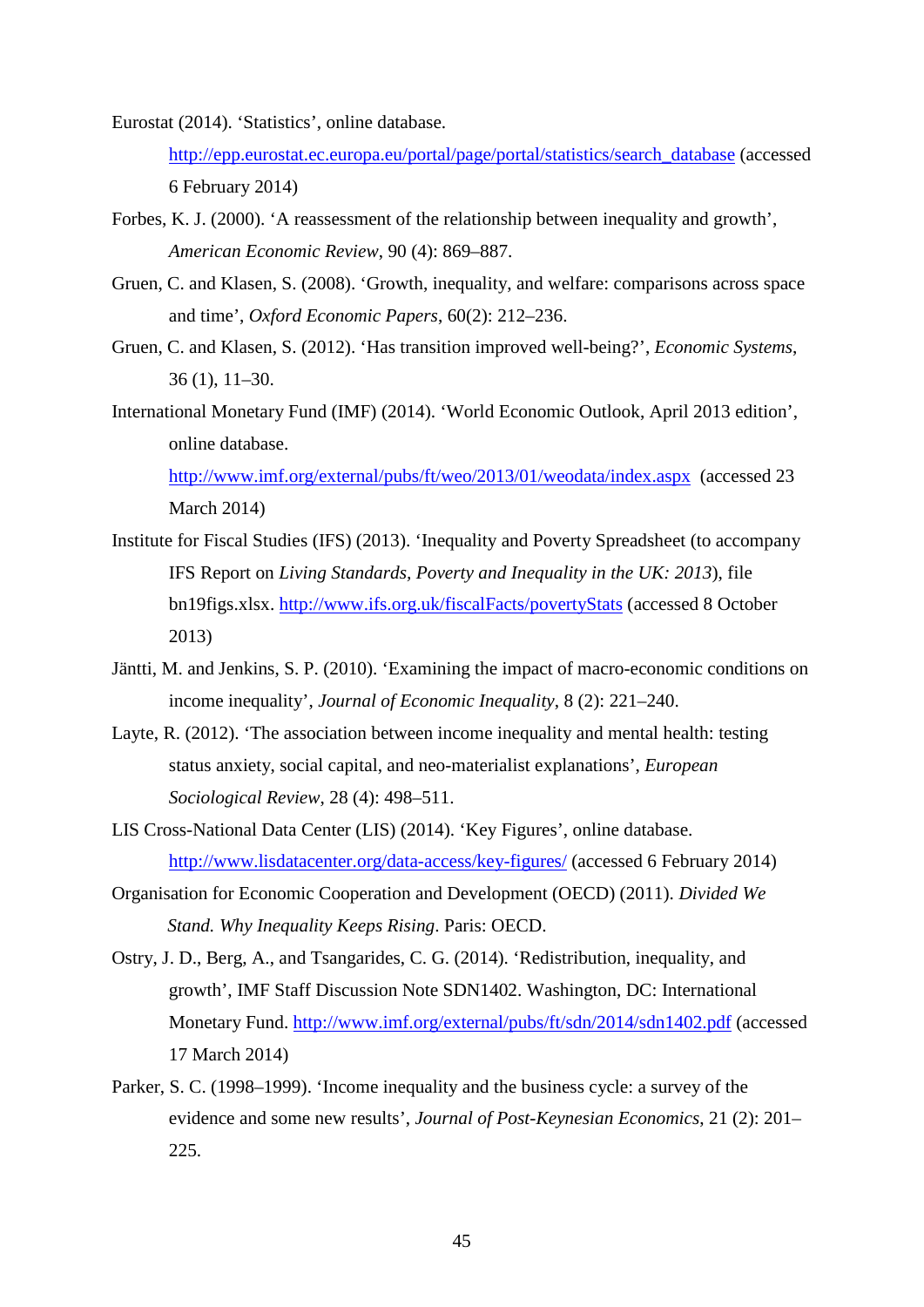Raghunathan, T. E., Lepkowski, J. M., Van Hoewyk, J., and Solenberger, P. (2001). 'A multivariate technique for multiply imputing missing values using a sequence of regression models', *Survey Methodology*, 27 (1): 85–95.

Rubin, D. B. (1987). *Multiple Imputation for Nonresponse in Surveys*. New York: Wiley.

- Rubin, D. B. (1996). 'Multiple imputation after 18+ years', *Journal of the American Statistical Association*, 91 (434): 473–489.
- Sala-i-Martin, X. (2006). 'The world distribution of income: falling poverty and ... convergence, period', *Quarterly Journal of Economics*, 121 (2): 351–397.
- Shorrocks, A. and Wan, G. (2008). 'Ungrouping income distributions. Synthesising samples for inequality and poverty analysis', Research Paper No. 2008/16. Helsinki: UNU-WIDER. [http://www.wider.unu.edu/publications/working-papers/research](http://www.wider.unu.edu/publications/working-papers/research-papers/2008/en_GB/rp2008-16/)[papers/2008/en\\_GB/rp2008-16/](http://www.wider.unu.edu/publications/working-papers/research-papers/2008/en_GB/rp2008-16/) (accessed 31 January 2014)
- Solt, F. (2009). 'Standardizing the World Income Inequality Database', *Social Science Quarterly*, 90 (2): 231–242.
- Solt, F. (2011). 'Diversionary nationalism: economic inequality and the formation of national pride', *Journal of Politics*, 73 (3): 821–830.
- Solt, F. (2013*a*). 'SWIID. The Standardized World Income Inequality Database, version 4.0 (September 2013)'. Iowa City: University of Iowa. <http://myweb.uiowa.edu/fsolt/swiid/swiid.html> (accessed 31 January 2014)
- Solt, F. (2013*b*). 'The Standardized World Income Inequality Database', Presentation to the Development Policy and Analysis Division, Department of Economic and Social Affairs, United Nations, New York, 18 September 2013. <http://myweb.uiowa.edu/fsolt/papers/SWIID%20UN%20Talk.pdf> (accessed 18 August 2014)
- Teulings, C. and van Rens, T. (2008). 'Education, growth, and income inequality', *Review of Economics and Statistics*, 90 (1): 89–104.
- UNU-WIDER (2008). 'UNU-WIDER World Income Inequality Database, Version 2.0c, May 2008'. UNU-WIDER: Helsinki. [http://www.wider.unu.edu/research/Database/en\\_GB/database/](http://www.wider.unu.edu/research/Database/en_GB/database/) (accessed 31 January 2014)
- Xie, Y. and Zhou, X. (2014). 'Income inequality in today's China', *Proceedings of the National Academy of Sciences of the United States of America*, 111 (19): 6928–6933.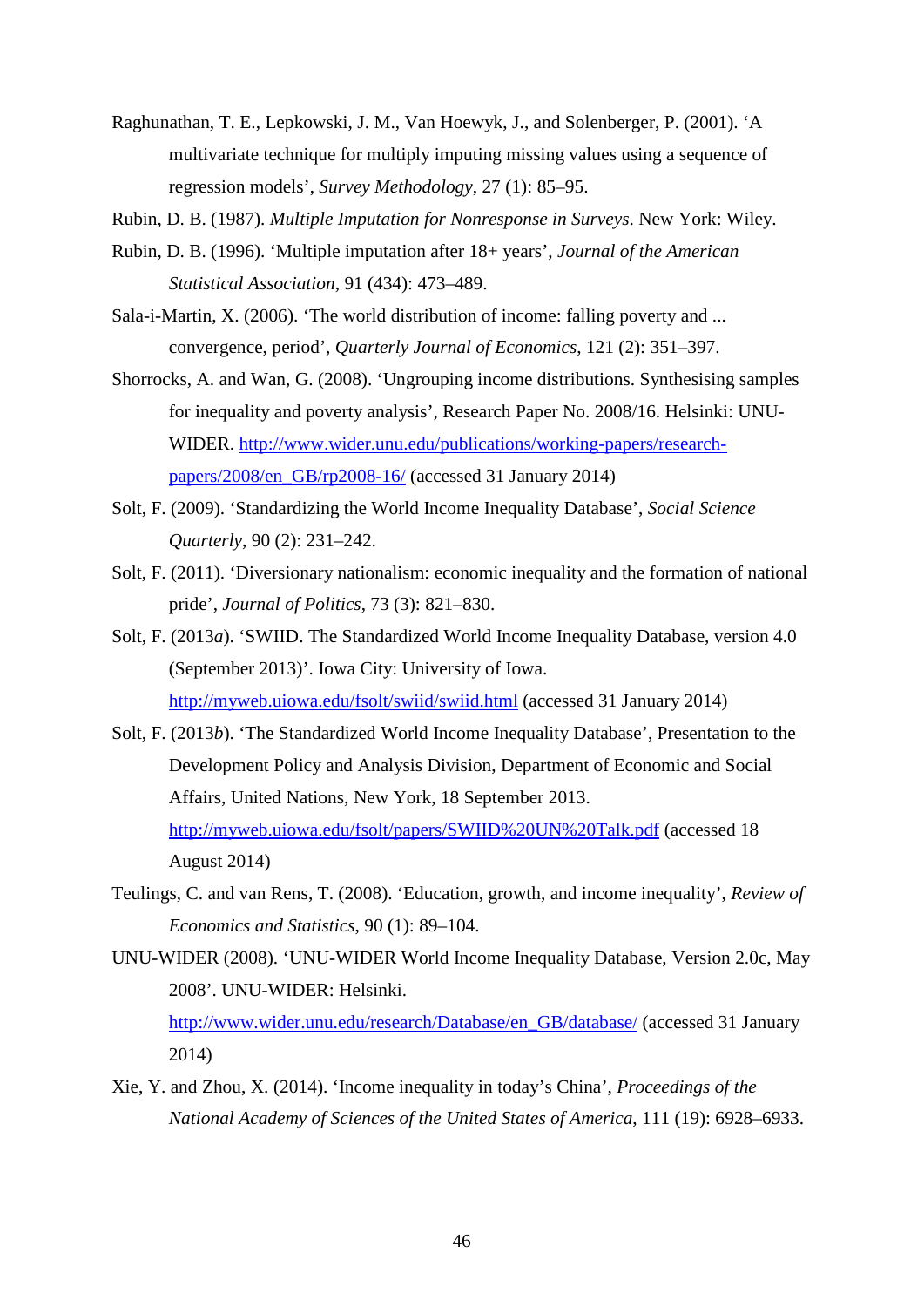**Figure 1. WIID's 99 'Reported Gini' estimates for the United Kingdom**



Notes. The WIID four-category quality assessment variable (*Quality*) is explained in the main text. *Quality* = 1 is the highest quality category.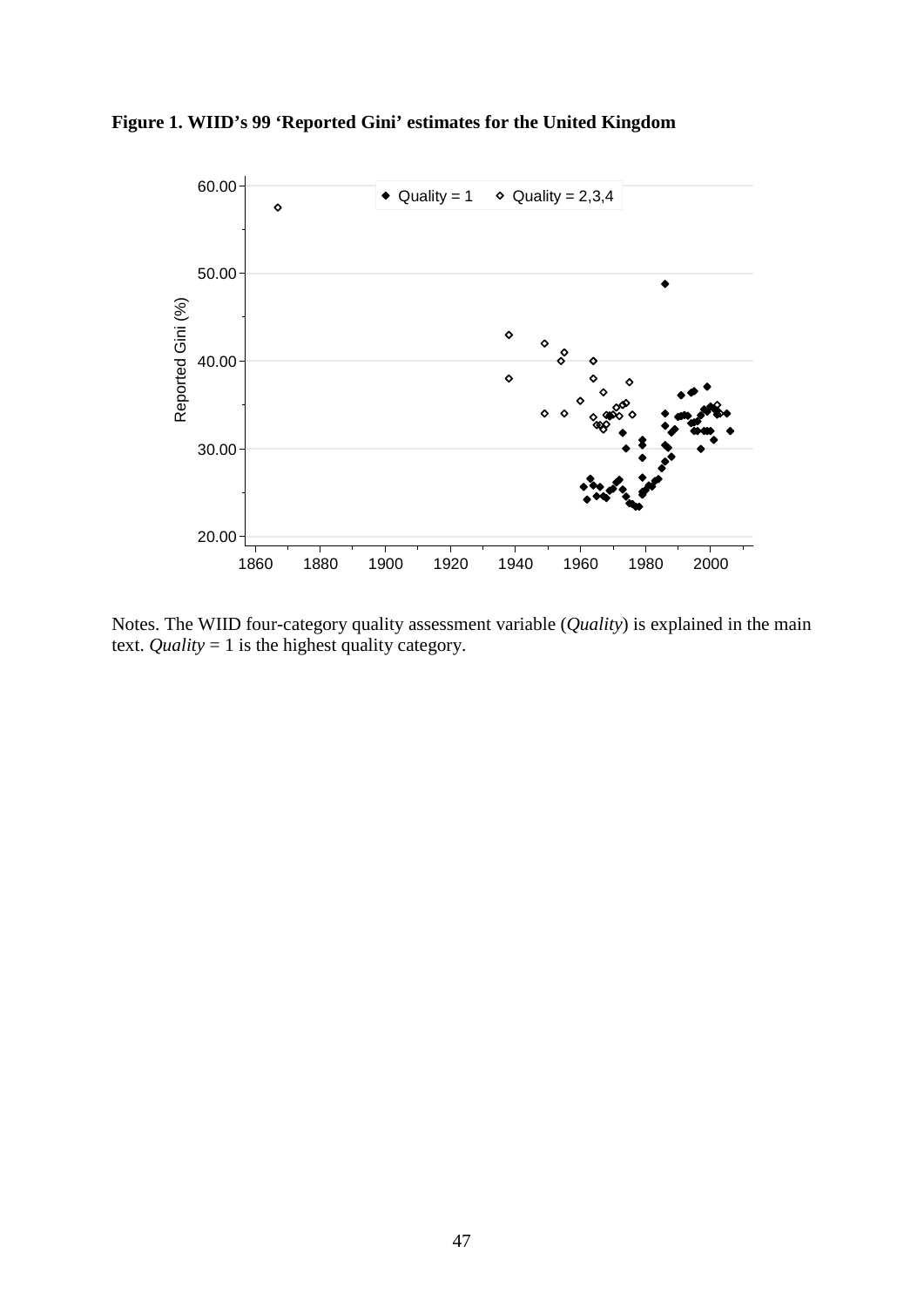#### **Figure 2. Thirteen WIID series of 'Reported Gini' coefficients (%) for the distribution of income in Finland, 1960–2006**



Note. Only high quality observations are used, as defined in the main text. There is a separate graph for each series of estimates, with series defined using the fivefold classification discussed in the main text. The elements of each subtitle refer, reading left to right, to WIID variables *UofAnala*, *IncDefn*, *IncSharU*, *Equivsc*, and *Curref*, with '.' meaning that information is missing. Series with apparently identical titles differ in terms of either the publication that the estimate was drawn from or the original data source (WIID variables *Source1* and *SurveySource2*), or both.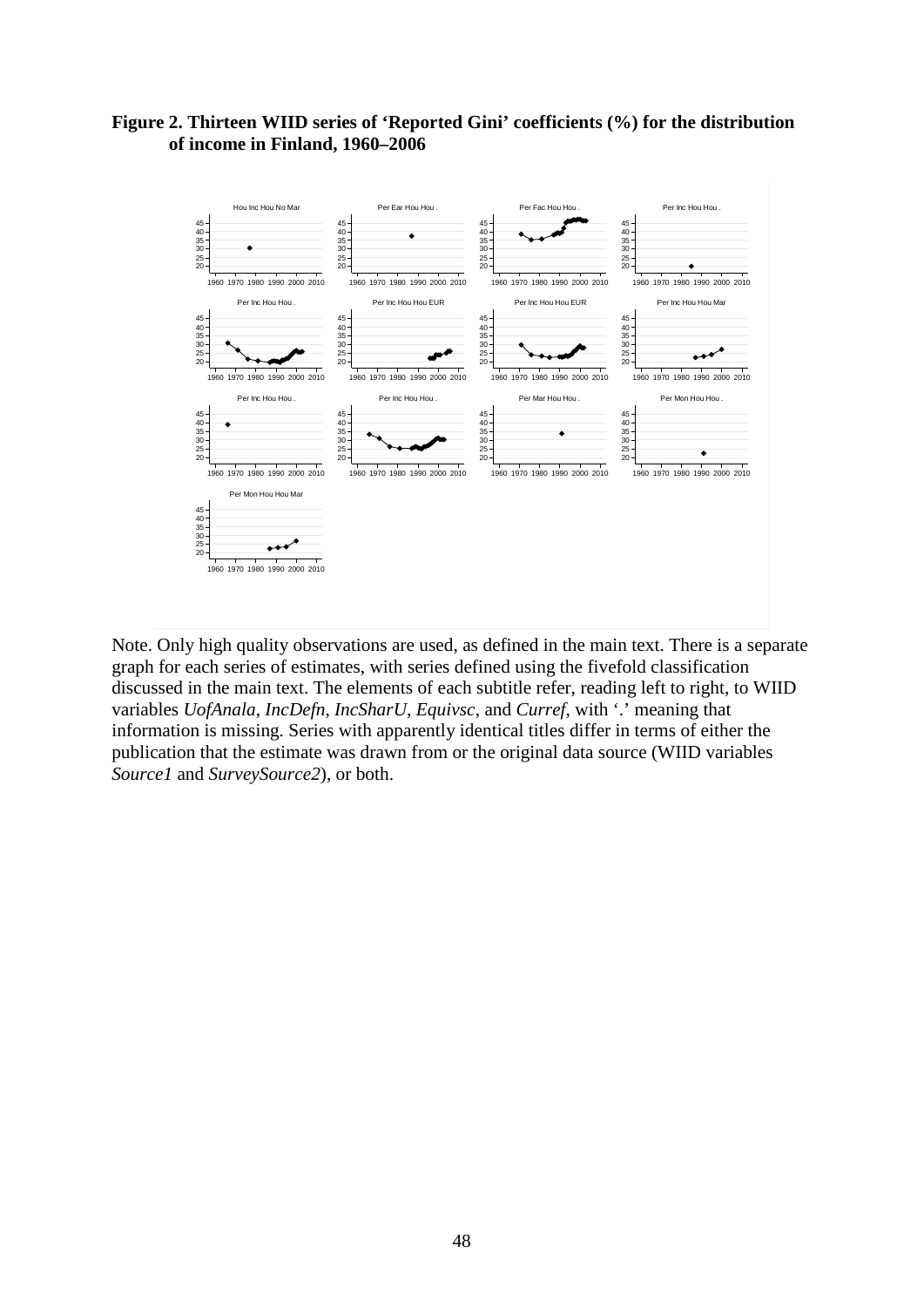



Notes. LIS Key Figures estimates from LIS Data Center (2014), with the income distribution referring to household disposable (net) income among individuals, equivalized using the square-root-of-household-size equivalence scale. WIID observations refer to the Reported Gini and high quality observations only, and were selected using the algorithm described in the main text. WIID income definitions are discussed in the text. Countries are ordered left to right by the LIS estimates.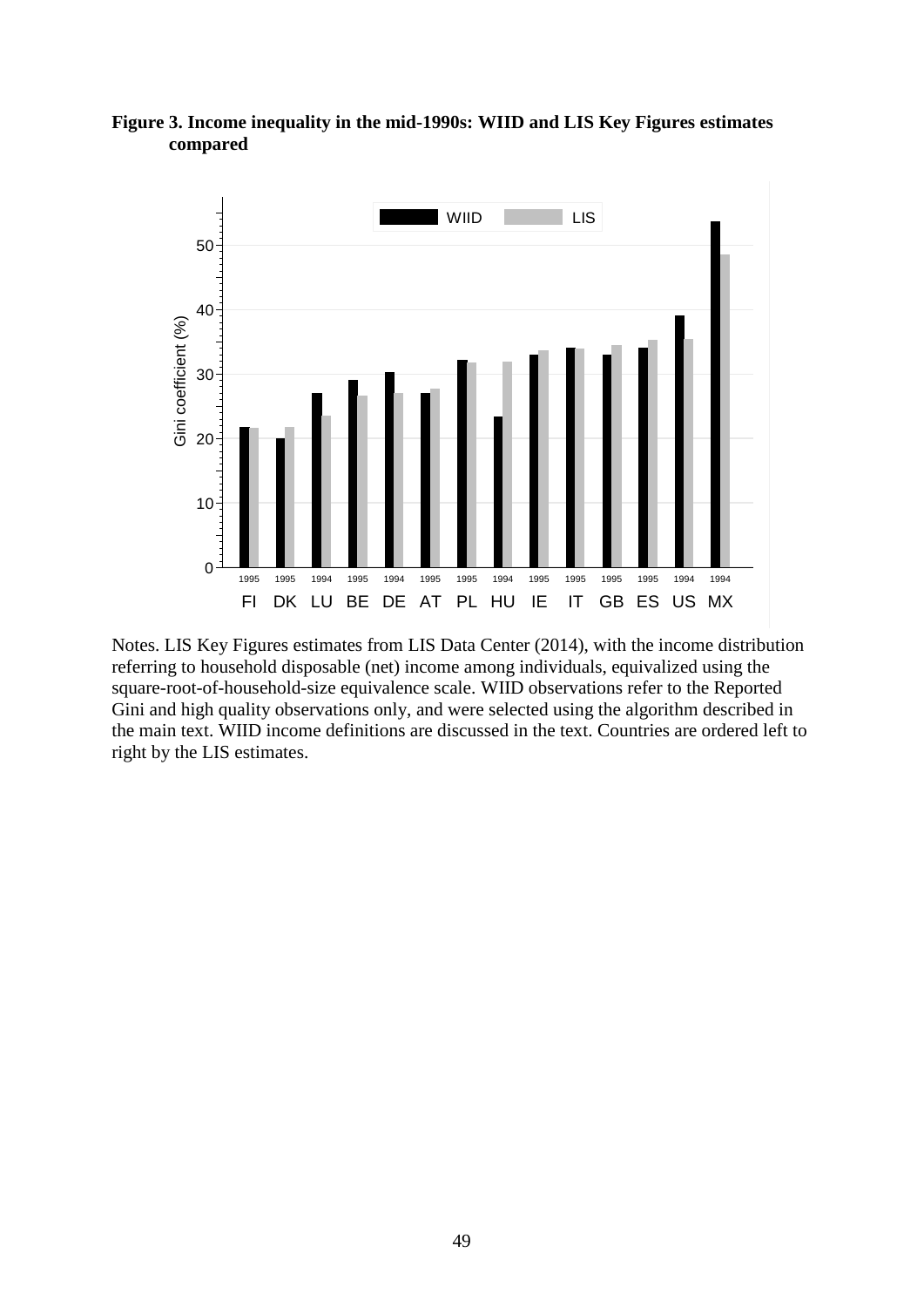



Notes. LIS Key Figures estimates from LIS Data Center (2014); Eurostat estimates from Eurostat (2014). In both series, income is disposable income, the sharing unit is the household, and the unit of analysis is the individual. The LIS Key Figures series employs a square-root-of-household-size equivalence scale; Eurostat employs the modified-OECD scale. WIID and LIS observations were selected using the algorithm described in the main text. The WIID estimates refer to the Reported Gini and high quality observations only. The income definitions underlying them are discussed in the text. Countries are ordered left to right by the LIS estimates.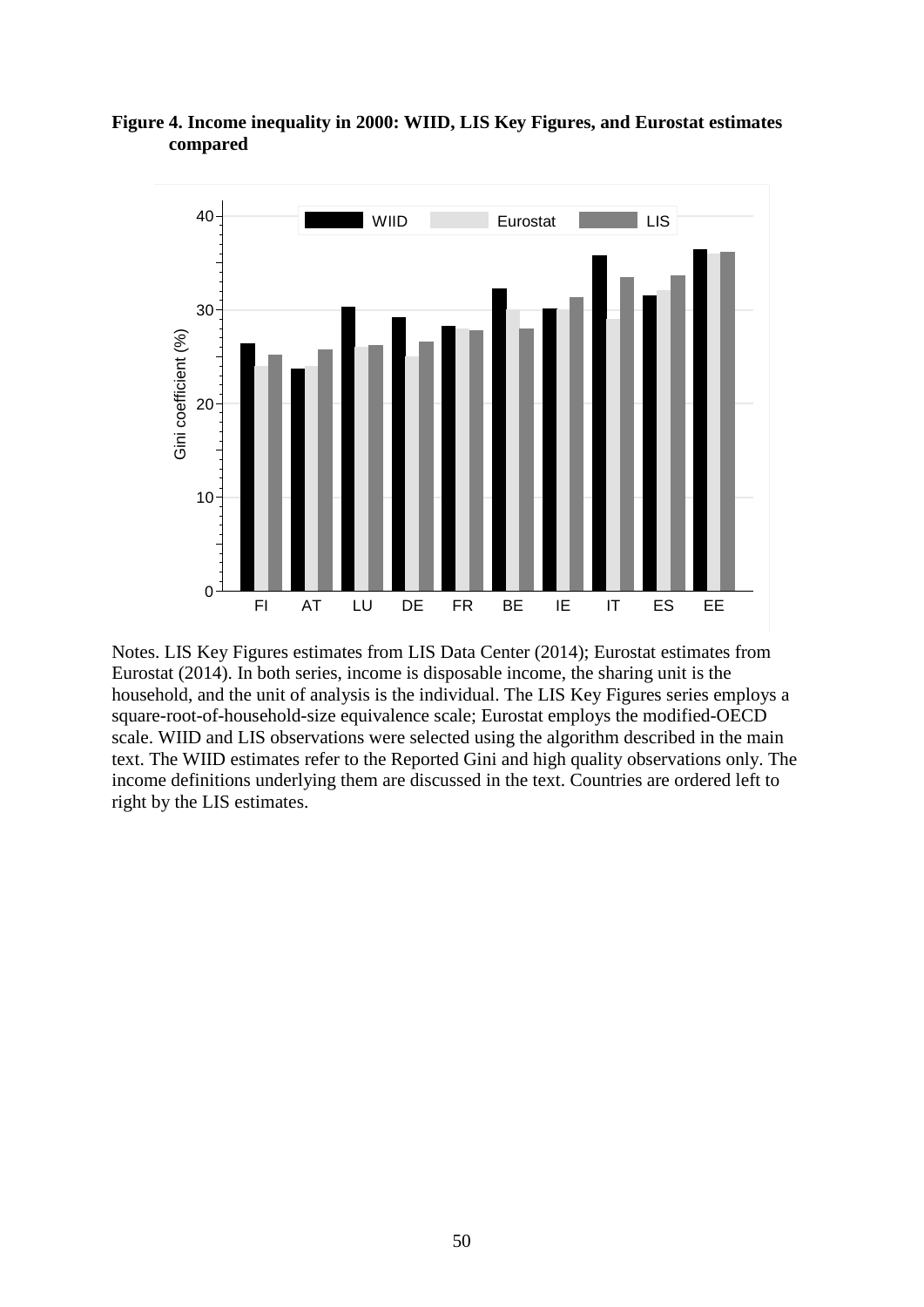**Figure 5. Trends in the Gini coefficient for the USA: WIID and other series**



Notes. The WIID series refers to the Reported Gini for unequivalized gross household income with households as the unit of analysis. The other three series are taken from Burkhauser et al. (2011), and refer to gross household income equivalized by the square root of household size and with individuals as the unit of analysis. All four series are derived from Current Population Survey (CPS) data. The WIID series and the two 'Internal' series are based on CPS 'internal' data, in which the prevalence of top-coding is much lower than in 'public use' data. There was a major CPS redesign in 1992/3, and top code values changed throughout the period in both internal and public use data. The Public Unadjusted series includes US Census Bureau cell-mean imputations for top-coded observations from 1995 onwards. See the main text for more detailed discussion of the differences in definition between the series.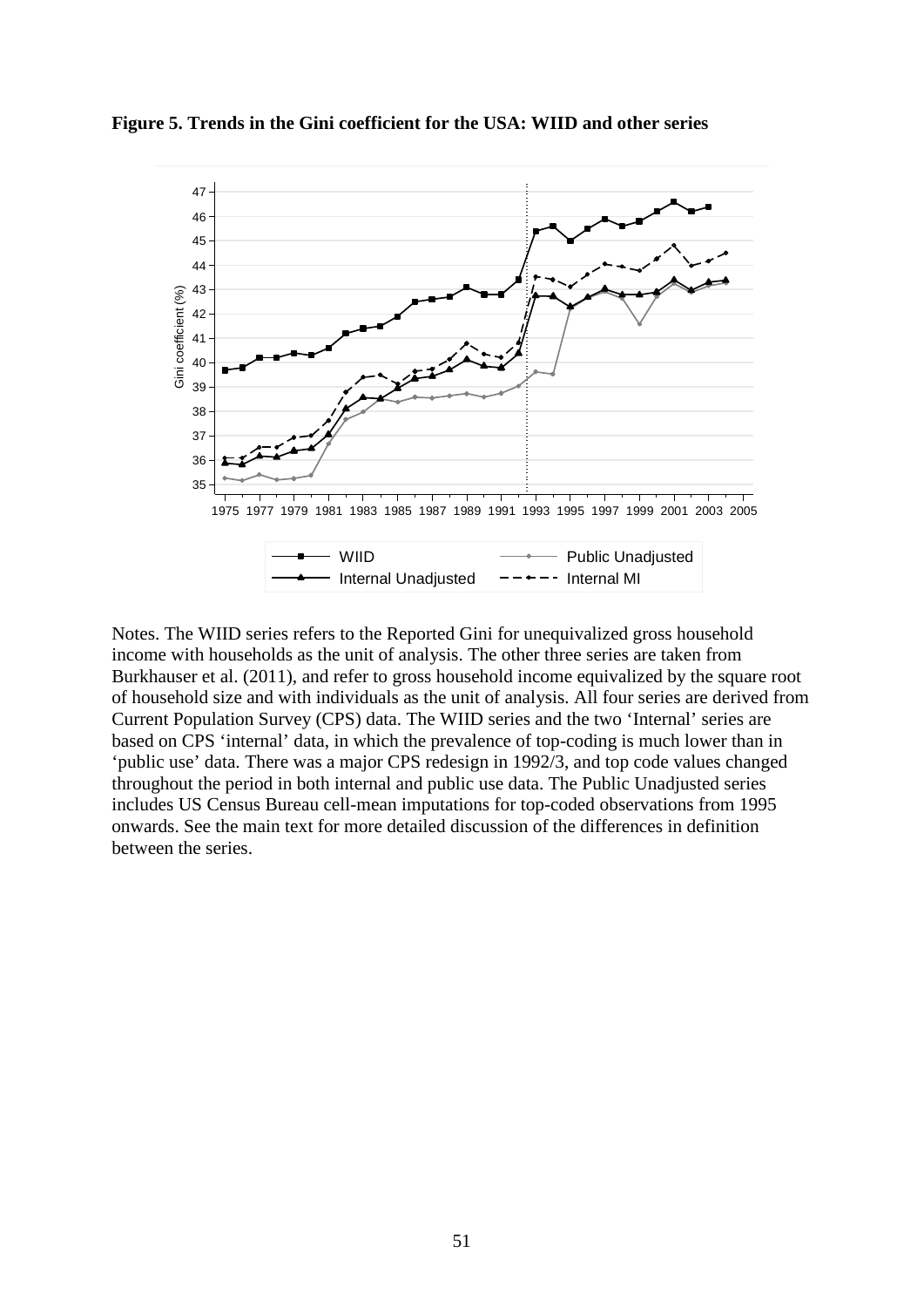



Notes. The WIID series refers to the Reported Gini and is based on all observations with *AreaCovr* = 'All'. The subsets of observations with 'consistent definition' are those for which, in addition, *UofAnala* = 'Person' and *IncDefn* = 'Income, Disposable'.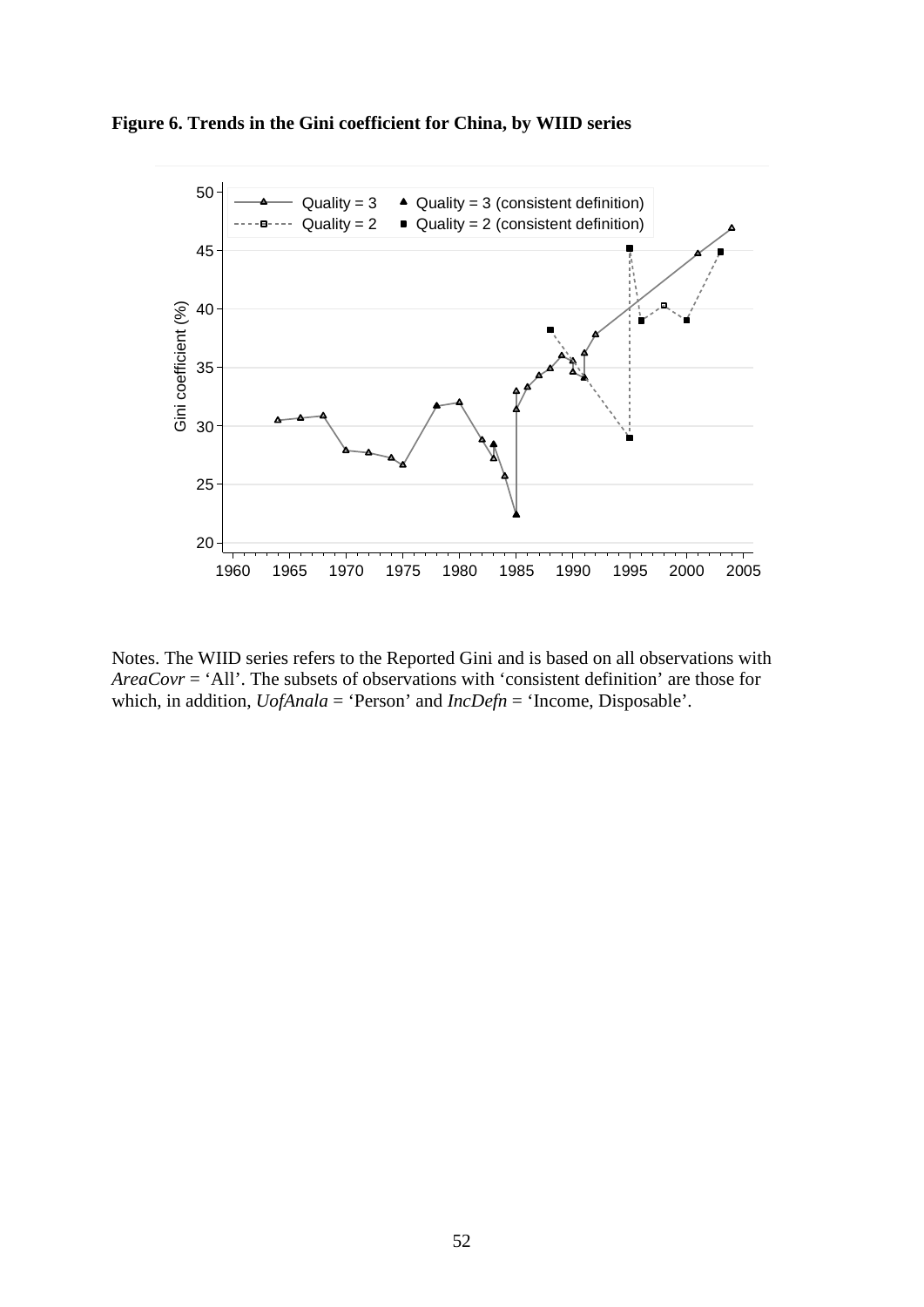**Figure 7. SWIID estimates of the net income Gini coefficient for Finland**



Note. The WIID estimates are those shown in column 1, row 2 of Figure 2 (see main text for further explanation).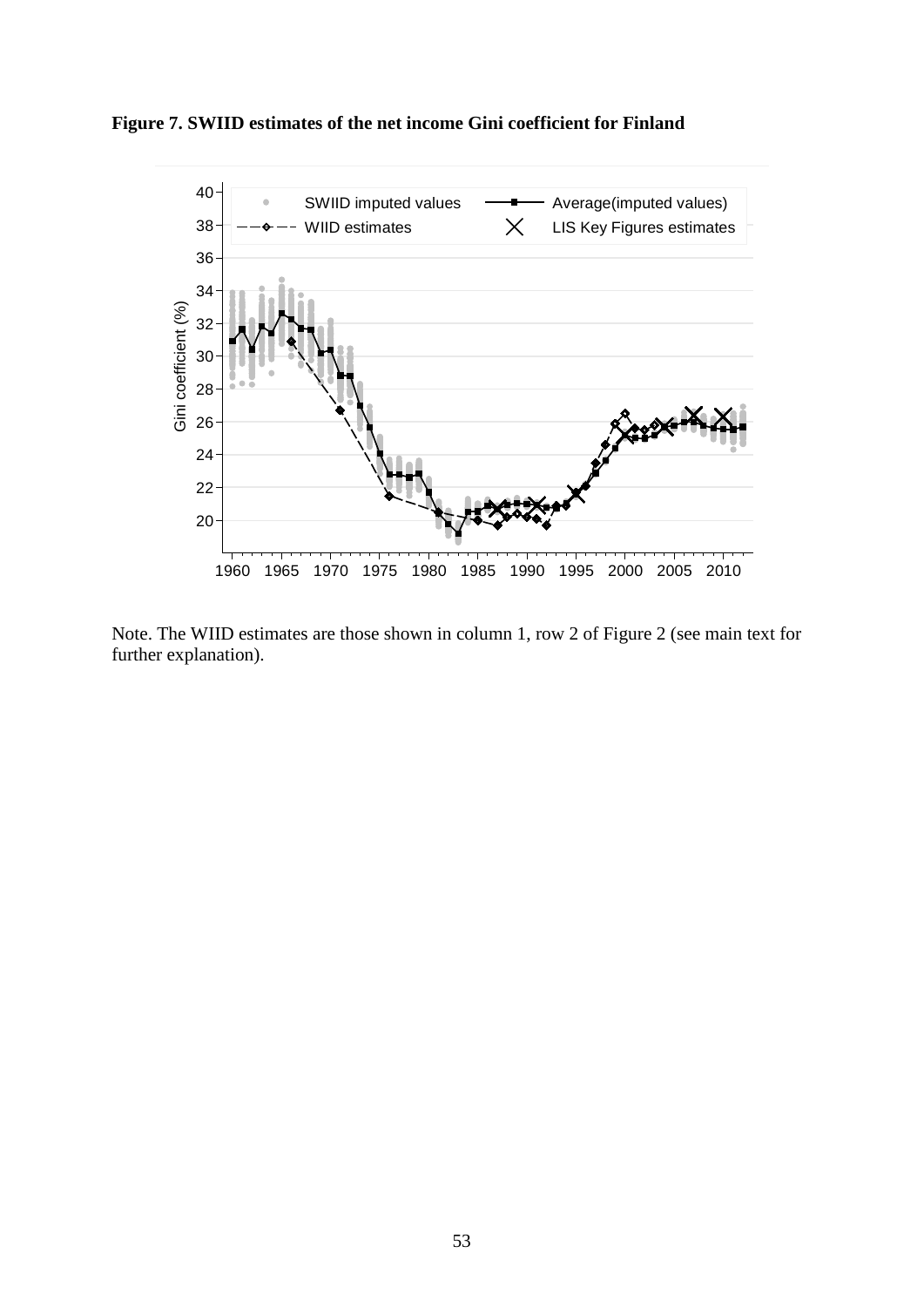

**Figure 8. SWIID estimates of the net income Gini coefficient for the USA**

Note. The WIID and Burkhauser et al. estimates are those shown in Figure 5 and are based on a gross income definition whereas the SWIID estimates are based on a net income definition (see main text and notes to Figure 5).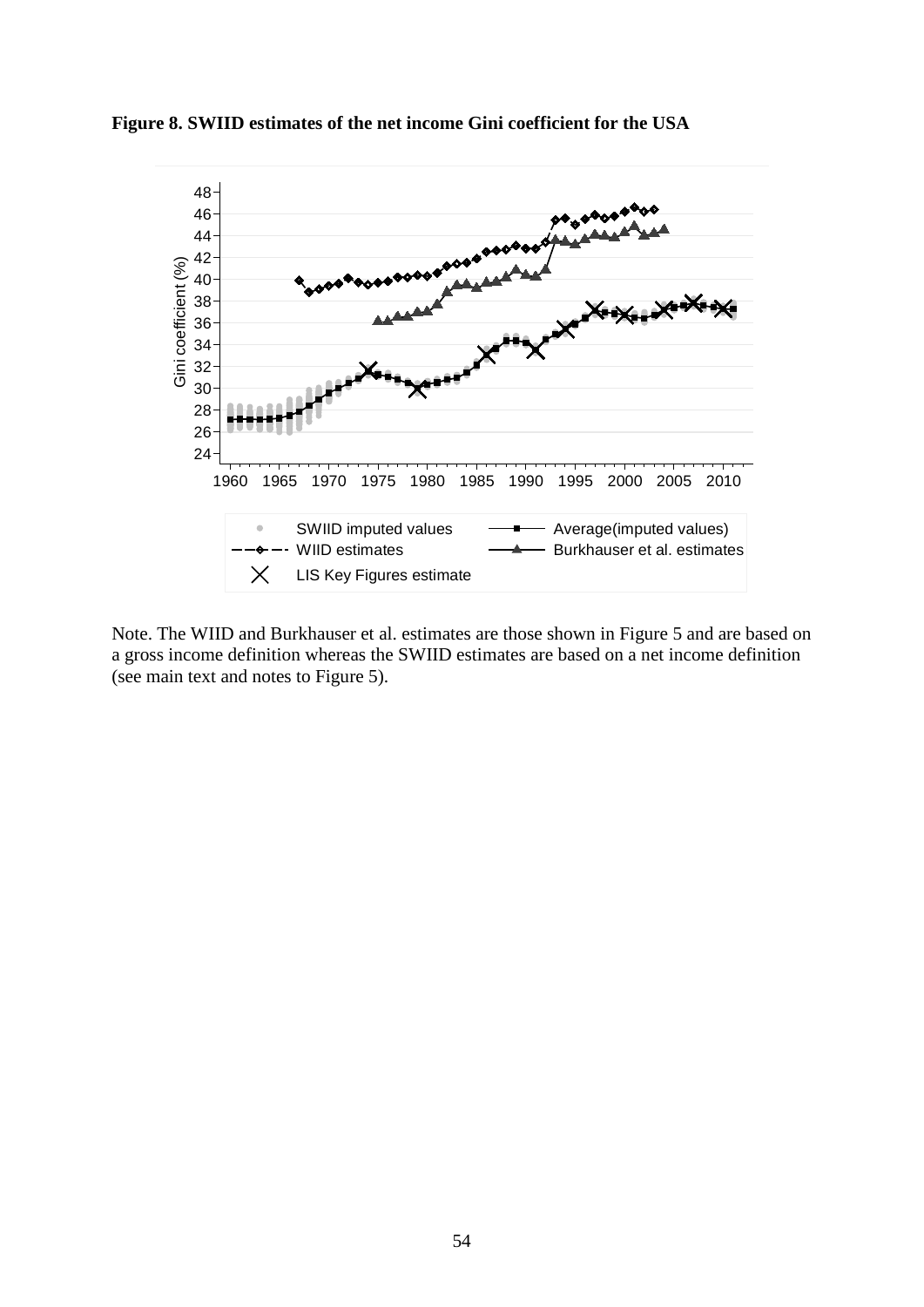



Notes. The SWIID estimate for each year is the average of the 100 imputations for that year. (The full distribution of SWIID imputations for each year is not shown, for legibility.) The WIID and IFS series refer to estimates derived by the Institute for Fiscal Studies. See the main text for more discussion of the sources and income definitions.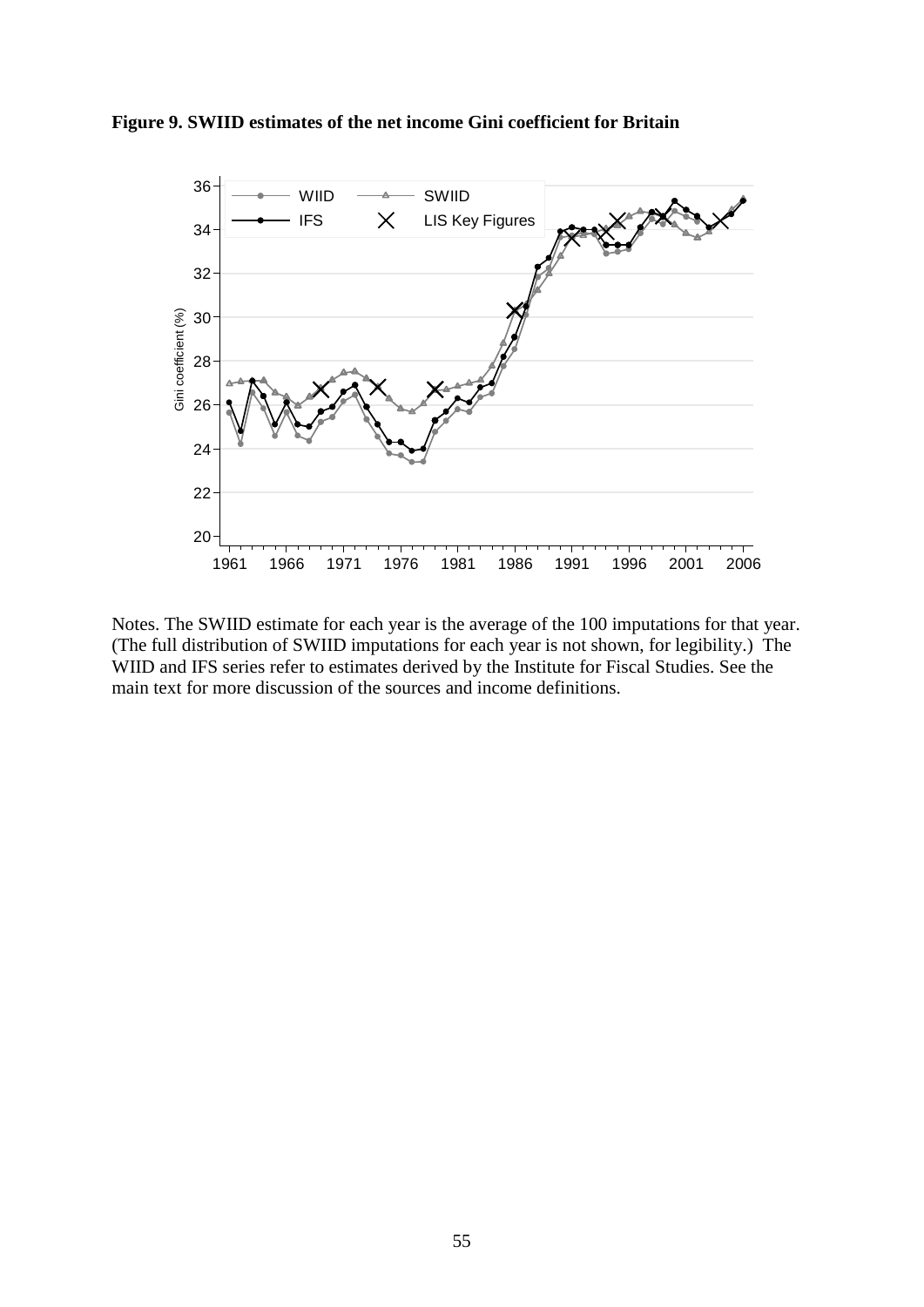

(a) China



Notes. The WIID estimates shown for each country are based on all observations with *Quality* = 3 and *AreaCvr = '*All'. All other WIID observations for Kenya are of poorer quality. The shorter *Quality* = 2 WIID series for China is shown in Figure 6.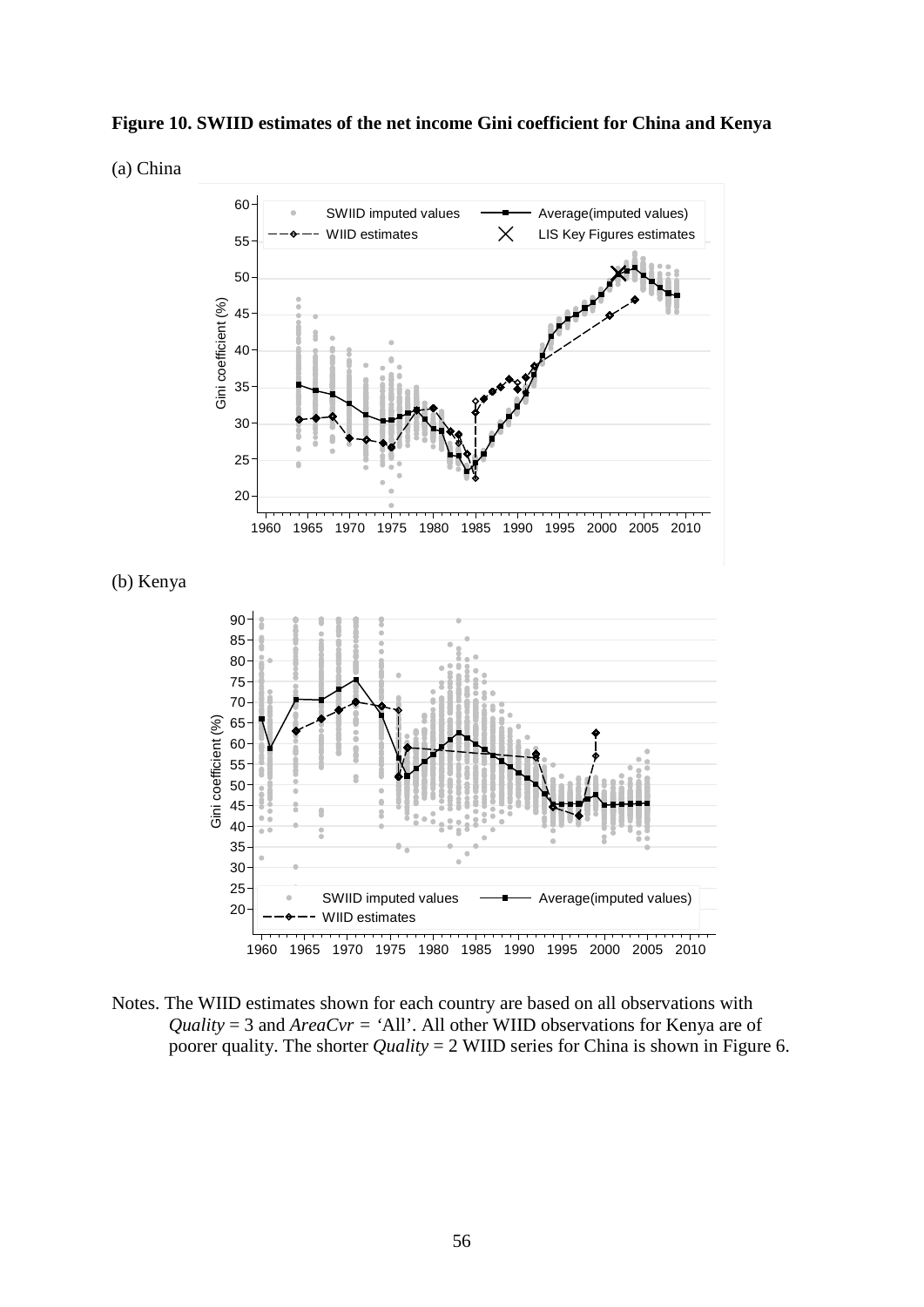



Notes. Each point in the figure shows estimates of the share of the top 1% for each of the 4,597 country-year observations in SWIID. The vertical axis shows the share derived from the Summary File; the horizontal axis shows the share derived by taking the mean of the 100 imputed values for each country-year observation in the Main File. The points in the lower right hand side of the figure represent 857 country-year observations from 25 countries.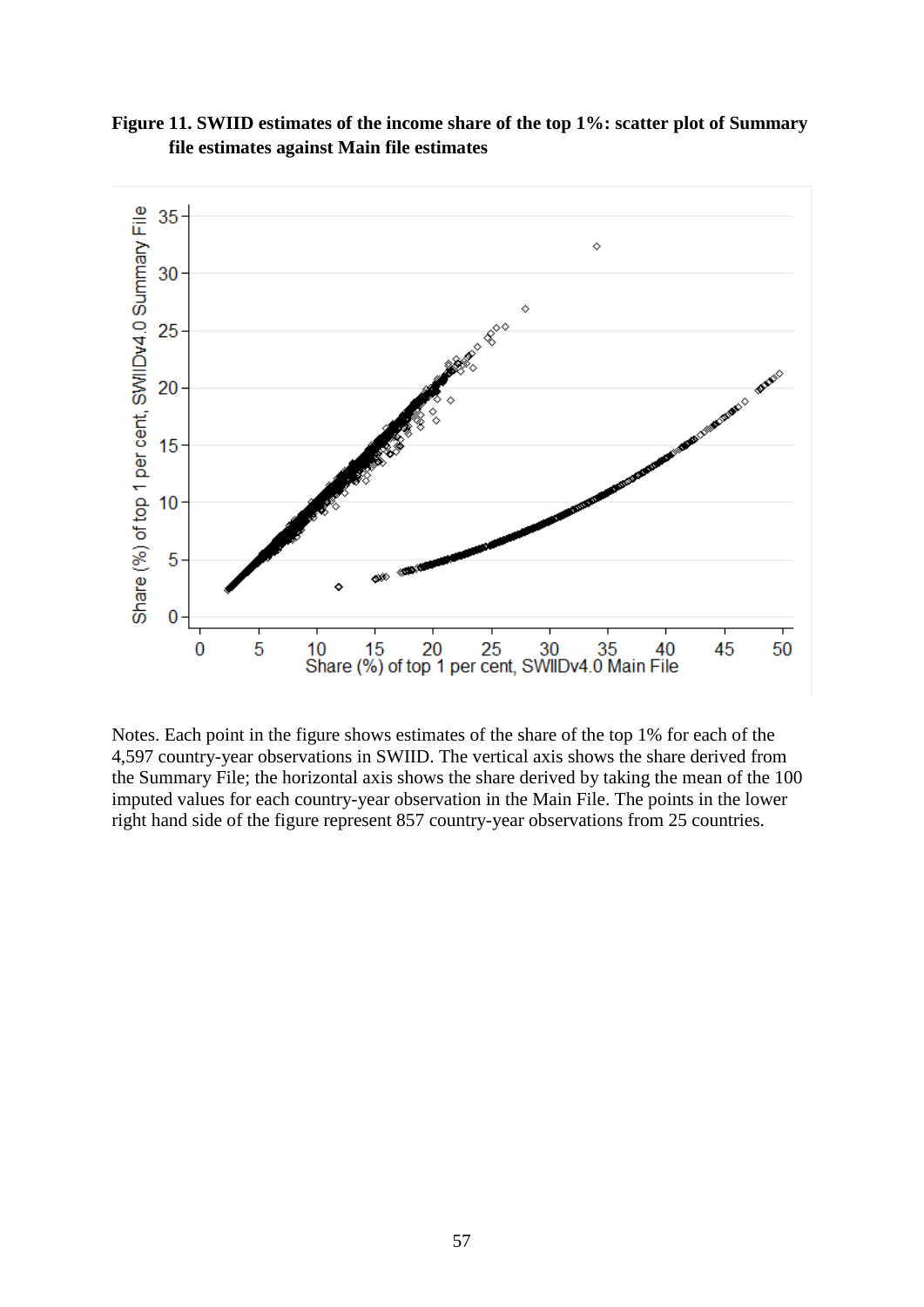| Region                              |                |                |                | Period                               |                |                |                |       |  |  |  |  |
|-------------------------------------|----------------|----------------|----------------|--------------------------------------|----------------|----------------|----------------|-------|--|--|--|--|
|                                     | 1867           | 1900           | 1960           | 1970                                 | 1980           | 1990           | 2000           | Total |  |  |  |  |
|                                     | $-1899$        | $-1959$        | $-1969$        | $-1979$                              | $-1989$        | $-1999$        | $-2006$        |       |  |  |  |  |
| All observations                    |                |                |                |                                      |                |                |                |       |  |  |  |  |
| Africa                              | $\overline{0}$ | 28             | 61             | 56                                   | 67             | 140            | 26             | 378   |  |  |  |  |
| <b>Western Europe</b><br>(EU15)     | $\mathbf{1}$   | 54             | 98             | 141                                  | 235            | 342            | 182            | 1,053 |  |  |  |  |
| Other Europe, Turkey,<br>Russia     | $\overline{0}$ | 11             | 68             | 72                                   | 185            | 483            | 231            | 1,050 |  |  |  |  |
| North America                       | $\overline{0}$ | 17             | 25             | 35                                   | 53             | 51             | 10             | 191   |  |  |  |  |
| Central & South<br>America          | $\overline{0}$ | 34             | 154            | 177                                  | 197            | 424            | 124            | 1,110 |  |  |  |  |
| Central, East, & South<br>East Asia | $\mathbf{1}$   | 96             | 188            | 210                                  | 280            | 288            | 85             | 1,148 |  |  |  |  |
| Oceania                             | $\overline{0}$ | 42             | 42             | 43                                   | 45             | 55             | 11             | 238   |  |  |  |  |
| <b>Middle East</b>                  | $\overline{0}$ | 20             | 19             | 30                                   | 22             | 23             | 9              | 123   |  |  |  |  |
| Total                               | $\overline{2}$ | 302            | 655            | 764                                  | 1,084          | 1,806          | 678            | 5,291 |  |  |  |  |
|                                     |                |                |                | <i>Observations with Quality = 1</i> |                |                |                |       |  |  |  |  |
| Africa                              | $\overline{0}$ | $\overline{0}$ | $\overline{0}$ | $\boldsymbol{0}$                     | 3              | $\overline{2}$ | $\overline{0}$ | 5     |  |  |  |  |
| <b>Western Europe</b><br>(EU15)     | $\overline{0}$ | $\overline{2}$ | 19             | 72                                   | 163            | 293            | 170            | 719   |  |  |  |  |
| Other Europe, Turkey,<br>Russia     | $\overline{0}$ | $\overline{4}$ | 5              | 10                                   | 17             | 135            | 95             | 266   |  |  |  |  |
| North America                       | $\overline{0}$ | 14             | 16             | 28                                   | 44             | 42             | 9              | 153   |  |  |  |  |
| Central & South<br>America          | $\overline{0}$ | $\overline{0}$ | $\overline{0}$ | $\overline{2}$                       | 15             | 40             | 8              | 65    |  |  |  |  |
| Central, East, & South<br>East Asia | $\overline{0}$ | $\overline{0}$ | 5              | 15                                   | 39             | 53             | 8              | 120   |  |  |  |  |
| Oceania                             | $\overline{0}$ | $\overline{0}$ | $\overline{0}$ | $\overline{0}$                       | 18             | 28             | 7              | 53    |  |  |  |  |
| Middle East                         | $\overline{0}$ | $\overline{0}$ | $\overline{0}$ | $\overline{2}$                       | $\overline{2}$ | 13             | 3              | 20    |  |  |  |  |
| Total                               | $\theta$       | 20             | 45             | 129                                  | 301            | 606            | 300            | 1,401 |  |  |  |  |

**Table 1. WIID: number of country-year observations, by geographical region and year**

Notes. The classification excludes 22 country-year observations with multi-year 'year' values. All observations classified in the table have non-missing observations on Reported Gini. 'Quality  $= 1$ ' refers to the highest WIID data quality classification. See main text for details.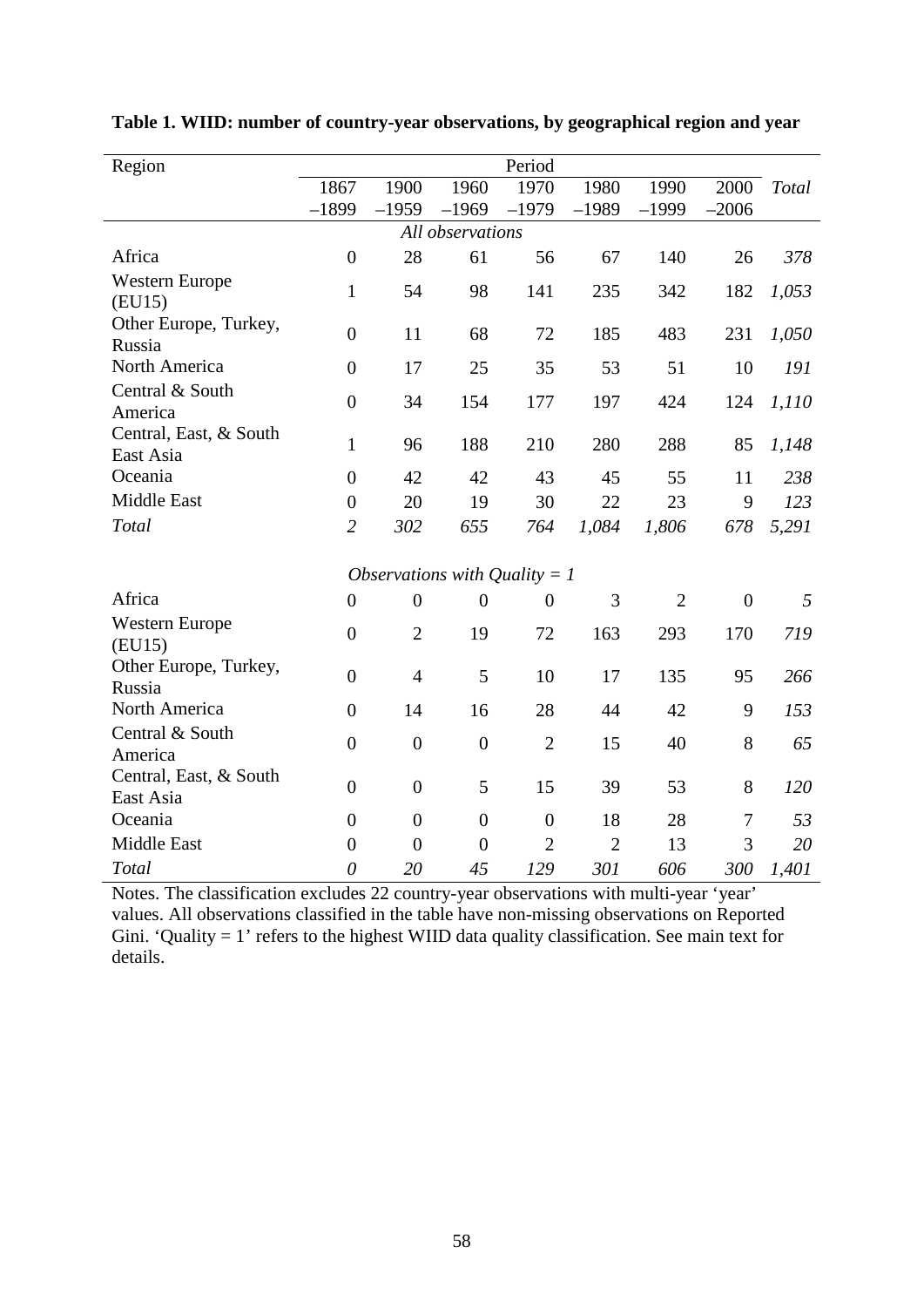| Number         | Period |                |          |       |       |          |       |  |
|----------------|--------|----------------|----------|-------|-------|----------|-------|--|
|                | 1900-  | 1960-          | 1970–    | 1980- | 1990- | $2000 -$ |       |  |
|                | 1959   | 1969           | 1979     | 1989  | 1999  | 2006     | Total |  |
| 1              | 18     | 25             | 46       | 63    | 112   | 139      | 403   |  |
| $\overline{2}$ | 0      | 8              | 24       | 60    | 140   | 78       | 310   |  |
| 3              | 0      | 3              | 6        | 63    | 87    | 27       | 186   |  |
| 4              | 0      | $\overline{0}$ | 12       | 20    | 80    | 24       | 136   |  |
| 5              | 0      | $\theta$       | 5        | 30    | 70    | 15       | 120   |  |
| 6              | 0      | $\theta$       | 6        | 6     | 48    | $\theta$ | 60    |  |
| 7              | 0      | $\Omega$       | $\Omega$ | 0     |       | 7        | 14    |  |
| 8              | 0      | $\theta$       | $\Omega$ | 16    | 8     | $\theta$ | 24    |  |
| 10             | 0      | $\theta$       | 10       | 0     | 10    | 0        | 20    |  |
| Total          | 18     | 36             | 109      | 258   | 562   | 290      | 1,273 |  |

**Table 2. WIID: number of observations per country-year cell, by period** 

Notes. High quality observations only. There can be more than one observation per countryyear cell because WIID contains multiple series for each country. See main text for details.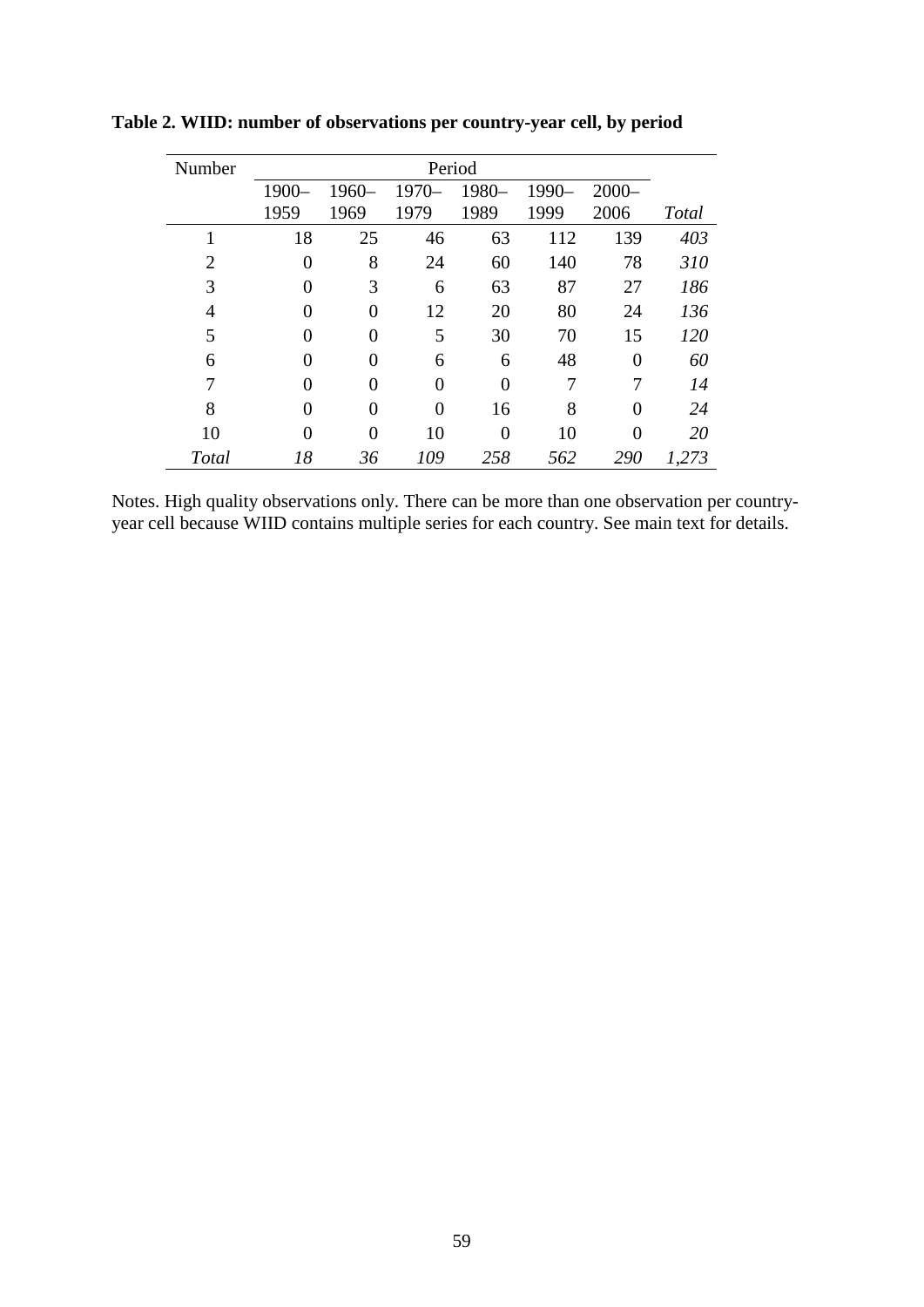| Region                              | Period         |         |       |          |          |          |       |  |  |
|-------------------------------------|----------------|---------|-------|----------|----------|----------|-------|--|--|
|                                     | $1960 -$       | $1970-$ | 1980- | $1990 -$ | $2000 -$ | $2007 -$ | Total |  |  |
|                                     | 1969           | 1979    | 1989  | 1999     | 2006     | 2012     |       |  |  |
| Africa                              | 36             | 61      | 157   | 328      | 274      | 78       | 934   |  |  |
| Western Europe<br>(EU15)            | 71             | 101     | 151   | 160      | 112      | 82       | 677   |  |  |
| Other Europe,<br>Turkey, Russia     | 40             | 65      | 174   | 249      | 192      | 127      | 847   |  |  |
| North America                       | 20             | 20      | 20    | 20       | 14       | 10       | 104   |  |  |
| Central & South<br>America          | 33             | 81      | 180   | 259      | 165      | 87       | 805   |  |  |
| Central, East, &<br>South East Asia | 61             | 100     | 214   | 247      | 184      | 105      | 911   |  |  |
| Oceania                             | 20             | 23      | 30    | 35       | 33       | 14       | 155   |  |  |
| Middle East                         | $\overline{4}$ | 14      | 35    | 51       | 44       | 16       | 164   |  |  |
| <b>Total</b>                        | 285            | 465     | 961   | 1,349    | 1,018    | 519      | 4,597 |  |  |

**Table 3. SWIID: number of country-year observations, by geographical region and year**

Notes. The numbers of observations refer to country-year cells. For each cell, there are 100 multiply-imputed values in the SWIID Main file and a single value (the mean of the imputations) in the Summary file.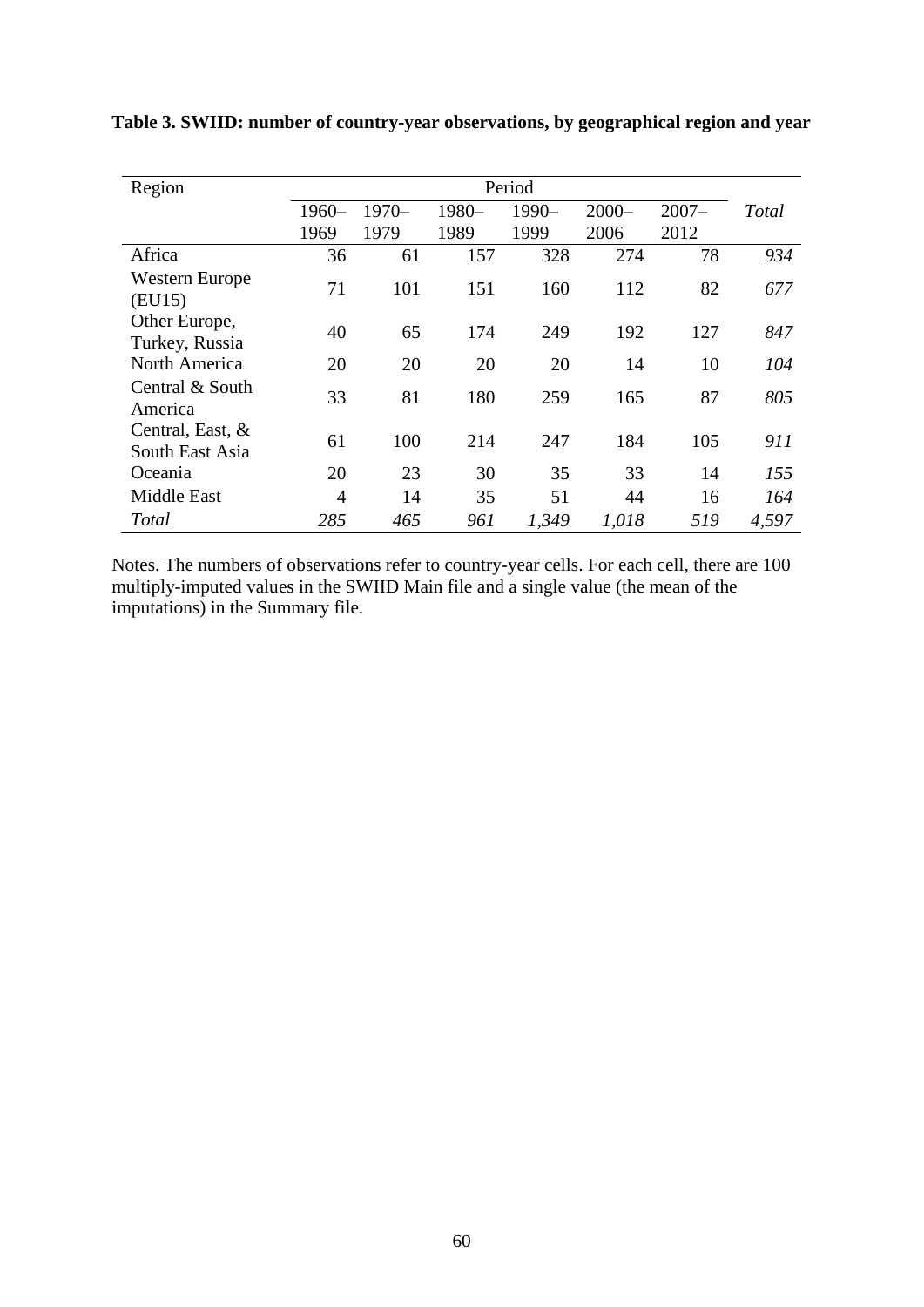|                 | Data source for Gini coefficient |                  |                       |                 |                |                   |                   |                         |
|-----------------|----------------------------------|------------------|-----------------------|-----------------|----------------|-------------------|-------------------|-------------------------|
|                 | <b>WIID</b>                      |                  |                       | LIS             | <b>WIID</b>    | Eurostat          | <b>WIID</b>       |                         |
| Regressor       | (1)                              | (2)              | (3)                   | (4)             | (5)            | (6)               | (7)               | (8)                     |
| Inflation       | 0.135                            | 0.253            | 0.253                 | 0.201           | 0.144          | 0.123             | 1.483             | 1.398                   |
|                 | (0.069)                          | (0.081)          | $\ast\ast$<br>(0.078) | $**$<br>(0.098) | (0.063)        | $\ast$<br>(0.090) | (0.354)           | (0.304)<br>$***$<br>∗   |
| Unemployment    | 0.257                            | 0.361            | 0.361                 | 0.281           | 0.412          | 0.393             | 0.251             | 0.305                   |
|                 | (0.063)                          | $***$<br>(0.079) | $***$<br>(0.152)      | ∗<br>(0.161)    | (0.157)        | $\ast$<br>(0.141) | $\ast$<br>(0.160) | (0.155)                 |
| Time trend      | 0.087                            | 0.229            | 0.229                 | 0.313           | 0.163          | 0.283             | 0.034             | 0.047                   |
|                 | $\ast$<br>(0.042)                | (0.047)          | $***$<br>(0.064)      | (0.115)<br>$**$ | (0.073)<br>-∗  | $\ast$<br>(0.111) | ∗<br>(0.090)      | (0.117)                 |
| Intercept       | 28.536                           | 23.699           | 23.700                | 25.437          | 23.789         | 24.496            | 23.421            | 29.379                  |
|                 | (0.698)                          | ***<br>(0.885)   | ***<br>(1.660)        | (1.632)<br>***  | (1.918)<br>*** | (1.480)<br>***    | ***<br>(2.391)    | $***$<br>***<br>(1.664) |
| DV adjustment?  | no                               | no               | no                    | yes             | n. a.          | yes               | n. a.             | yes                     |
| $R^2$           | 0.028                            | 0.145            | 0.145                 | 0.374           | 0.171          | 0.559             | 0.246             | 0.348                   |
| Adjusted $R^2$  | 0.024                            | 0.134            | 0.134                 | 0.347           | 0.130          | 0.487             | 0.230             | 0.319                   |
| $N$ (total)     | 727                              | 242              | 242                   | 242             | 65             | 65                | 143               | 143                     |
| $N$ (countries) | 21                               | 21               | 21                    | 21              | 18             | 18                | 16                | 16                      |
| First data year | 1980                             | 1980             | 1980                  | 1980            | 1981           | 1981              | 1995              | 1995                    |
| Last data year  | 2006                             | 2006             | 2006                  | 2006            | 2005           | 2005              | 2006              | 2006                    |

**Table 4. The impacts of unemployment and inflation on income inequality: WIID, LIS, and Eurostat data for Gini coefficients**

Notes. OLS estimates, with country-level cluster-robust standard errors for regressions 3–8. \* p<0.05; \*\* p<0.01; \*\*\* p<0.001. Inflation is the annual change in CPI (%) and unemployment is the fraction of total labour force unemployed (%), with both series taken from IMF (2013). The time trend variable is observation year minus 1990. All Gini coefficients refer to estimates for distributions of disposable income among individuals (with different specific definitions). In regressions 5 and 7, the WIID Gini is replaced by LIS and Eurostat estimates respectively (with observations dropped if no replacement estimate is available). Regressions 6 and 8 use WIID Ginis but the same estimation samples as regressions 5 and 7 respectively. The WIID Gini is the Reported Gini, and refers to distributions with differently defined sharing units and equivalence scales. DV adjustment in regressions 4, 6, 8: regression includes dummy variables identifying differences in equivalence scale (seven types) and differences in sharing unit (household versus family). n. a. not applicable. The LIS Gini estimates refer to incomes defined using the household as sharing unit and square root of household size equivalence scale (source: LIS 2014). The Eurostat Ginis estimates refer to incomes defined using the household as sharing unit and modified-OECD equivalence scale (source: Eurostat 2014, series ilc\_di12). Only 'high quality' WIID country-year observations are used. Regression 1 uses all observations in the high-quality subset, regardless of number of observations per country-year cell; all other regressions use data with only one observation per country-year. The 21 countries in regressions (1)–(4) are: AU, AT, BE, CA, DE, EE, ES, FI, FR, GB, GR, IE, IS, IT, LU, NL, NO, NZ, PT, SE, US. See text for further details.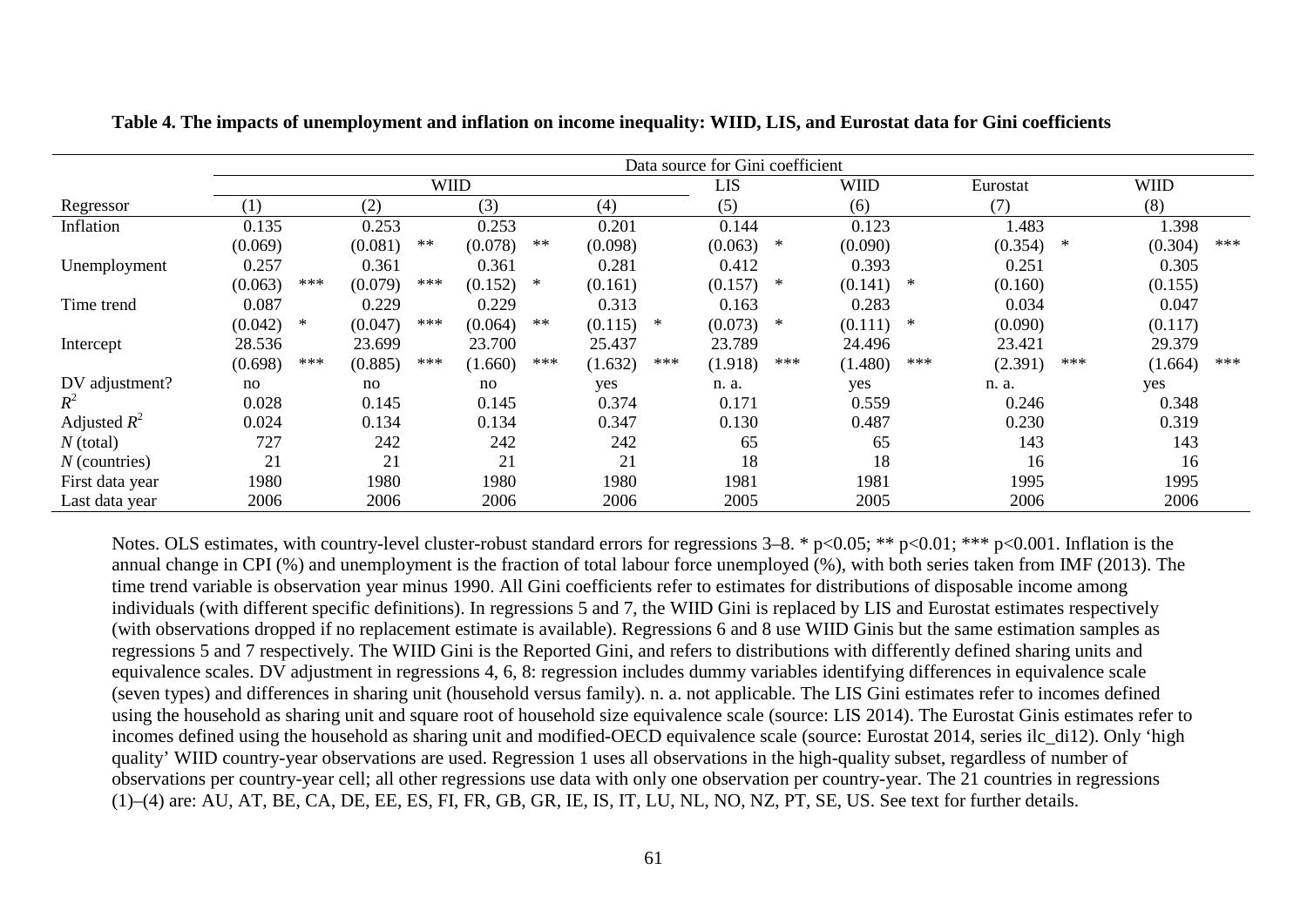|                 | <b>Estimation</b> subsample |       |             |             |         |     |           |     |  |  |
|-----------------|-----------------------------|-------|-------------|-------------|---------|-----|-----------|-----|--|--|
|                 | All                         |       | Pre-1990    | <b>EU15</b> |         |     | EU15      |     |  |  |
|                 | observations                |       | <b>OECD</b> |             |         |     | $(1995 -$ |     |  |  |
|                 |                             |       | members     |             |         |     | 2006)     |     |  |  |
| Regressor       | (1)                         |       | (2)         |             | (3)     |     | (4)       |     |  |  |
| Inflation       | 0.012                       |       | 0.143       |             | 0.249   |     | 1.517     |     |  |  |
|                 | (0.007)                     |       | (0.112)     |             | (0.135) |     | (0.349)   | *** |  |  |
|                 | (0.007)                     |       | (0.110)     |             | (0.133) |     | (0.347)   | *** |  |  |
| Unemployment    | 0.166                       |       | 0.335       |             | 0.428   |     | 0.333     |     |  |  |
|                 | (0.180)                     |       | (0.101)     | $**$        | (0.084) | *** | (0.184)   | ∗   |  |  |
|                 | (0.179)                     |       | (0.101)     | **          | (0.083) | *** | (0.184)   | ∗   |  |  |
| Time trend      | 0.090                       |       | 0.146       |             | 0.191   |     | 0.119     |     |  |  |
|                 | (0.032)                     | **    | (0.037)     | ***         | (0.038) | *** | (0.071)   |     |  |  |
|                 | (0.032)                     | $***$ | (0.037)     | $***$       | (0.038) | *** | (0.070)   |     |  |  |
| Intercept       | 27.108                      |       | 24.647      |             | 22.491  |     | 21.716    |     |  |  |
|                 | (1.912)                     | ***   | (1.427)     | ***         | (1.472) | *** | (2.513)   | *** |  |  |
|                 | (1.906)                     | $***$ | (1.422)     | $***$       | (1.465) | *** | (2.503)   | *** |  |  |
| $R^2$           | 0.044                       |       | 0.160       |             | 0.259   |     | 0.264     |     |  |  |
| Adjusted $R^2$  | 0.040                       |       | 0.157       |             | 0.255   |     | 0.251     |     |  |  |
| $N$ (total)     | 885                         |       | 715         |             | 472     |     | 180       |     |  |  |
| $N$ (countries) | 31                          |       | 23          |             | 15      |     | 15        |     |  |  |

**Table 5. Multiple imputation estimates of the impacts of unemployment and inflation on income inequality: SWIID data for net income Gini coefficients**

Notes. OLS estimates, with country-level cluster robust standard errors. \*  $p<0.05$ ; \*\*  $p<0.01$ ; \*\*\* p<0.001. The SE estimates in parentheses are multiple imputation estimates, accounting for imputation variability. The italicized SE estimates in parentheses do not take account of imputation variability. The  $R^2$  and Adjusted  $R^2$  statistics refer to OLS regressions that do not account for imputation variability. In every regression, the data cover the period 1980–2012 with the exception of regression 4, in which case the period is restricted to 1995–2006. All observations: all country-year observations from 'advanced economies' with non-missing inflation and unemployment data from IMF (2013) and non-missing SWIID data on the net income Gini coefficients.